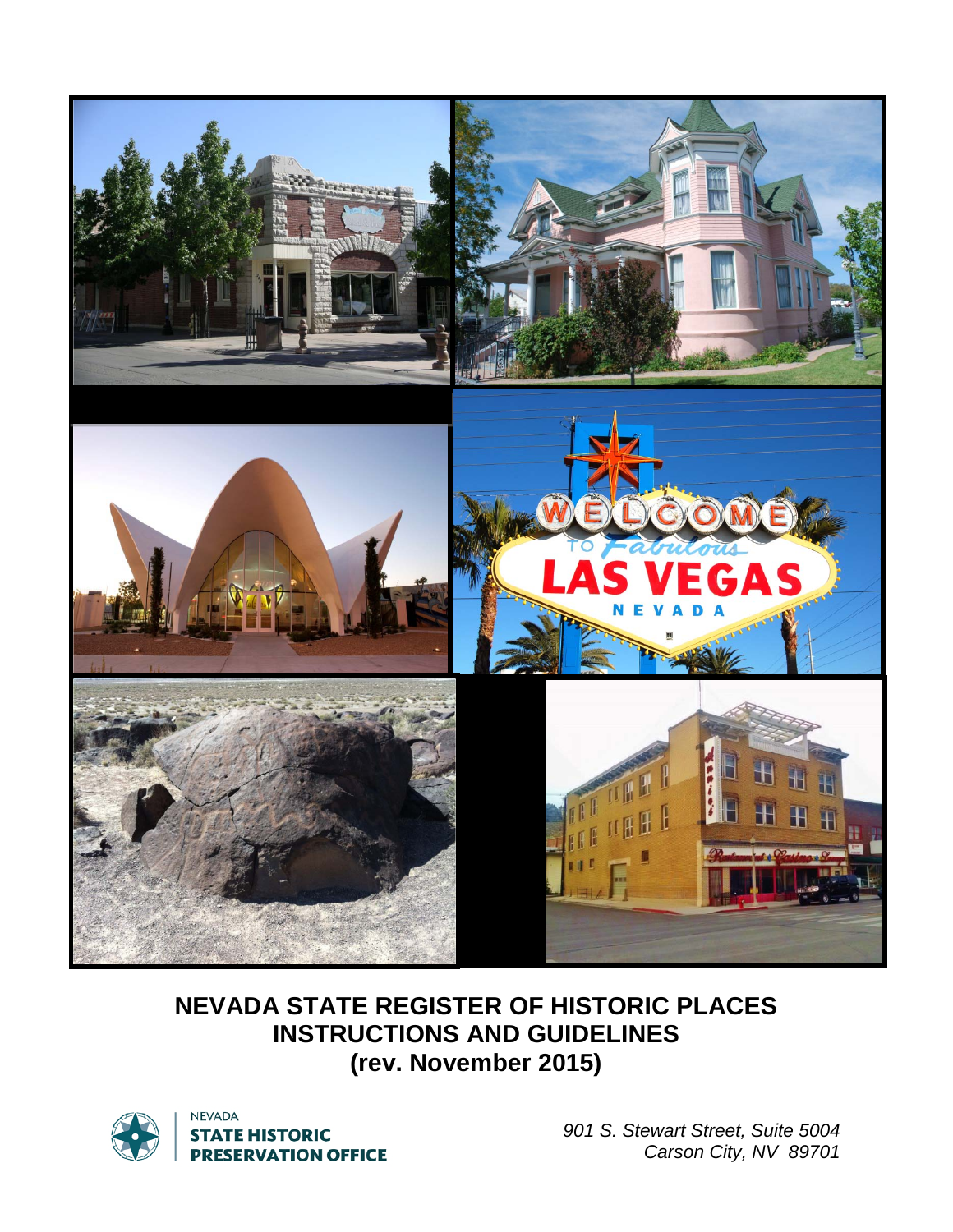*Cover Photos, clockwise from upper left: Bank of Sparks (Courtesy of NVSHPO); Robert L. Douglass House in Fallon (Courtesy of NVSHPO); The Welcome to Fabulous Las Vegas Sign (Courtesy of NVSHPO); Collins Hotel, (Courtesy of NVSHPO), Rock art at Grimes Point (Courtesy of NVSHPO), La Concha Motel Lobby in Las Vegas [courtesy of Neon Museum).*

#### **Contents**

| APPENDIX A – Instructions for Filling Out the State Register Nomination Form  8 |
|---------------------------------------------------------------------------------|
|                                                                                 |
|                                                                                 |
|                                                                                 |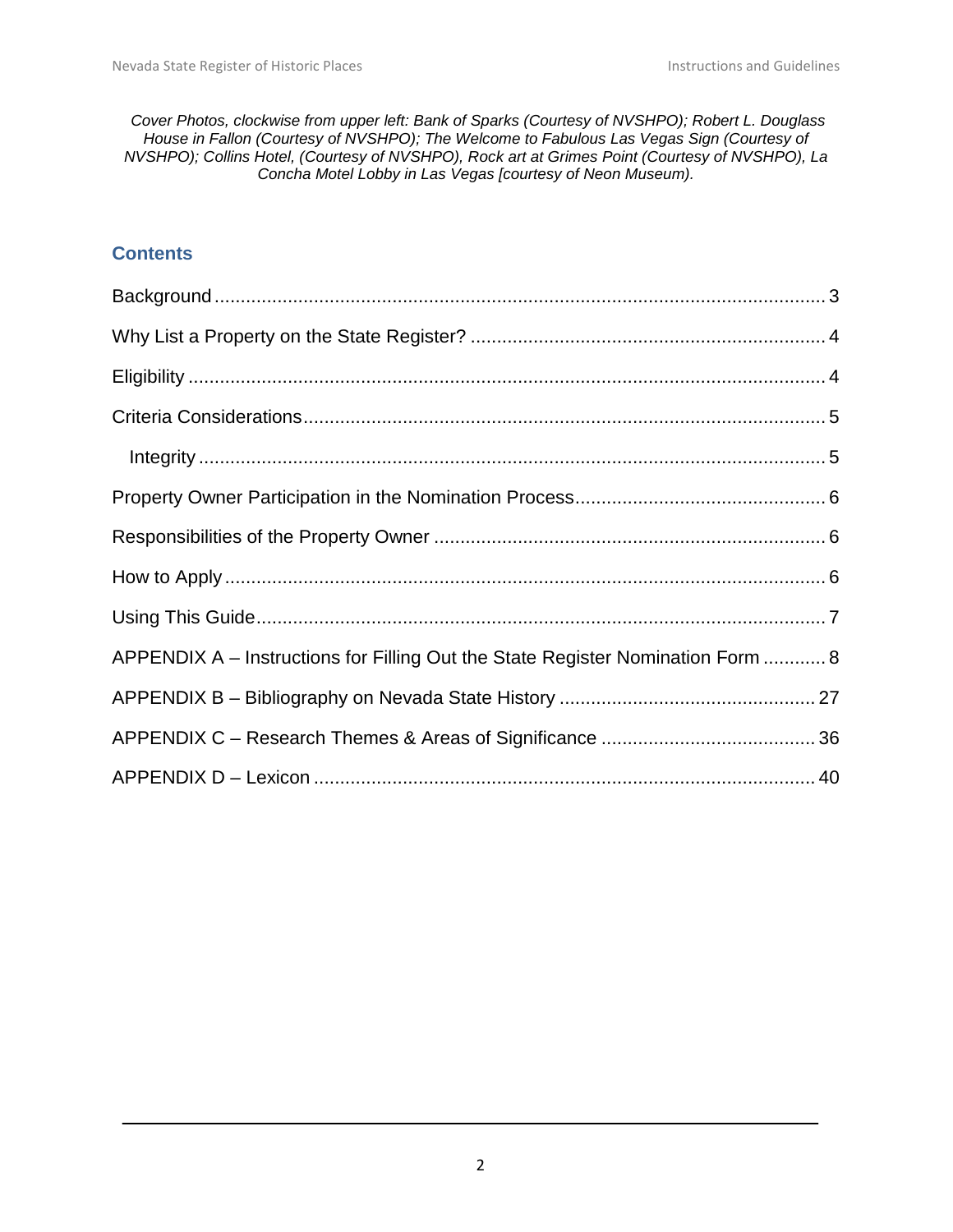# **The Nevada State Register of Historic Places**

*These program guidelines meet the requirements set forth in the Nevada Revised Statues 383.085.2. Specific to the Nevada State Register of Historic Places, they revise and update the 2007 bulletin, "How to Prepare Nominations to the National and Nevada State Register of Historic Places: A Guide for Nevada Property Owners."* 

The Nevada State Register of Historic Places (NVSRHP) exists to recognize places, buildings, structures, districts, and objects that are important to Nevada's history and culture. Administered by the Nevada State Historic Preservation Office (SHPO), the State Register is Nevada's official list of historical and archaeological resources worthy of preservation.

The NVSRHP serves a variety of purposes for the benefit of Nevada citizens. Listing a property on the NVSRHP can help recognize, promote, and protect resources of architectural, historical, archaeological, and cultural significance. The NVSRHP can assist with the identification of historical resources for state and local planning purposes, and in the determination of eligibility for certain grant programs. It can also facilitate the use of the International Existing Building Code in communities that have adopted it.

# <span id="page-2-0"></span>**Background**

In 1979, the State legislature amended Nevada Revised Statutes to include §383.085, which authorizes the Nevada SHPO to create and maintain the NVSRHP. This statute directs the SHPO to:

- 1) Prepare and maintain the state register of historic places;
- 2) Establish procedures, qualifications, and standards for listing historic places in the state register; and
- 3) Prepare a list of eligible sites, structures, objects, and districts on public and private land.

In addition, §383.085 also authorizes the administrator of the SHPO to list any site, structure, object, or district within the state in the Register, after securing the permission of the appropriate private landowner, or local, state, or federal agency.

The NVSRHP currently includes historical and cultural resources from around Nevada. Resources eligible for listing in the State Register include any object, building, structure, site, or district that is historically, culturally, or archaeologically significant. The resource must be associated with events contributing to the broad patterns of the state's history and culture; or with historically important people; or must embody distinctive characteristics of a type, period, region, method of construction, or represent the work of a master; or it must have the potential for yielding important information in Nevada's history or prehistory.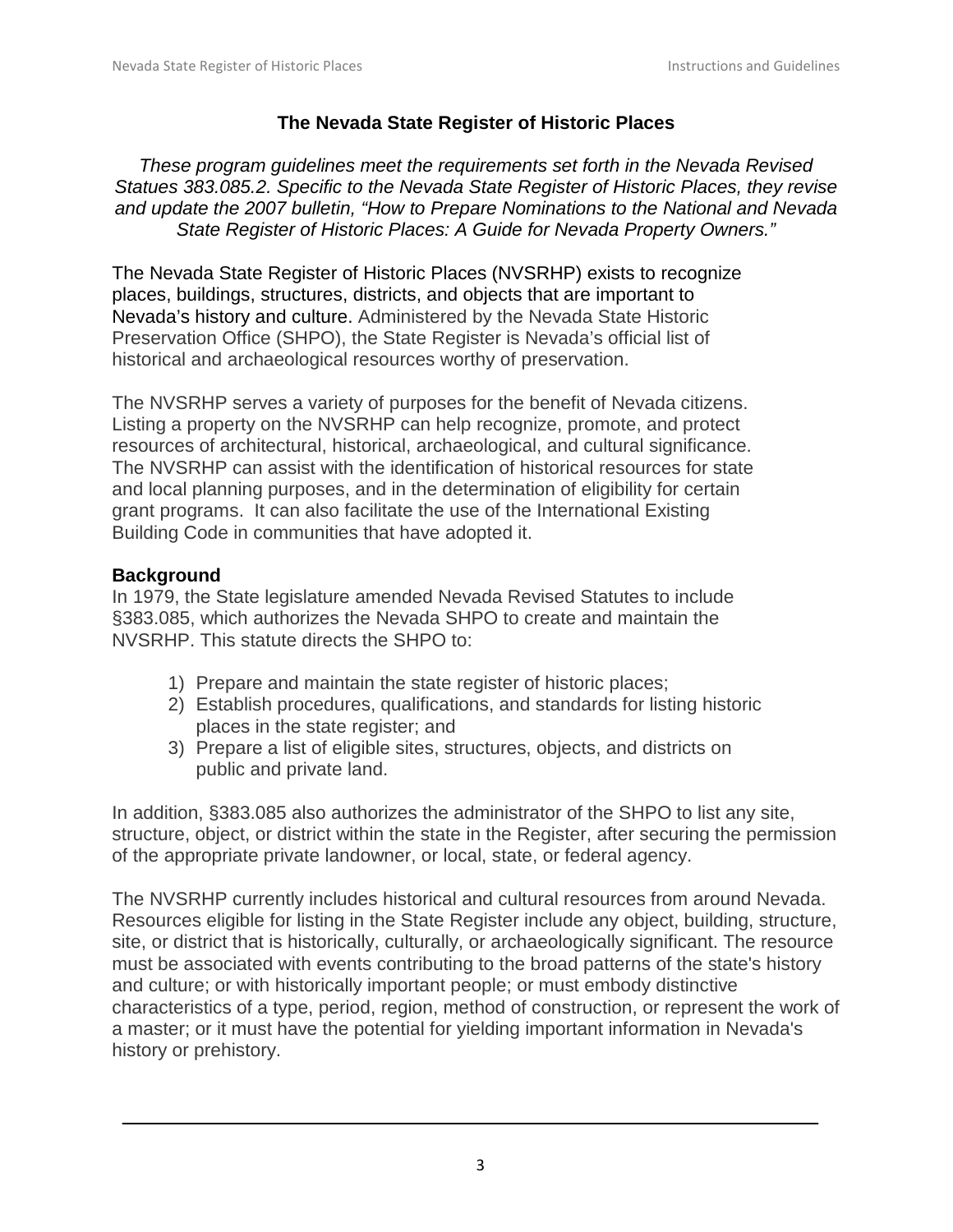#### <span id="page-3-0"></span>**Why List a Property on the State Register?**

The NVSRHP serves to document Nevada's unique historic places that define this place called Nevada, and us as Nevadans. Nevada has many stories to tell, and those stories are more easily remembered when physical reminders like buildings, sites, and places exist that can help tell them.



Nordyke Ranch House near Mason listed in the Nevada State Register in 2014. (Photo taken by Judy Price)

Listing on the State Register provides an opportunity for those who own and steward Nevada's unique places to have those places publicly recognized. Listing in the State Register can assist owners through marketing, community support, and preservation guidance from the Nevada State Historic Preservation Office (SHPO). Historic preservation practices, including the listing of a resource in the State Register, have been shown to support numerous economic, social, and environmental benefits to

communities around the nation. Listing in the NVSRHP may also qualify a property for Nevada's Open Space Assessment program in participating counties (NRS 361A).

#### <span id="page-3-1"></span>**Eligibility**

In order for a property to be eligible for listing in the NVSRHP, the property must demonstrate historical or cultural significance under one or more of the following five criteria:

- A. Associated with events contributing to the broad patterns of the state's history and culture.
- B. Associated with historically important people.
- C. Embodies distinctive characteristics of a type, period, region, or method of construction, or represents the work of a master.
- D. Has the potential for yielding important information in Nevada's history or prehistory.
- E. Property reflects cultural traditions important to historic or pre-historic peoples of Nevada. (Nevada State Register only)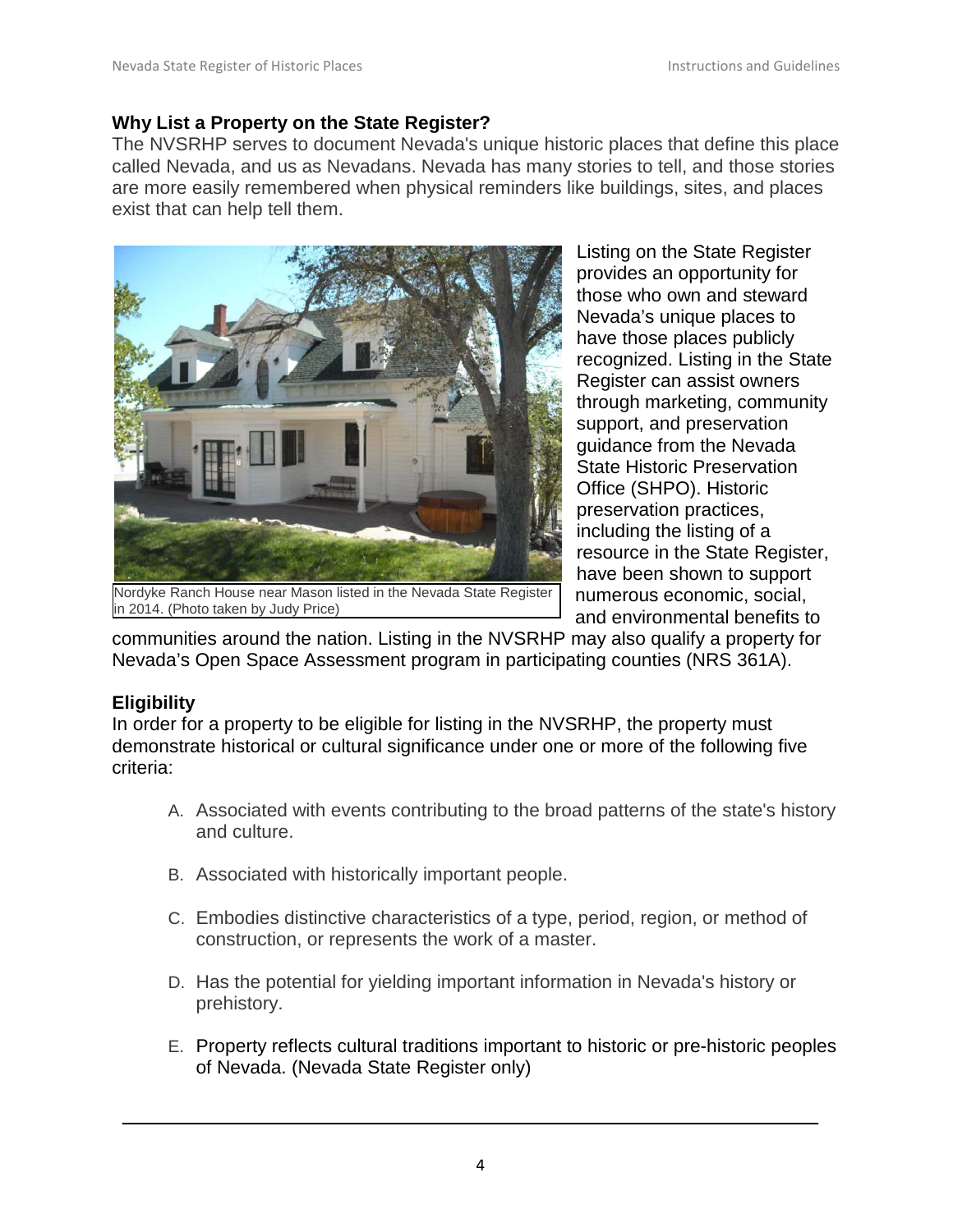#### <span id="page-4-0"></span>**Criteria Considerations**

There are certain types of properties that are considered categorically ineligible for the NVSRHP unless certain conditions apply. They are as follows:

- 1. *Religious Properties* Religious properties are not eligible for the NVSRHP unless they meet at least one of the following conditions:
	- a. The property is primarily significant for its architectural distinction.
	- b. The property is the only remaining or best remaining resource from an historic community.
	- c. The property is a contributing part of an historic district.
- 2. *Reconstructed Properties* Properties that have been reconstructed are not eligible for the NVSRHP unless they meet ALL of the following conditions:
	- a. The reconstructed property is an accurately executed reconstruction of the original property.
	- b. The reconstructed property is located in an environment that replicates its historic setting.

Reconstructed properties that are older than fifty years may be exempt from this consideration as they can be evaluated under the five criteria listed above for the reconstruction's significance to preservation history in the period it was constructed.

- 3. *Properties Achieving Significance in the Past Fifty Years* Properties that have achieved significance in the past fifty years are ineligible for the NVSRHP. Part of evaluating historic significance involves consulting recognized scholarship, which generally takes some time to identify historic contexts and articulate which trends and events are most significant within that context. However, a property achieving significance in the last fifty years may still be eligible if it meets one of the following conditions:
	- a. The property is rare or exceptional.
	- b. The property is a contributing element in an historic district whose period of significance begins more than fifty years ago, and in which the majority of contributing elements achieved significance more than fifty years ago.

#### <span id="page-4-1"></span>**Integrity**

The property or resources being nominated must also possess a certain level of integrity to their historic period. Sites where buildings, structures, or objects used to exist but are no longer present are not eligible for the NVSRHP unless they retain archaeological information potential under Criterion D.

To be eligible for the NVSRHP, the property or resource must reflect its historic or cultural significance through integrity of design and association with its historic period. Resources that have been moved can be eligible for the State Register if they still retain integrity of design and association.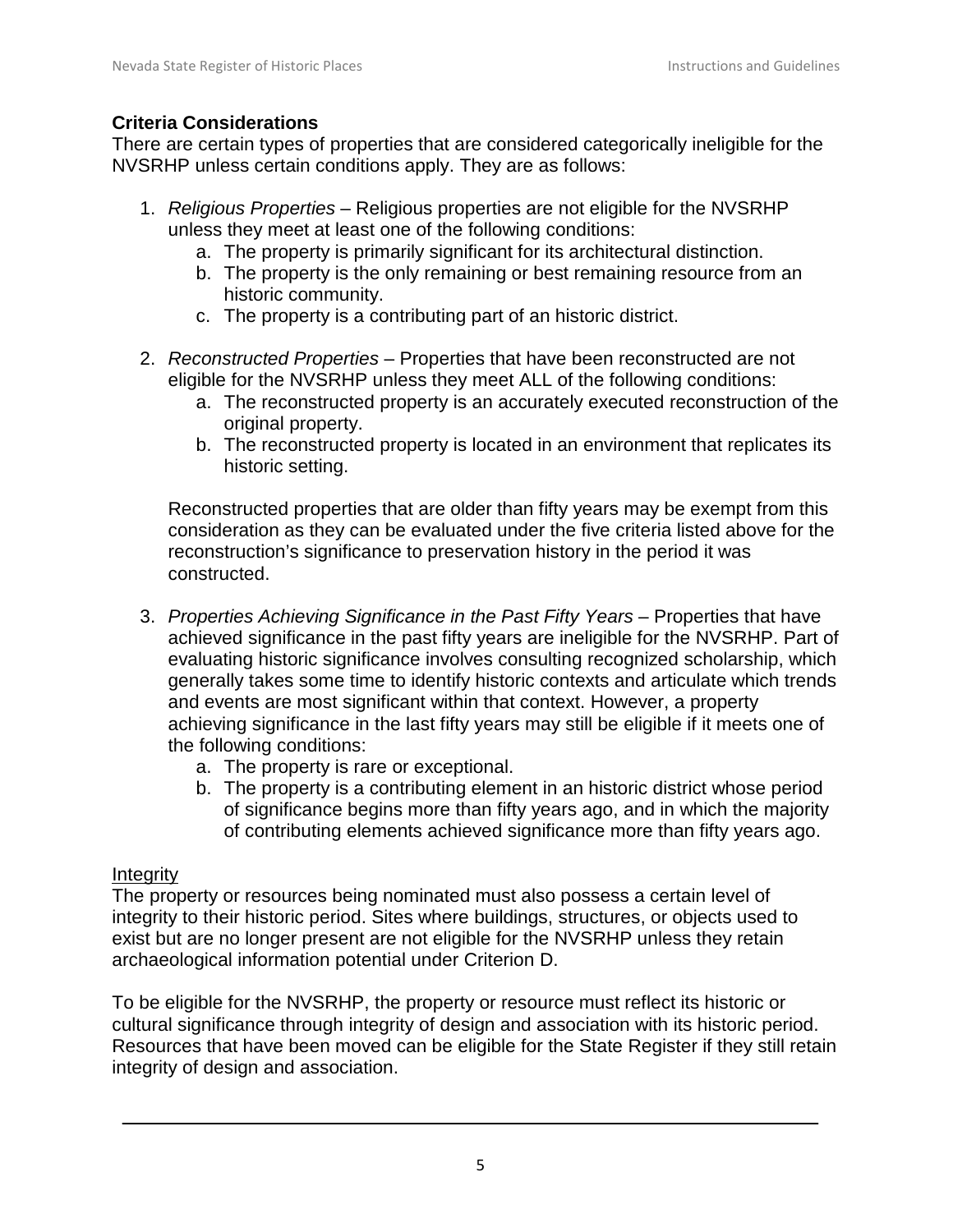| Integrity of Design:      | A property must retain the primary design<br>features that defined it during its historic<br>period. These features can include primary<br>architectural features such as scale, massing,<br>and window patterns. It can also include<br>landscape elements and/or natural systems<br>and features. |
|---------------------------|-----------------------------------------------------------------------------------------------------------------------------------------------------------------------------------------------------------------------------------------------------------------------------------------------------|
| Integrity of Association: | A property must still show clear association,<br>through its physical features, with the historical,<br>cultural, or architectural reasons for which it is<br>considered significant.                                                                                                               |

#### <span id="page-5-0"></span>**Property Owner Participation in the Nomination Process**

Nevada State law requires that a property owner provide consent before a property can be listed in the Nevada State Register of Historic Places. In most cases, the owner will be the nominating party, and this is the preference of the SHPO. The Nevada State Historic Preservation Office will not process a nomination form without a signed Consent Form from the property owner. In many cases, the SHPO is requested to complete a nomination form, as staff time permits. The SHPO will not begin production of a nomination form without, at minimum, consent in writing from the property owner.

#### <span id="page-5-1"></span>**Responsibilities of the Property Owner**

Listing a property in the NVSRHP does not place any property restrictions on the owner, limit the use of the property, or require the owner to maintain or preserve the property. The program is in place to honor Nevada's history, and seeks to promote the preservation of important places through education, outreach, and promotion.

However, should a property owner make major alterations to a property, it may be removed from the State Register after a condition assessment by the SHPO staff. Examples of major alterations that may lead to removal from the list include:

- 1. Major, permanent renovations to the façade of a building that render the building unrecognizable to its historic period;
- 2. Additions or alterations to a building, structure, or site that destroy the primary architectural or design features of the building;
- 3. Demolition.

#### <span id="page-5-2"></span>**How to Apply**

Before applying, potential applicants should contact the State Register Coordinator at the SHPO to discuss the property and the nomination process. A nomination can take a significant amount of time to complete depending on the research required to demonstrate the property's significance. The process of nominating an historic resource to the NVSRHP can take as long as twelve months. Any questions about the process or necessary research should be directed to the State Register Coordinator.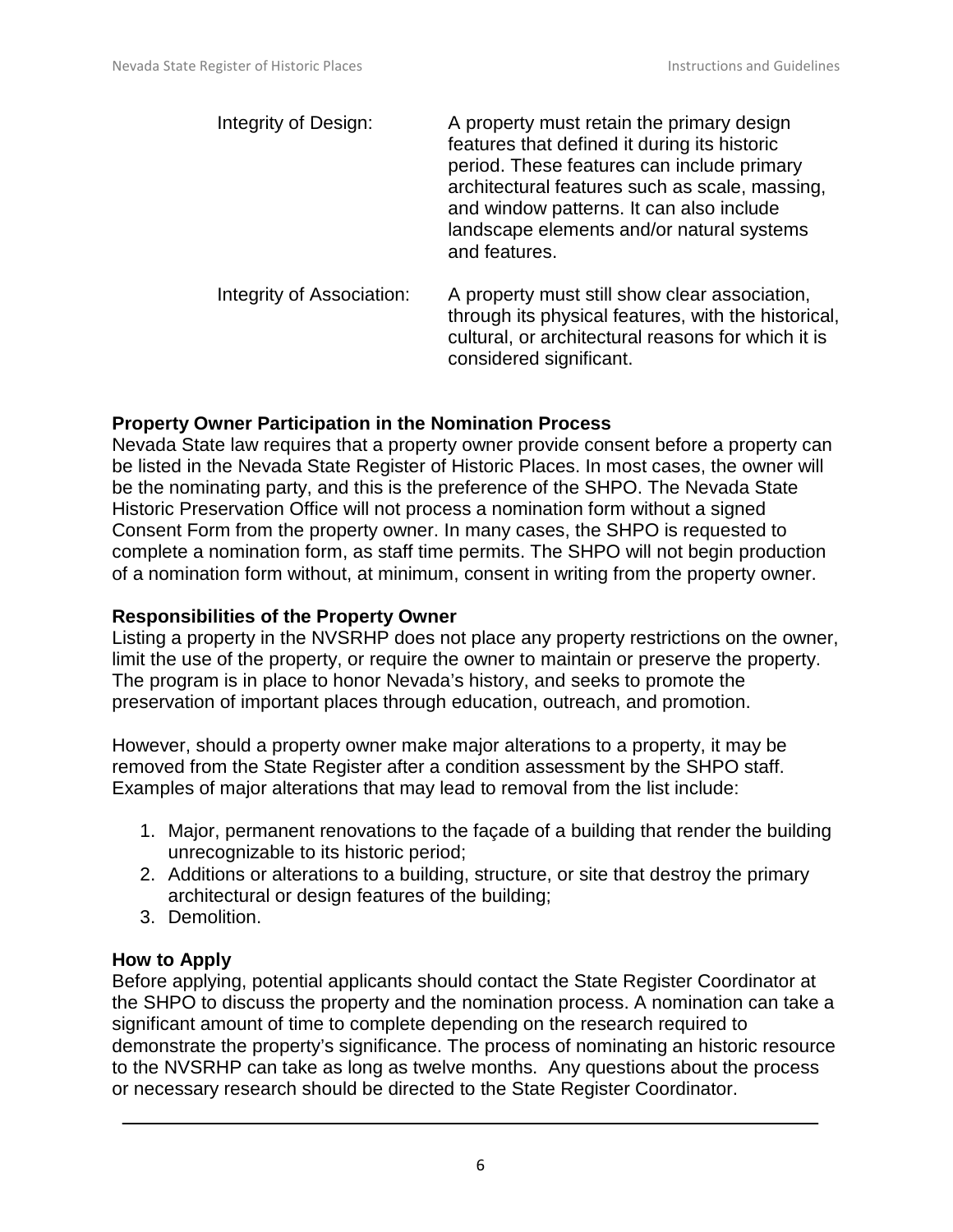The process of nominating a resource to the NVSRHP involves the following steps:

- *1.* Contact the State Register Coordinator to determine if the property is eligible for the Nevada State Register. It is helpful to include any relevant historical sources that are readily available such as maps, letters, newspapers, etc. Please include as many photos of the property in its current condition as possible. Providing digital photographs on a CD or USB drive is acceptable. *It is extremely difficult for the SHPO to assist a citizen with a State Register nomination without first receiving this information as early in the process as possible.*
- 2. The State Register Coordinator will review the submitted information, and respond with preliminary determination of eligibility within thirty (30) days. If the property is found to be eligible for the NVSRHP, the State Register Coordinator will advise the applicant and/or property owner on how to complete a nomination.
- 3. The applicant should complete the nomination form per the instructions in Appendix A of this manual and submit the nomination to the State Register Coordinator. The Coordinator will respond with any requests for additional information or necessary revisions to a nomination form within thirty (30) calendar days of receipt. Once the State Register Coordinator considers the form complete, the nomination will be scheduled for review before the Nevada State Board of Museums and History.
- 4. The Board of Museums and History, in a regular quarterly meeting, will review the nomination, and either list, list with conditions, or deny the application for listing in the NVSRHP.
- 5. Once the Board approves the listing, the property is considered listed in the Nevada State Register of Historic Places. A full list of all properties currently listed in the NVSRHP can be found on the SHPO website at [www.shpo.nv.gov](http://www.shpo.nv.gov/) or can be requested at the contact information above.

#### <span id="page-6-0"></span>**Using This Guide**

This guide was developed by the SHPO to aid Nevada citizens in nominating properties to the NVSRHP. Potentially historic properties come in all shapes, sizes, and types. Therefore, this guide may not address every specific type of nomination. Generally, this guide will prove helpful in nominating buildings, structures, objects, and districts to the State Register. If nominating a resource for its archaeological or ethnographic significance, please contact the State Register Coordinator for additional guidance.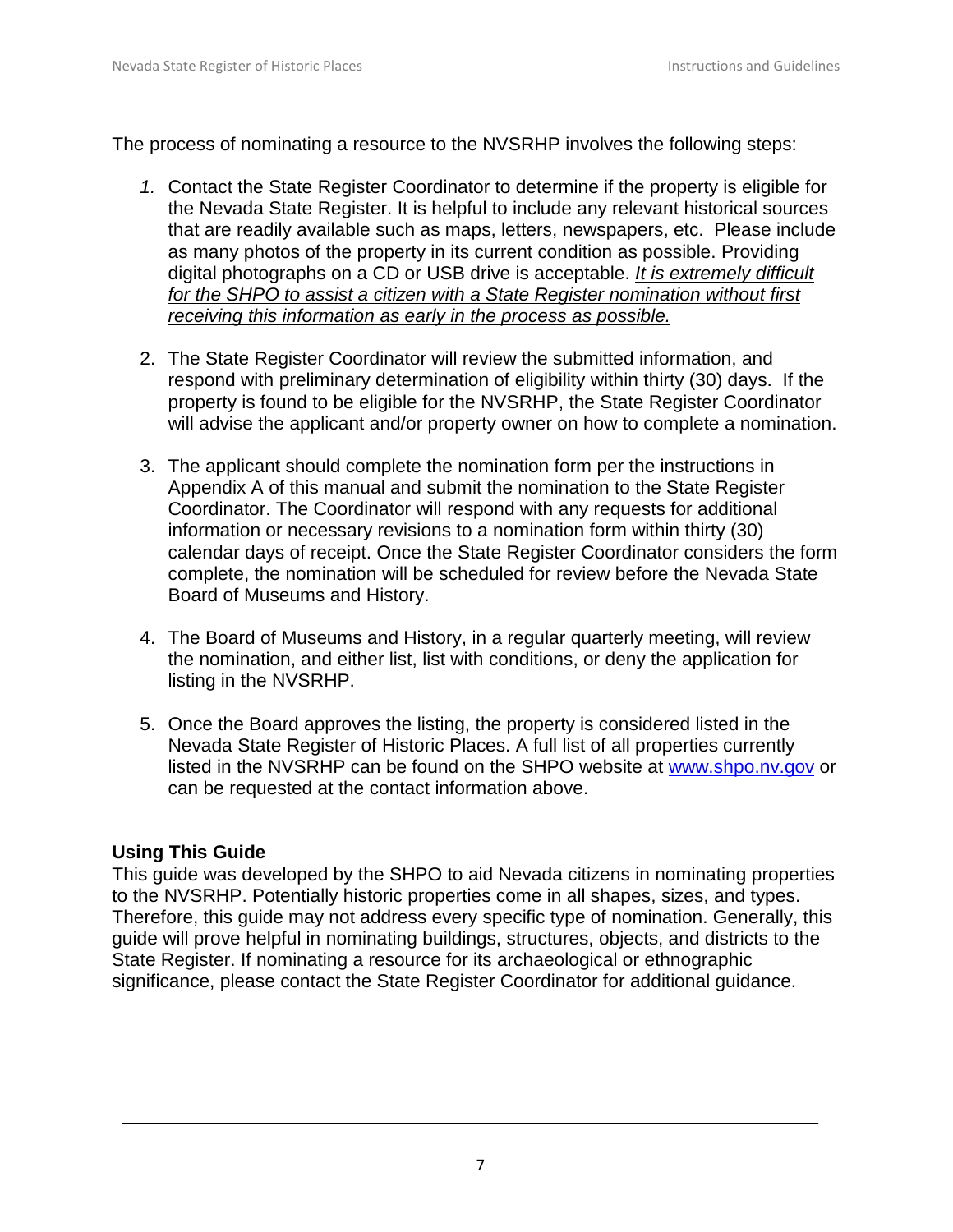#### <span id="page-7-0"></span>**APPENDIX A – Instructions for Filling Out the State Register Nomination Form**

This appendix provides step-by-step instructions on how to fill out the Nevada State Register Nomination Form (SR-100). Any questions about how to use these instructions should be referred to Jim Bertolini, the State Register Coordinator, at (775) 684-3436 or [jbertolini@shpo.nv.gov.](mailto:jbertolini@shpo.nv.gov)

In order to successfully complete this nomination form, it may be helpful to download the most current copy of the Nevada Architectural Lexicon. The Lexicon is a guide to the architectural styles, types, and features common in historic buildings, and ensures the use of common, accepted language for those features. It is available on the SHPO website.

#### **1. NAME OF PROPERTY**

**Historic name** – Include the name(s) given to the nominated property during its historic period. For example, if the house is significant for a resident who lived in the house from 1890 to 1920, it would be appropriate to name it after the resident (i.e., The Harrison House).

**Other names –** List any other names that might have been used in the past, or are used currently, to refer to the property.

#### **2. LOCATION**

Provide as much information on the location as possible. Usually, this address should be the same as the U.S. Postal Service mailing address. For properties that are in unincorporated county lands, or on state or federal land, use the name of the nearest town.

Please note whether or not the property has been moved. A property that has been moved may still be eligible for the State Register, but the date of the move, and the original location, should be detailed in Section 8 of the nomination form.

#### **3. OWNERSHIP & CLASSIFICATION**

Provide as much information as possible regarding the owner of the property. Remember, a property cannot be listed in the Nevada State Register of Historic Places without a signed consent form from the current property owner, so ensuring that this information is accurate is a vital part of listing a property.

**Number of Resources within Property –** List the total number of each kind of resource found within the nominated area. For example, if nominating a ranch house, there may be an associated building (a small shed or garage) and perhaps several associated structures (fencelines, roads, landscaping features, signs, etc.) that may be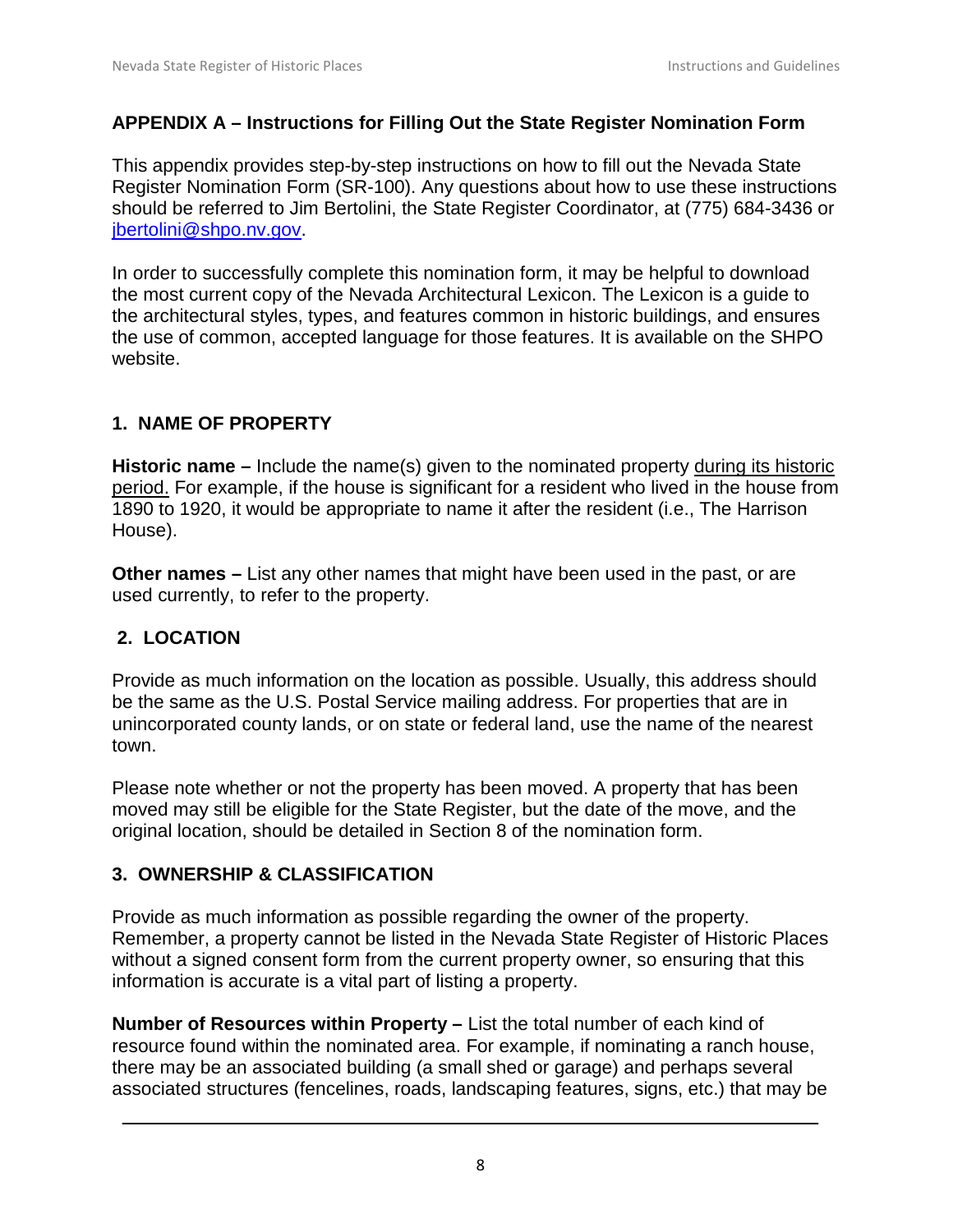part of the significance of the place. Be sure to include all of these when nominating a property. See below for definitions.

| <b>Type</b>      | <b>Definition</b>                                                                                                                                                                                                                                                                                                                      | <b>Examples</b>                                                                                                                                                                                                                                                                                                                                                                                                                                                                              |
|------------------|----------------------------------------------------------------------------------------------------------------------------------------------------------------------------------------------------------------------------------------------------------------------------------------------------------------------------------------|----------------------------------------------------------------------------------------------------------------------------------------------------------------------------------------------------------------------------------------------------------------------------------------------------------------------------------------------------------------------------------------------------------------------------------------------------------------------------------------------|
| <b>Building</b>  | A building, such as a<br>house, barn, church, hotel,<br>or similar construction,<br>which was created<br>principally to shelter any<br>form of human activity. The<br>term "building" may also be<br>used to refer to a<br>historically and functionally<br>related unit, such as a<br>courthouse and jail or a<br>house and barn.     | Houses, barns, stables,<br>sheds, garages,<br>courthouses, city halls,<br>social halls, commercial<br>buildings, libraries, factories,<br>mills, train depots, stationary<br>mobile homes, hotels,<br>theaters, schools, stores,<br>and churches.                                                                                                                                                                                                                                            |
| <b>Site</b>      | A site is the location of a<br>significant event, a<br>prehistoric or historic<br>occupation or activity, or a<br>building or structure,<br>whether standing, ruined or<br>vanished, where the<br>location itself possesses<br>historic, cultural, or<br>archaeological value<br>regardless of the value of<br>any existing structure. | Habitation sites, mines,<br>funerary sites, rock shelters,<br>village sites, hunting and<br>fishing sites, ceremonial<br>sites, petroglyphs, rock<br>carvings, gardens, grounds,<br>battlefields, ruins of historic<br>buildings and structures,<br>campsites, sites of treaty<br>signings, trails, areas of<br>land, shipwrecks,<br>cemeteries, designed<br>landscapes, and natural<br>features, such as springs<br>and rock formations, and<br>land areas having cultural<br>significance. |
| <b>Structure</b> | The term "structure" is<br>used to distinguish from<br>buildings those functional<br>constructions made usually<br>for purposes other than<br>creating human shelter.                                                                                                                                                                  | Bridges, tunnels, gold<br>dredges, mining head<br>frames, fire towers, canals,<br>turbines, dams, power<br>plants, corncribs, silos,<br>roadways, shot towers,<br>windmills, grain elevators,<br>kilns, mounds, irns, palisade<br>fortifications, earthworks,<br>railroad grades, systems of<br>roadways and paths, boats<br>and ships, railroad                                                                                                                                             |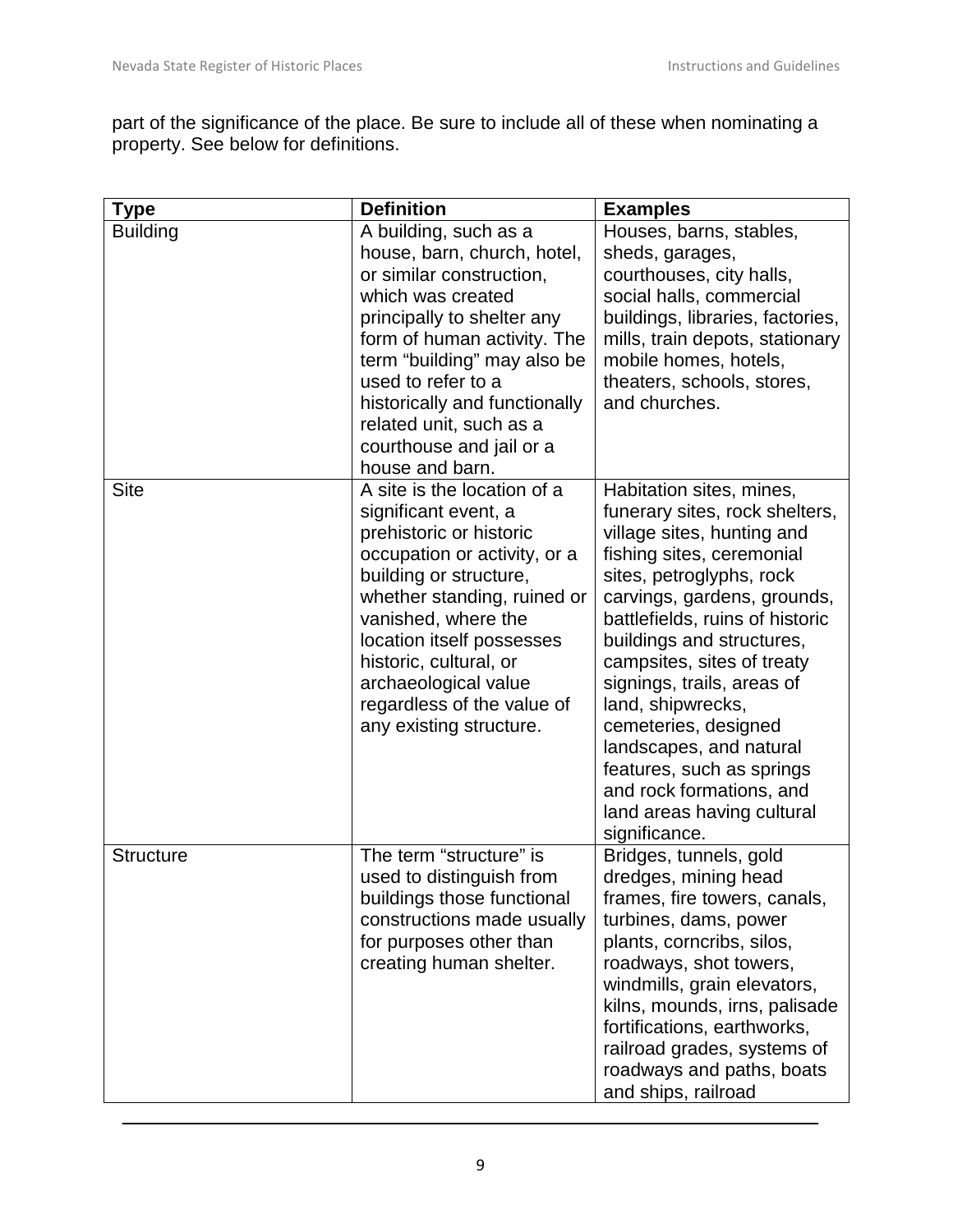|                 |                                                                                                                                                                                                                                                                                                                                                     | locomotives and cars,<br>telescopes, carousels,<br>bandstands, gazebos, and<br>aircraft.                                                                                                                                                                                                                                                                                                 |
|-----------------|-----------------------------------------------------------------------------------------------------------------------------------------------------------------------------------------------------------------------------------------------------------------------------------------------------------------------------------------------------|------------------------------------------------------------------------------------------------------------------------------------------------------------------------------------------------------------------------------------------------------------------------------------------------------------------------------------------------------------------------------------------|
| Object          | The term "object" is used<br>to distinguish from<br>buildings and structures<br>those constructions that<br>are primarily artistic in<br>nature or are relatively<br>small in scale and simply<br>constructed. Although it<br>may not be, by nature or<br>design, movable, an object<br>is associated with a<br>specific setting or<br>environment. | Sculpture, monuments,<br>boundary markers, statuary,<br>and fountains.                                                                                                                                                                                                                                                                                                                   |
| <b>District</b> | A district possesses a<br>significant concentration,<br>linkage, or continuity of<br>sites, buildings, structures,<br>or objects united<br>historically or aesthetically<br>by plan or physical<br>development.                                                                                                                                     | College campuses, central<br>business districts,<br>commercial areas,<br>residential areas, large forts,<br>industrial complexes, civic<br>centers, rural villages, canal<br>systems, collections of<br>habitation and limited<br>activity sites, irrigation<br>systems, large farms,<br>ranches, estates, or<br>plantations, transportation<br>networks, and large<br>landscaped parks. |

**Signatures –** Do not complete the box marked "For Official Use" on the first page. SHPO staff will complete this section, and will secure the two required signatures.

# **5. FUNCTION OR USE**

**Historic Function –** This is the use, function, or purpose of the property throughout its history since construction. For a list of appropriate terms, please see Appendix D, the State Architectural Lexicon.

# **6. ELIGIBILITY CRITERIA**

Select the possible criteria that apply to the property or resource being nominated. Any criteria selected must be supported sufficiently in the Narrative Statement of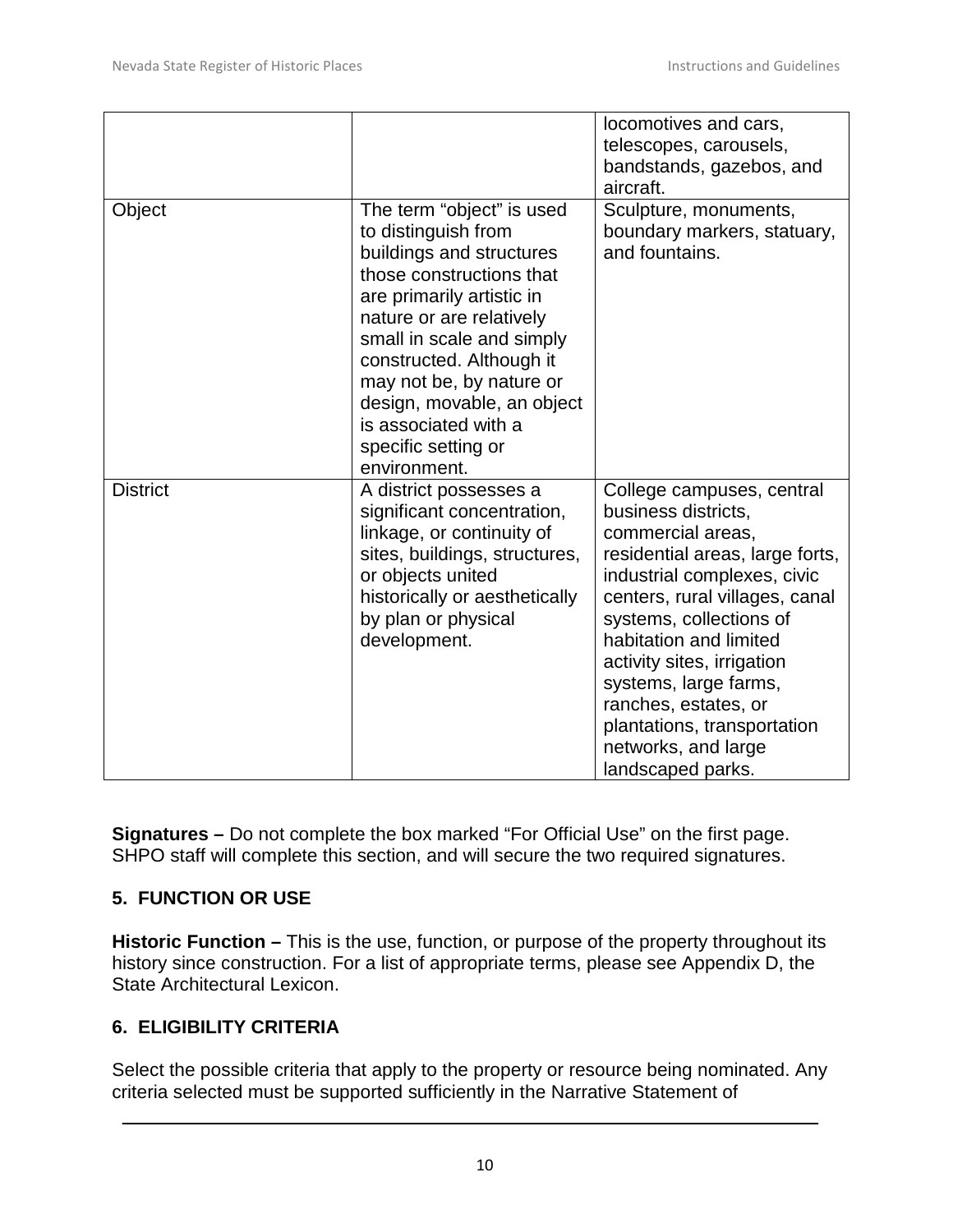Significance in Section 7. See instructions for Section 7 on how to select and establish significance under each criteria.

- **Criterion A** Property is associated with events or trends that have made a significant contribution to Nevada history.
- **Criterion B** Property is associated with the lives of persons significant to Nevada's past.
- **Criterion C** Property embodies the distinctive characteristics of a type, period, or method of construction significant to Nevada, or represents the work of a master, or possesses high artistic values, or represents a significant and distinguishable entity whose components lack individual distinction.
- **Criterion D** Property has yielded, or is likely to yield, information important to Nevada's prehistory or history.
- **Criterion E** Property reflects cultural traditions important to historic or prehistoric peoples of Nevada. (Please note that Criterion E is for use with the Nevada State Register only).

The accurate selection of criteria is especially important for determining how to evaluate the integrity of the resource in question.

#### **Criteria Considerations**

There are certain types of properties that are considered categorically ineligible for the NVSRHP unless certain conditions apply. Using the information below, determine whether the property meets any of these situations, and if it meets the requisite criteria to be eligible for the state register.

- 1. *Religious Properties* Religious properties require careful consideration to avoid a breach of constitutional law. As a result, they are not eligible for the NVSRHP unless they meet at least one of the following conditions:
	- a. The property is primarily significant for its architectural distinction.
	- b. The property is the only remaining or best remaining resource from an historic community.
	- c. The property is a contributing part of an historic district.
- 2. *Reconstructed Properties* Part of how a property conveys its historic significance is through its historic materials. Once those historic materials, and the design and workmanship that assembled them, has been lost, it can never be recaptured, and thus, properties that have been reconstructed are generally not eligible for the NVSRHP unless they meet ALL of the following conditions:
	- a. The reconstructed property is an accurately executed reconstruction of the original property and that accuracy can be clearly documented.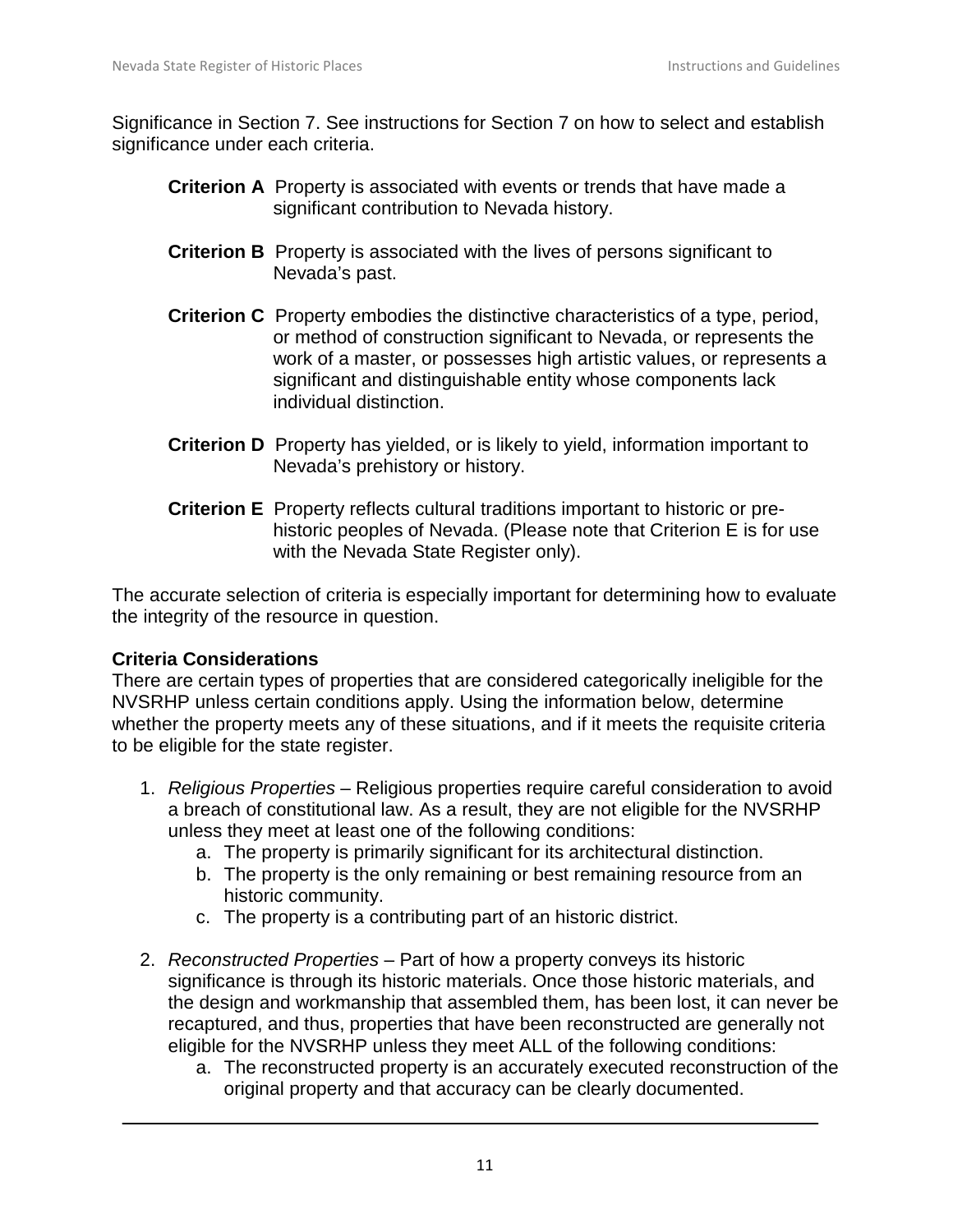b. The reconstructed property is located in an environment that replicates its historic setting.

Reconstructed properties that are older than fifty years do not have to meet this consideration. Once a reconstruction is more than fifty years old, it may be significant in its own right for its reflection of local, state, or national historic preservation efforts.

- 3. *Properties Achieving Significance in the Past Fifty Years* Properties that have achieved significance in the past fifty years are ineligible for the NVSRHP. Part of evaluating historic significance involves consulting recognized scholarship, which generally takes some time to identify historic contexts and articulate which trends and events are most significant within that context. However, a property achieving significance in the last fifty years may still be eligible if it meets one of the following conditions:
	- a. The property is rare or exceptional.
	- b. The property is a contributing element in an historic district whose period of significance begins more than fifty years ago, and in which the majority of contributing elements achieved significance more than fifty years ago.

# **7. STATEMENT OF SIGNIFICANCE**

**Area(s) of Significance –** Use the Nevada Architectural Lexicon for appropriate areas of significance for a property. The Area of Significance helps identify the relevant historical themes and broader contexts associated with the property. It also helps to focus the historical narrative that must accompany the nomination. Under Criterion C, the Area of Significance will almost always be Architecture. However, under the other three Criteria, articulating the Area of Significance will depend on why the place is important.

Be selective. It is generally better to have one or two areas of significance that are welldeveloped, instead of choosing several that may become difficult to support in the Narrative Statement of Significance.

**Period of Significance** – Provide the date or span of years during which the property being nominated actively contributed to the area(s) of significance named above. With multiple areas of significance, there may be multiple periods as well. If there are multiple periods of significance but they overlap, enter a single period of time that includes all relevant periods.

Under Criterion A - For properties nominated under Criterion A, the period of significance would be the period during which the property contributed to the trend, or the year in which the associated important event took place. For example, a store or shop that was built in 1905 during a community's development as a copper mining center, and then closed in 1935, might have a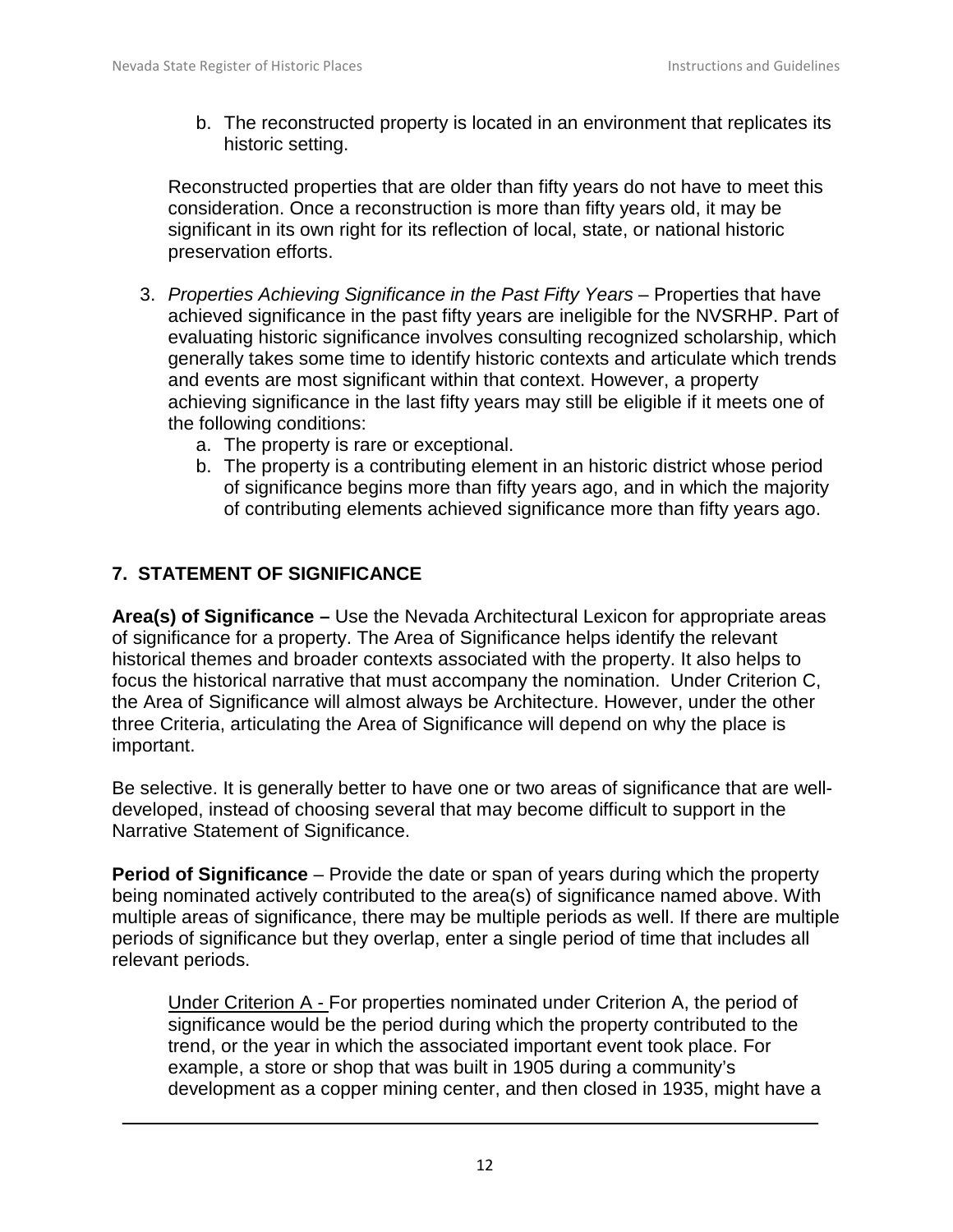period of significance from 1905-1935. A property with ongoing significance should be signified by ending the period of significance fifty years before the present.

Under Criterion B – For properties nominated under Criterion B, the period of significance should span the time during which the important person(s) lived or worked at the place. For example, a home of one of Nevada's governors would have a period of significance spanning from when the governor purchased or built the house, to when the governor sold the house, moved away, or passed away.

Under Criterion  $C -$  For properties nominated under Criterion C, the period of significance will almost always be a single year, and should be the year in which the building was completed. There may also be other years to include, if major and significant alterations were made at a later date that are also architecturally significant in their own right, or contribute to the architectural significance of the property. For example, a property significant for its Classical Revival architecture might have a period of significance of 1912, signifying when it was built. If a similarly-designed porch was added in 1935, then the period of significance would include both dates and be entered like this: 1912, 1935.

Under Criterion D – For properties nominated under Criterion D, it should be the estimated time when the site or resource was occupied or used for the reasons related to its importance. In many cases, selection and development will be similar to that of Criterion A properties. For example, an archaeological site significant as a well-known camping site during the Middle Archaic period may have a period of significance of 7400 BP – 6000 BP, corresponding with the period of occupation confirmed through proven archaeological dating methods.

Under Criterion E – For properties nominated under Criterion E, it should be the estimated time during which the site was associated with important cultural traditions in Nevada. For example, a stand of aspen trees significant as a camping site for sheepherding in the nineteenth and twentieth centuries may have a period of significance of 1885 and 1953, corresponding with the earliest known use of the campsite and ending with a land sale that brought the campsite under modern cattle ranching. (Please note that Criterion E is for use with the Nevada State Register only. If nominating a property to the National Register, it is necessary to use National Register criteria. It is likely that a property nominated under Criterion E for the Nevada State Register can be nominated under NRHP Criteria A or D).

**Cultural Affiliation(s)** – Use the Nevada Architectural Lexicon for selection of important cultural affiliations. However, as cultural affiliations are subject to change, if the property being nominated has a cultural affiliation not listed in the Lexicon, please contact the State Register Coordinator.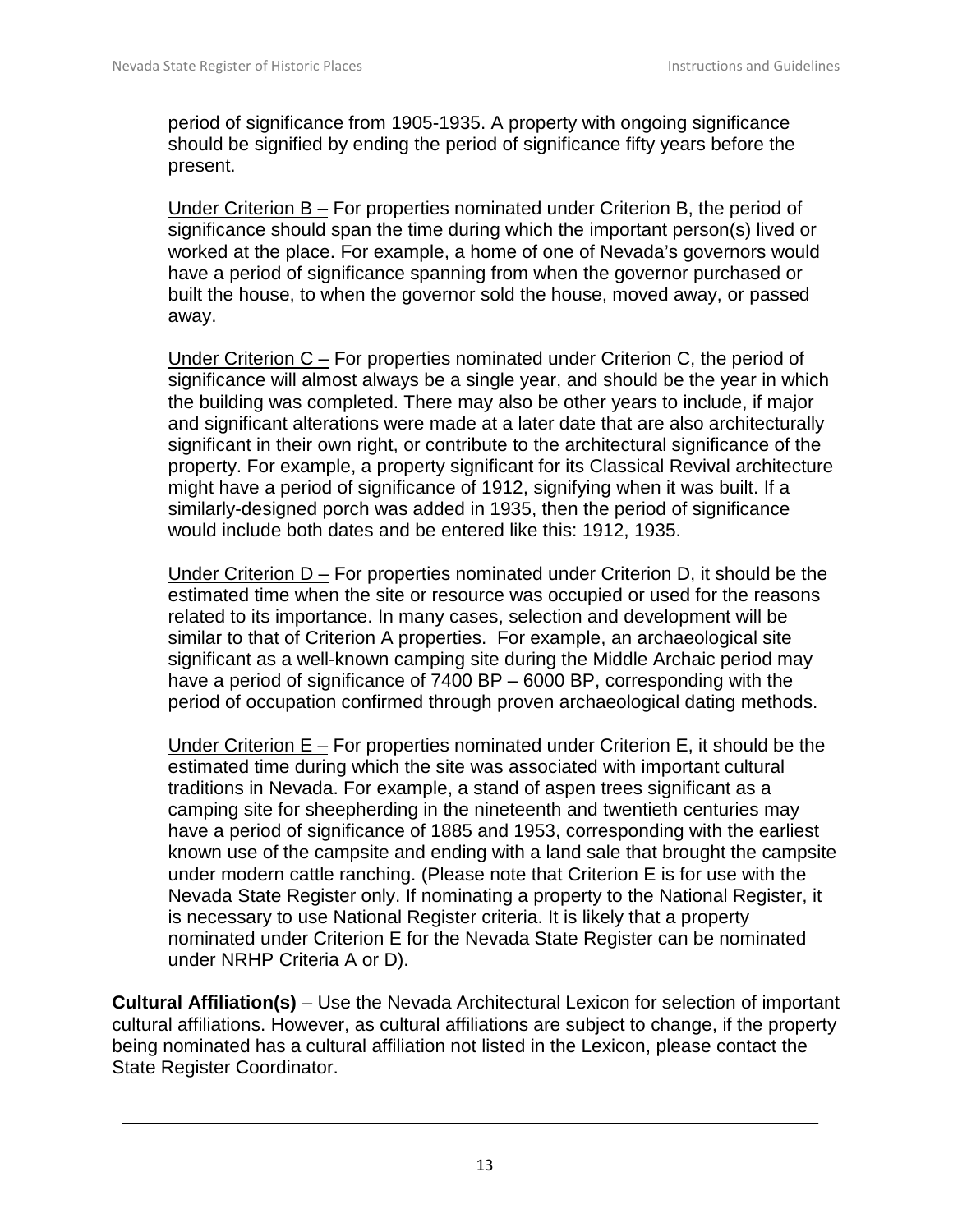**Significant Person(s) –** Provide this information only if Criterion B is checked above. Name the person(s) for which the property is significant under Criterion B. Clearly articulate the significance of each person to Nevada history in the Narrative Statement of Significance.

**Architect/Builder(s)** – If known, provide the name of the architect who designed the property and/or the builder/contractor who constructed the property. This information may not always be known, but could be significant information, especially when nominating under Criterion C for architectural importance. To research a builder or architect, there may be files at the local County Clerk's office, or a local museum or archive with a collection of City directories. On occasion, property owners might have plans or work schedules from the home's initial construction.

# **Narrative Statement of Significance:**

The Narrative Statement of Significance is the most important section of the nomination. It is here that the case is made for the importance of a property and the rationale is provided for its inclusion in the State Register of Historic Places. Before beginning to write this section, consider these questions to help organize the narrative:

- *1. What makes this place worthy of preservation?*
- *2. What makes this place important to Nevada's history?*
- *3. Why should people care about this place?*

It will be important to consider the perspective of others when writing the statement of significance. It will be necessary to consult relevant historical or architectural scholarship to make the case for significance. Frequently, the reasons a resource might be eligible for the State Register might be different from the reasons that the author cares about the resource. Writing a good Statement of Significance based in an historical context may allow the researcher to appreciate a resource in a new light. Also, considering that the State Register does not provide legal protection to resources, a good Statement of Significance can provide useful information when promoting the preservation of a resource to an owner, developer, or the public.

# Research

Writing the Statement of Significance requires a foundation of good research. Think of this as an opportunity to explore how the relevant local area came into being, and how the resource being nominated relates to that story. Try to become knowledgeable about the development of the county, city, town, or neighborhood in which the property is located. Although research can be focused to support the area(s) of significance selected, it should be thorough. It is extremely important to keep track of the sources of all the information gathered, and from which sources what information was gathered, as this will be crucial for staff to verify the accuracy and reliability of the research. SHPO staff recommend the use of Chicago Manual of Style citations to document sources of information.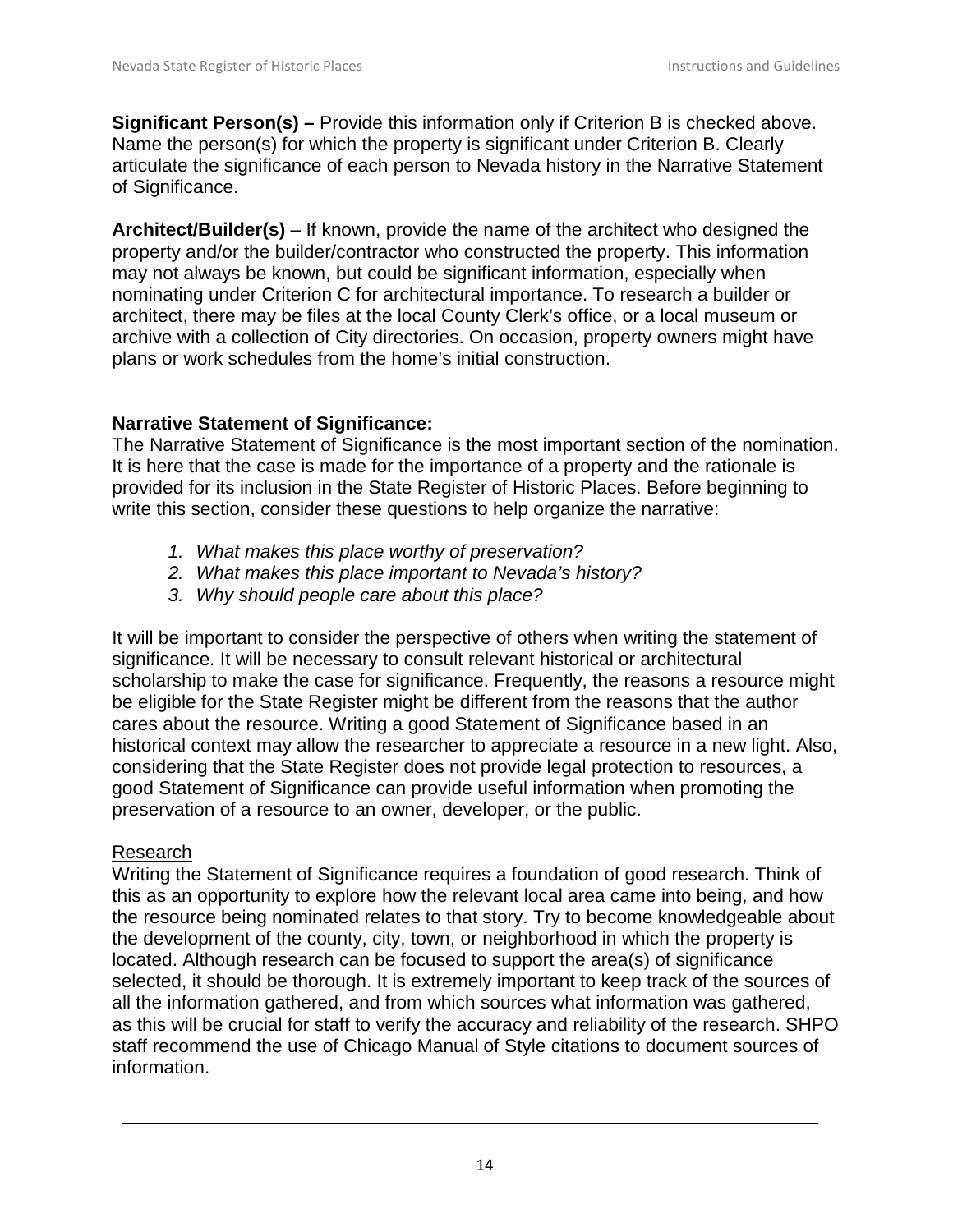Before writing, consult as many sources as necessary for relevant historical information on the resource. Possible sources of information include:

• *Published history books or government publications* on the area or resource. A local library is often the best source to find relevant history books on a topic. However, local or district offices of government agencies such as the Bureau of Land Management or the U.S. Forest Service, as well as that agency's website, may have government reports about historical resources as well.

Local histories are often very useful, but should be used in concert with available state-wide or regional histories, as well as primary sources. Some suggested reading for any author of a State Register Nomination include:

- o Russell R. Elliot, *History of Nevada*, 2nd ed., 1987.
- o Michael S. Green, *Nevada: A History of the Silver State*, 2015.
- o James Hulse, *The Nevada Adventure*, 1972.
- o James Hulse, *The Silver State: Nevada's Heritage Reinterpreted,* 3<sup>rd</sup> ed., 2003.
- o Virginia Savage McAlester, *The Field Guide to American Houses*, 2010.
- o Julie Nicoletta, *Buildings of Nevada*, 2000.
- *Scholarly and Professional Journals or Academic Theses and Dissertations***.** A number of master's theses and Ph.D. dissertations have been written on local and state topics. These are on file in university libraries, or can be identified via reference programs such as [WorldCat.](https://www.worldcat.org/) Several historical societies in Nevada issue quarterly journals including the Nevada Historical Society in Reno, the Northeastern Nevada Historical Society in Elko, and the Central Nevada Historical Society in Tonopah.
- *Government reports or surveys* of the related area. The SHPO maintains records of historic and architectural surveys and reports for many areas around the state. Ask the State Register Coordinator if there are research items relevant to a specific nomination. Bear in mind, many reports contain sensitive information and may not be released to the public, except under certain circumstances.
- *County Assessor Records*. The County Assessor's Office maintains property tax files on every property within its jurisdiction, as well as Assessor's Parcel Maps for each parcel. For the National Register registration form, it is necessary to obtain the Assessor's Parcel Number (APN), a copy of the parcel map page for the subject property, and the name and address of the legal owner(s) of the property. Also, request any historical information the Assessor's Office may have on file. In Nevada, it is the decision of each Assessor whether or not to provide public access to property tax files. Some minimal information is available to the public, however, usually via a publicly-accessible computer.
- *County Recorder Records*. The County Recorder's Office maintains title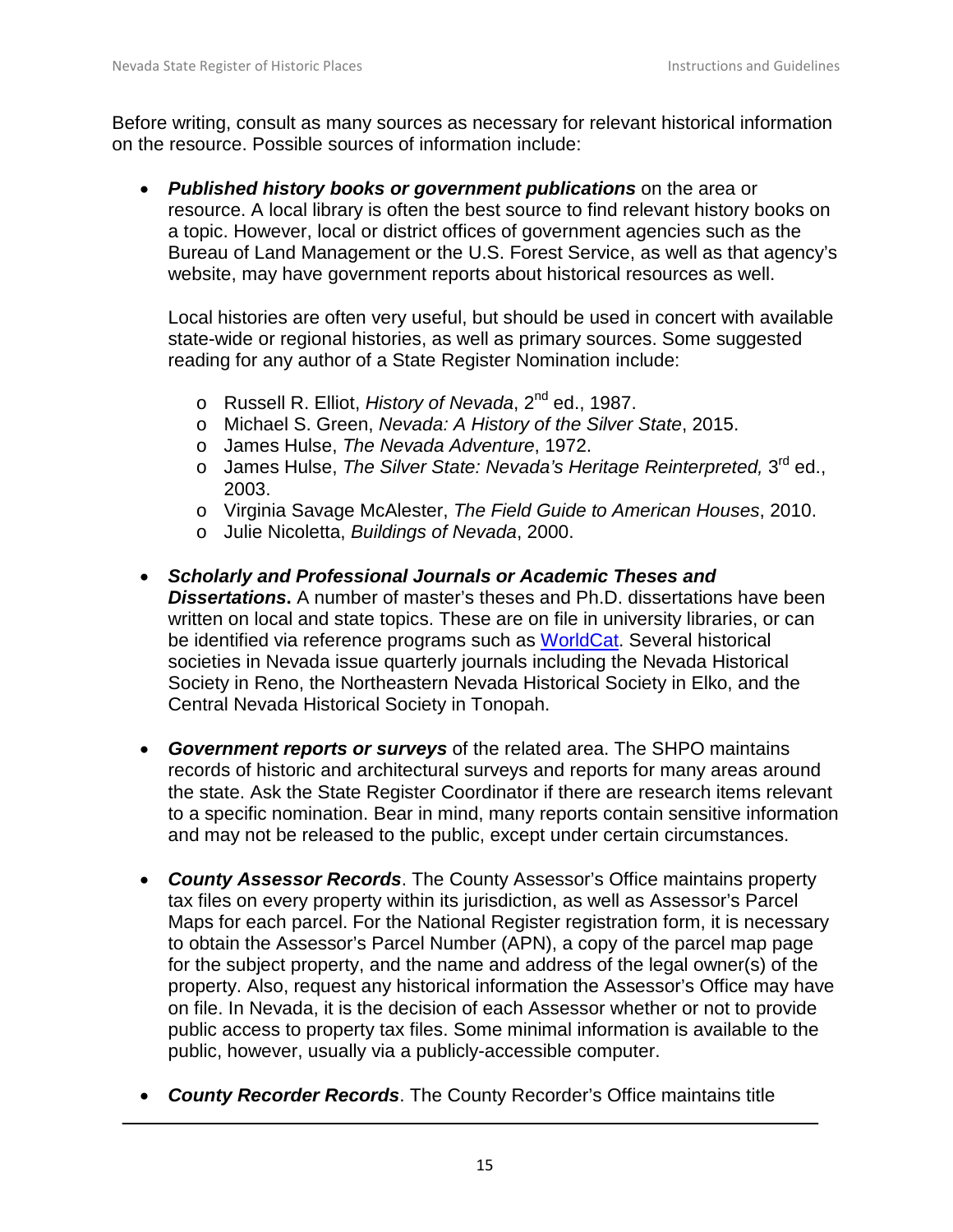abstracts, deeds, and other legal documents. The chain of title of a property can be determined by following transactions back in time (or vice versa) for the property being researched. The Recorder's staff can help explain their filing system and the types of information available. At the very least, the Recorder can provide the owners' names, legal descriptions, purchase prices or mortgage amounts, and the transaction dates. The Recorder's Office may also have a collection of historic maps, as well as homestead patents, mining claims, and other historical records.

- *County or City Building Department or Permit Office*. Building permits might be located at county or city Building Departments or Community Development Departments. They can provide useful information about construction activities at the property. Permits are often not kept on file, but it is well worth the effort to check.
- *County or City Clerk's Office*. The County Clerk's Office will have the records of civil court cases, including probate cases, early divorces and marriages (prior to the establishment of the Vital records Department in the 1960s), and other legal matters. The Clerk's Office will also have written records pertaining to the proceedings of the Boards of County Commissioners. These can include ordinances and resolutions affecting land use, and other issues of municipal or county policy.
- *General Land Office Records***.** Historical records of the General Land Office are maintained by the Bureau of Land Management. In addition to homesteaded lands, survey maps often show the locations of buildings, trails, roads, and other developed features existing in the historic period of the survey. Most records are now available online via the BLM's [General Land Office records website.](http://www.glorecords.blm.gov/default.aspx)
- *Title Insurance Records***.** Title Company records can provide a chain of title, or record of transactions in which title to real property was transferred. In addition to dates of deeds of sale, the records contain summary information on mortgages, liens, tax sales, etc. There is usually a charge for this information.
- *Census Records.* Decennial census records give the names and occupations of household members as well as other information, such as property acreage, crops, and livestock. Nevada census records are available at the Nevada Historical Society, the University of Nevada Library's Microfilm Department, the State Library and Archives, and the National Archives Branch in San Bruno, California. Full census records are only available for public viewing after 70 years (1930 is the most recent census currently available for viewing). Census Abstracts, which provide only general information, exist through the most recent census.
- *Cemetery Records.* Cemetery records can provide information on family relationships, and birth and death dates. Information can be gained from grave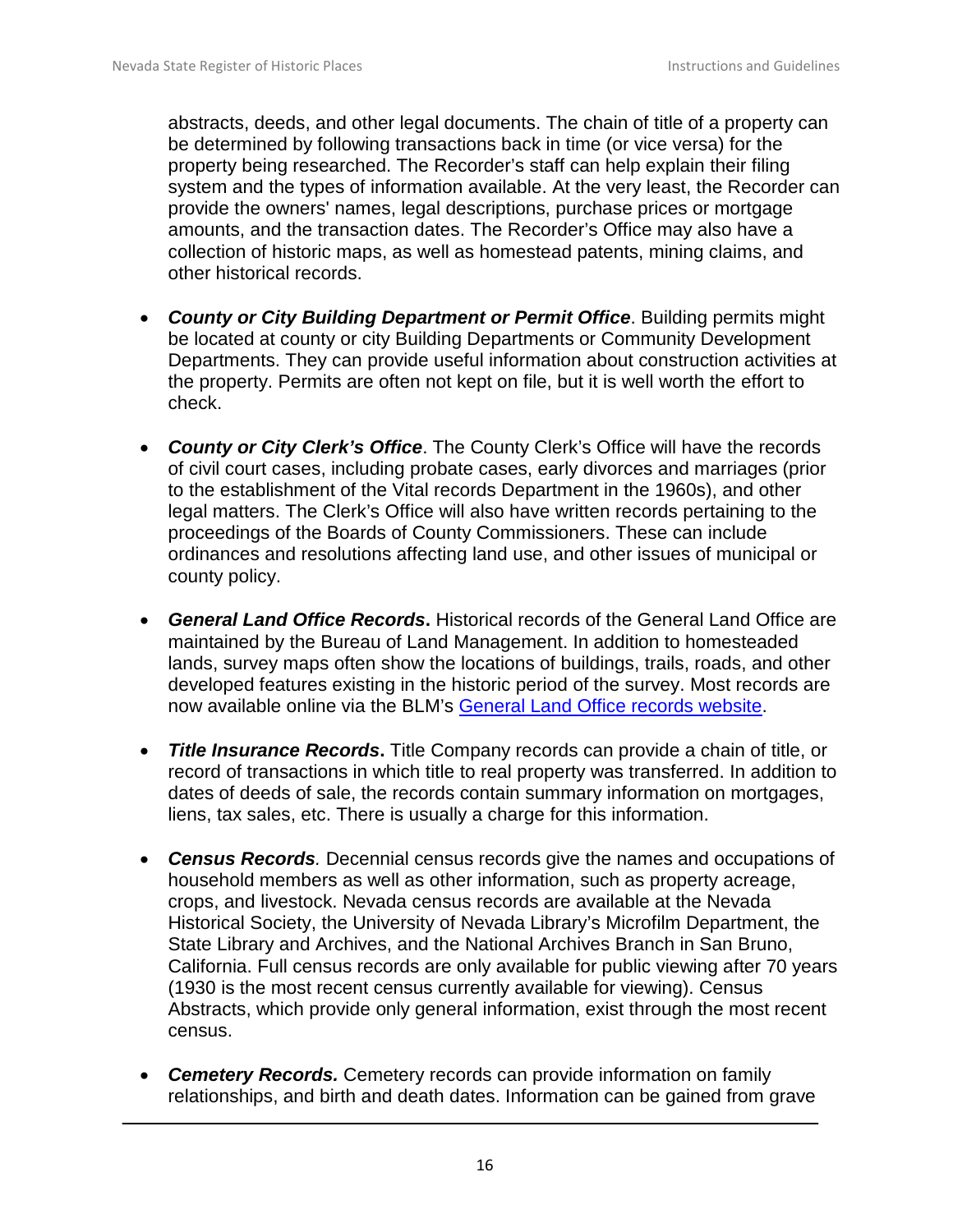markers, church records, cemetery associations, cemetery business offices, and agencies of local government and private contractors charged with cemetery maintenance and operation. In Nevada, the rural cemeteries have intermittent records due to changes in ownership and at times, neglect or abandonment.

- *County Histories*. Local histories can often be found at the public library, local historical museums, the Nevada Historical Society in Reno, or the Nevada State Museum in Las Vegas. These repositories may also have holdings that include manuscripts, diaries, and other primary sources.
- *Sanborn Fire Insurance Maps.* The Sanborn Fire Insurance Maps were drawn for communities throughout the United States, beginning in the nineteenth century. These maps show each building on the principal residential and commercial blocks and are color-coded to indicate the various construction materials used. By comparing maps from different years, it is possible to establish an approximate date of construction and determine approximately when and what types of changes have been made to the building and surrounding property. The University of Nevada, Reno's *Nevada in Maps* series includes dozens of digitized Sanborn maps from many towns in Nevada, and can be accessed at:

[http://contentdm.library.unr.edu/explore/NVMapsExplore/nvmaps/sanborns/sanb](http://contentdm.library.unr.edu/explore/NVMapsExplore/nvmaps/sanborns/sanborn-home.html) [orn-home.html](http://contentdm.library.unr.edu/explore/NVMapsExplore/nvmaps/sanborns/sanborn-home.html)

The Nevada Historical Society also has Sanborn Maps for selected towns in Nevada. Other Nevada repositories such as the State Library have Sanborn maps on microfilm and the Library of Congress has a full set of Sanborn Maps for each state.

• *Architectural or building plans*. The *Nevada Comprehensive Preservation Plan, prepared by the State Historic Preservation Office, contains biographical* information for a number of architects, builders, landscape architects, and engineers who practiced in Nevada. This information can be obtained at the State Historic Preservation Office. Building plans are often kept either by the property owner, or the architectural firm that designed the building. Some plans may be on file at the University of Nevada, Reno's *Nevada Architectural Archives*, which can be accessed here:

[http://contentdm.library.unr.edu/cdm/search/collection/archdraw/collection/archdr](http://contentdm.library.unr.edu/cdm/search/collection/archdraw/collection/archdraw) [aw](http://contentdm.library.unr.edu/cdm/search/collection/archdraw/collection/archdraw)

• *Historic newspapers.* There have been over 800 newspapers published, at one time or another, in Nevada since 1854. The State Library maintains a collection of Nevada newspapers on microfilm, and an index to the microfilm files is available. The Nevada Historical Society, the University libraries, local libraries, and historical museums also have newspaper collections, some of which have been digitized. Some websites contain historic newspaper databases as well.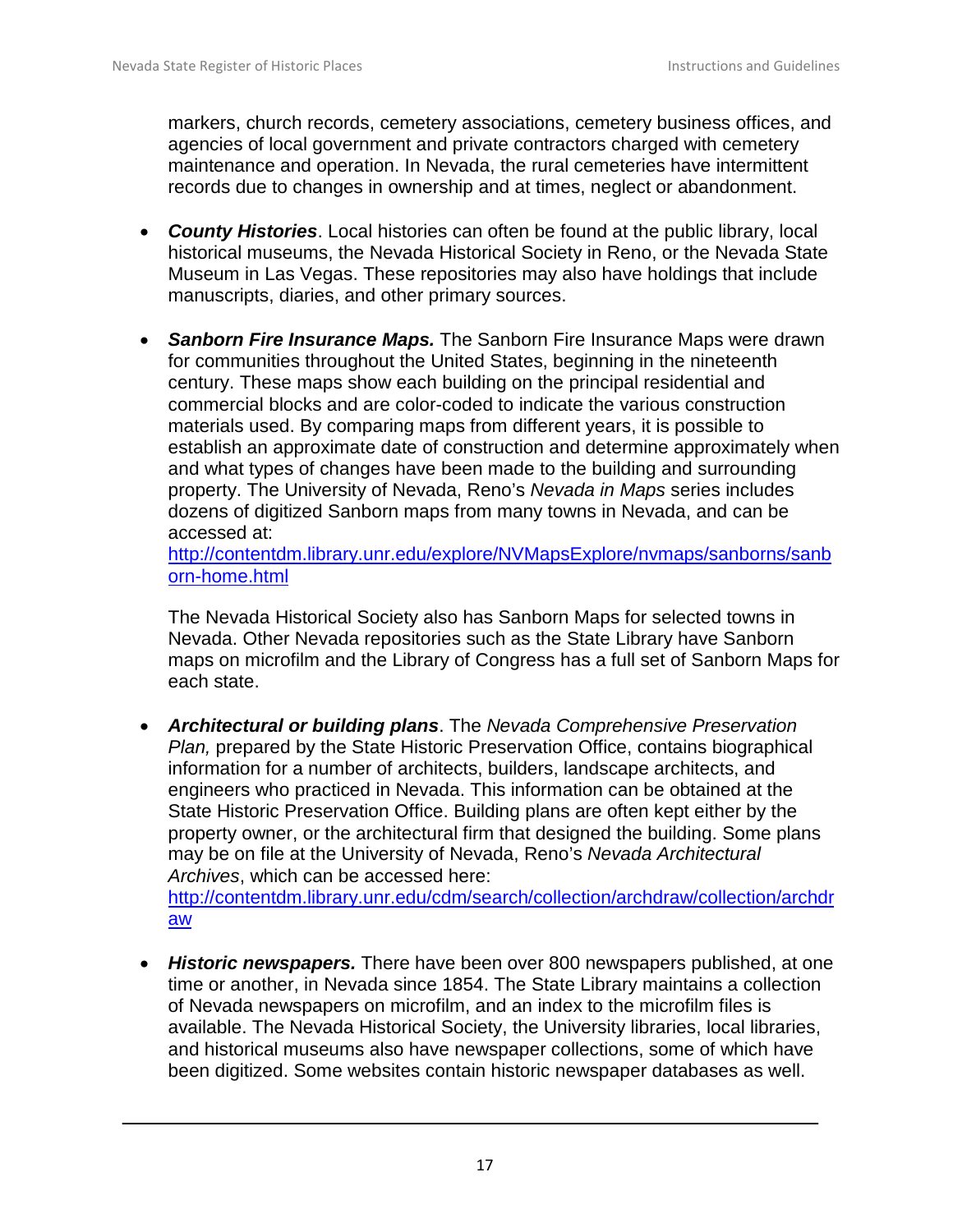- *Local directories*. City directories exist for several Nevada towns and are available at the Nevada Historical Society, the State Library, and various local libraries and museums. These directories list occupants and their occupations by address, and also contain a classified advertising section. They were usually published on an annual or biennial basis.
- *Archival collections of papers, oral histories, letters, photographs, and other information*. These are often some of the most useful and intriguing sources of information about historic places, and definitely worth a look. Archival collections may be housed at a local library, museum, or historical society. There are also state archives, including the following:
	- o Nevada State Library and Archives 100 N. Stewart Street Carson City, NV 89701 (775) 684-3313
	- o Nevada Historical Society 1650 N. Virginia Street Reno, NV 89503 (775) 688-1190
	- o University of Nevada Reno, Special Collections and University Archives Mathewson-IGT Knowledge Center/322 University of Nevada, Reno Reno, NV 89557-0322 (775) 682-5665 [specoll@unr.edu](mailto:specoll@unr.edu)
	- o University of Nevada Las Vegas, Special Collections Lied Library – UNLV 4505 S. Maryland Pkwy Las Vegas, NV 89154-7010 (702) 895-2234 [special.collections@unlv.edu](mailto:special.collections@unlv.edu)

The Statement of Significance

In drafting the Statement of Significance, it is important to write clearly, and develop an organized, concise narrative that explains the importance of the resource. To maintain organization, it is generally best to organize writing around the Area(s) of Significance selected. It may be helpful to use headings to separate the discussion of each relevant historic context, or Area of Significance that makes the resource important.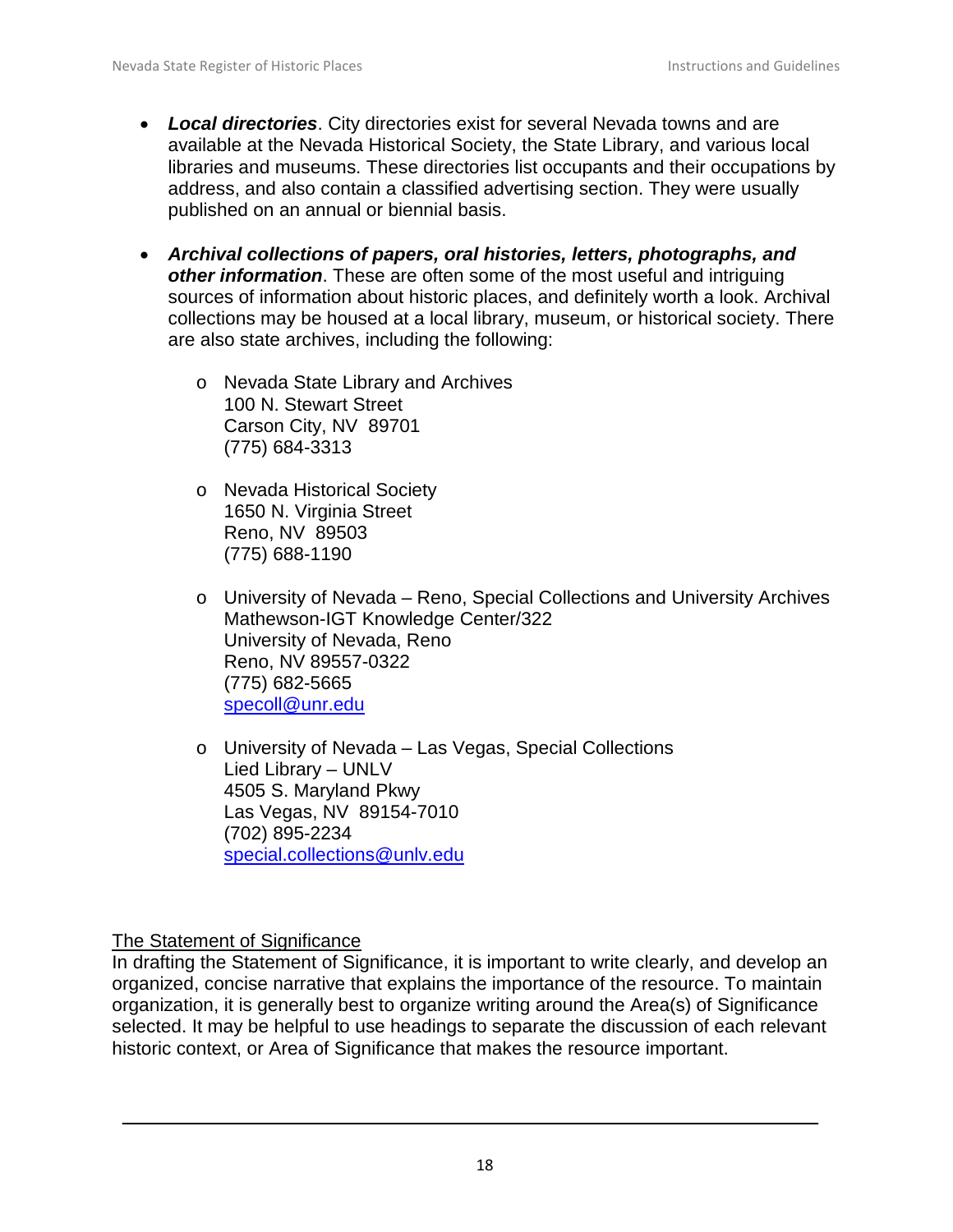- Use **Criterion A** when the resource being nominated is important for its association with an important trend or event in Nevada history. This could be a store built and operated during a community's initial development, a prominent ranch complex that guided development in a region, or the site of a labor dispute between miners and a mine owner.
- Use **Criterion B** when the resource being nominated is important for its association with an important person in Nevada history. This may be the home of a state governor, a local judge or county commissioner with particular importance to the area or community, or a prominent local individual who affected the growth and/or development of a particular town or region.
- Use **Criterion C** when the resource being nominated is important because of its architectural characteristics. This can mean many different things, so think broadly about what architectural importance the resource might have. It may be the work of one of Nevada's master builders or architects, or a well-preserved example of a particular style, type, or method of construction. Check with SHPO staff about master builders, architects, styles, and types in Nevada.
- Use **Criterion D** when the resource being nominated is important for the potential information it may yield under future research. This option is generally reserved for unexcavated archaeological resources, but can apply in other circumstances. Check with SHPO staff before using this criterion.
- Use **Criterion E** when the resource being nominated is important for its cultural significance to the people of Nevada. This option is generally reserved for ethnographically significant sites that reflect traditions or practices important to the historic and pre-historic people of Nevada.

#### Writing the Narrative

The Statement of Significance is perhaps the most important part of the nomination form. This section explains why the property being nominated is eligible for the State Register. Use the Criterion and Areas of Significance as a guide to keep the argument focused. There may be other related, and interesting, pieces of history discovered during research, but for the purposes of the nomination form, stay focused on those key elements that make the property truly important.

Good writing is an important part of establishing a resource's significance. In the summary paragraph, provide an overview of the key reasons why the resource is eligible for the State Register. Since documentation such as this is frequently used to advocate for the preservation of a property, consider this question as a guide to the summary paragraph: *If someone proposed tearing down this resource tomorrow, what about its history might convince the owner or community to preserve and reuse it instead?*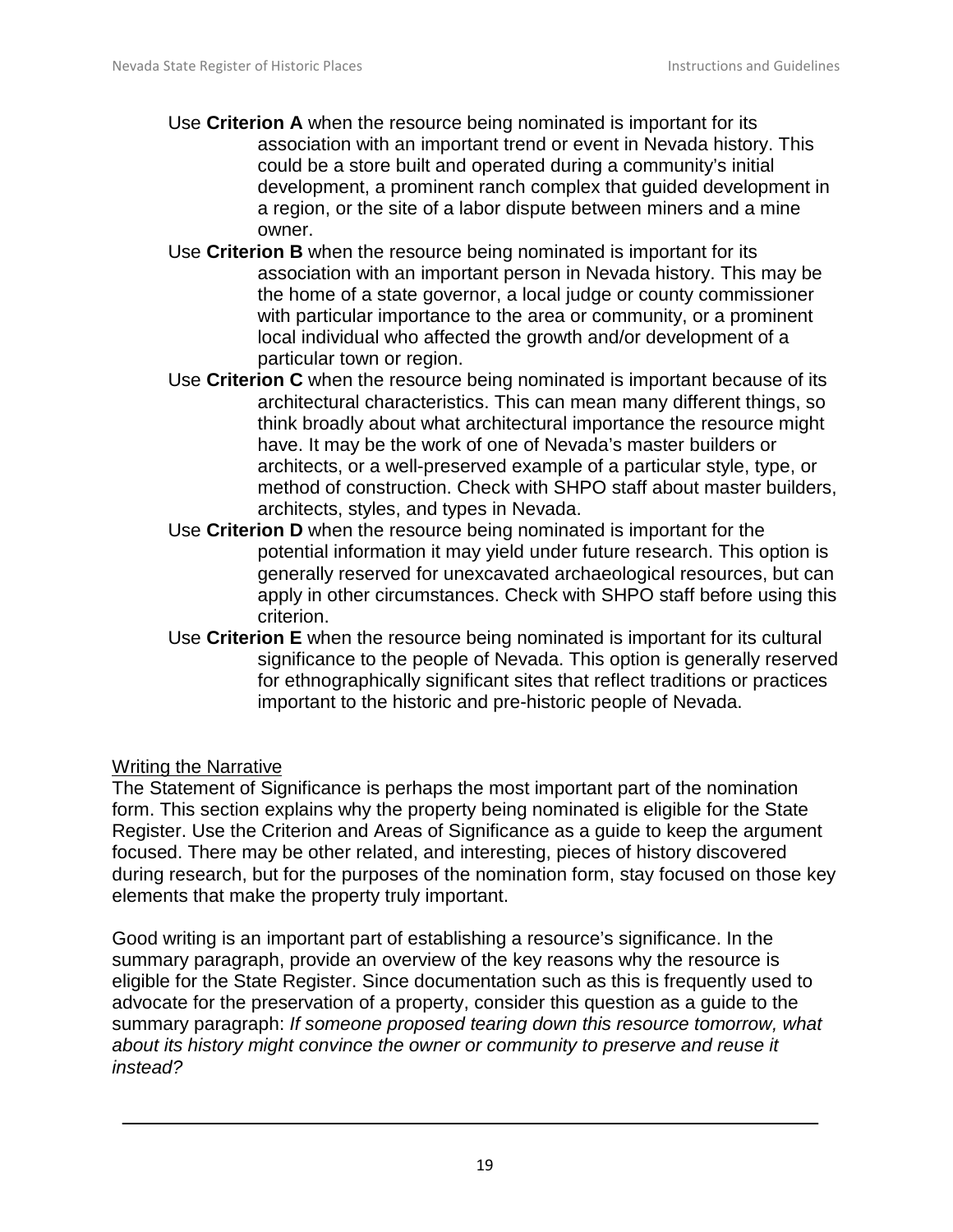Below the summary paragraph, in the narrative, is the place to provide the bulk of historical information discovered to support the nomination. Try to keep this narrative organized and avoid simply listing historical information. Consider organizing a paragraph or two around each Area of Significance selected and explain clearly how the property being nominated reflects that Area of Significance. Also, be sure to connect this information to the larger context of Nevada history. See the attached Bibliography in Appendix B.

#### **Citations**

During the writing process, it is also important to provide citations for information, especially when using primary sources (newspapers, letters, period books, etc.). Citations, either through endnotes or footnotes, allow other readers to understand the author's research process, and sources for the information that is being used to support the argument for significance. It can also be handy for the researcher to keep a "map" of the research so it can be revisited later. Staff at the SHPO will use citations to confirm the accuracy and reliability of the information provided.

There are various methods to create and format citations. The SHPO does not require a particular method, so long as the method used in a nomination is consistent. However, the SHPO recommends and prefers Chicago/Turabian's Manual of Style, and prefers footnotes rather than endnotes.

# **8. DESCRIPTION**

**Architectural Style or Type –** Use the list in Appendix C to select a style or type for the building. Classifying a historic resource can be difficult, so please consult with SHPO staff if unsure of the style or type. If the resource being nominated is not represented in the Nevada Architectural Lexicon, please contact SHPO staff before using "OTHER" and specifying a new style or type. This information helps SHPO staff maintain the database on designated historic properties around the state.

**Materials –** Specify the type of material as best as possible for each of the building elements listed. If the resource does not have one of the listed elements, just enter "N/A." *Please do not leave these fields blank*. Use the list of materials specified in Appendix D to these instructions.

**Narrative Description –** The narrative description is a physical description of the resource being nominated. In effect, this should paint a picture, through words, of the resource. The most important purpose of the description is to establish what the character-defining features of the resource are that must be preserved for the property to convey its importance. The description also provides a brief history of any alterations or additions to the resource since it was first constructed or developed. Overall, the description should provide a sense of place for the resource.

In writing the description, organization is important in order to pass on a clear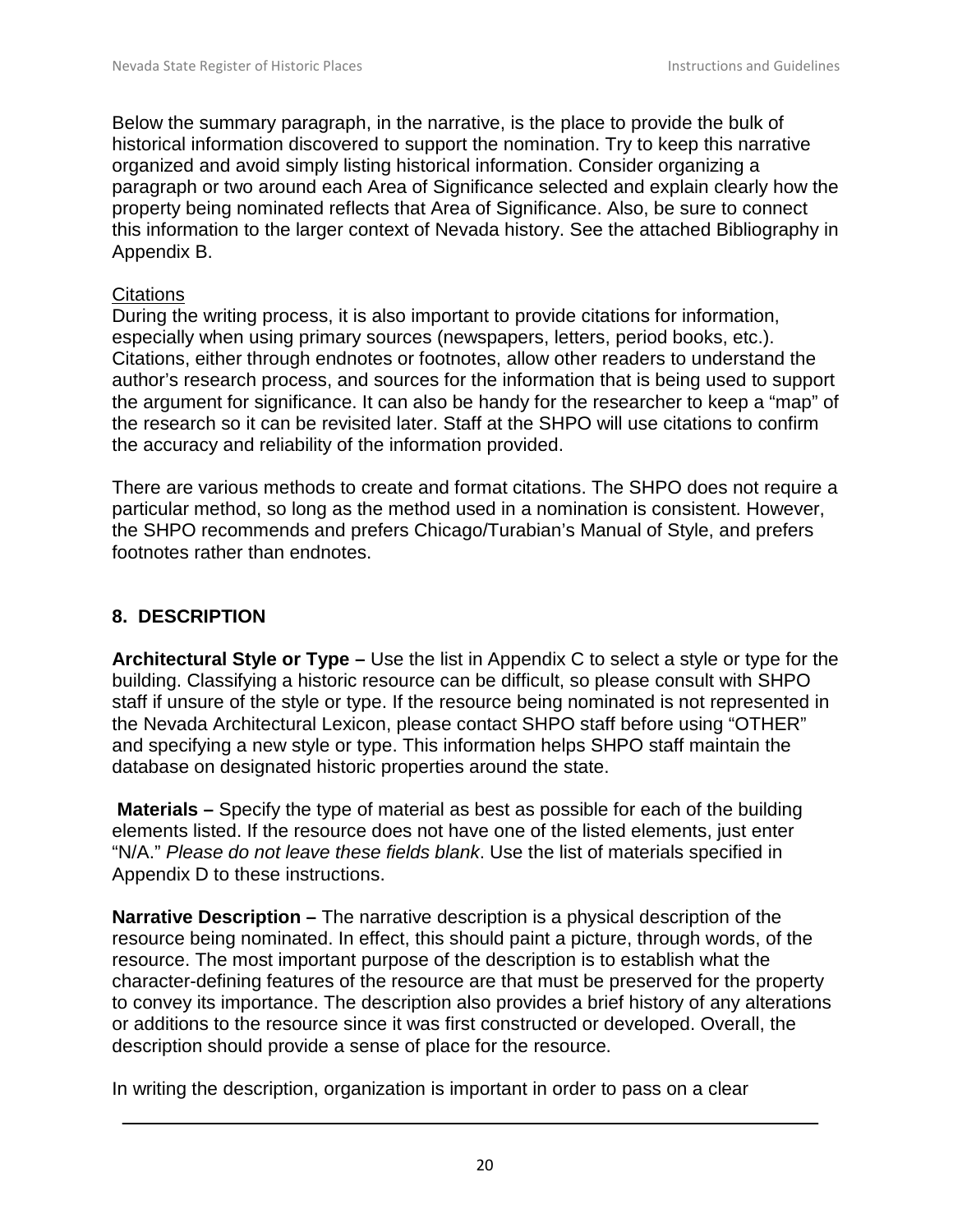impression of the property to the reader. As a way to stay organized, try using the following paragraph structure for a typical building (i.e., a four-sided building), including any changes to these features:

- 1. A paragraph describing the main characteristics of the resource, such as setting, environment, building footprint, and overall shape and style. Include the key stylistic or typological features, such as roof and eave, wall cladding, foundation, and window type.
- 2. A paragraph describing the façade (the primary or front side) of the building, including specific details, window patterns, and other features worth noting.
- 3. Three paragraphs describing the other elevations (sides) of the building, including features and windows.
- 4. A paragraph (or more) on the interior. It is not necessary to describe every detail of the interior. In cases where elements of the interior are intact from the historic period, focus on the main features of the interior, such as floor plan and layout, wall finishes, and flooring. If the interior has been completely altered since the historic period, either eliminate this paragraph or describe historic conditions, if known.
- 5. A paragraph on the landscape and setting for the resource, including things like sidewalks, vegetation, yards and gardens, driveway, etc.

The format of the description will change depending on the resource. For structures or sites, the above approach can be condensed, but should try to group major aspects of the description into paragraphs.

# Describing Historic Districts

For historic districts, the level of detail outlined above is not necessary for each individual resource. In this case, it is important to begin with a description of the overall setting and landscape of the district, including aspects such as the spatial distribution of resources, character-defining features of the overall district, and the general array of resources contained within it.

When describing the contributing resources within a district, it is only necessary to describe the primary character-defining elements that are necessary for the resource to remain contributing. In larger districts with similar resources (i.e., a large residential district with a two or three representative house types), it may only be necessary to describe the resource type, and then list the related resources or properties below that description and whether they are contributing to the district (i.e., still have those character-defining features), or non-contributing (i.e., has had several changes to those character-defining features that disrupt the ability of the property to help tell the story of the district).

# **Integrity**

Whether nominating an individual building or structure, a district, or an archaeological site, it is important to show that the resource being nominated still reflects its historic importance through physical integrity to the period of significance. For a property to be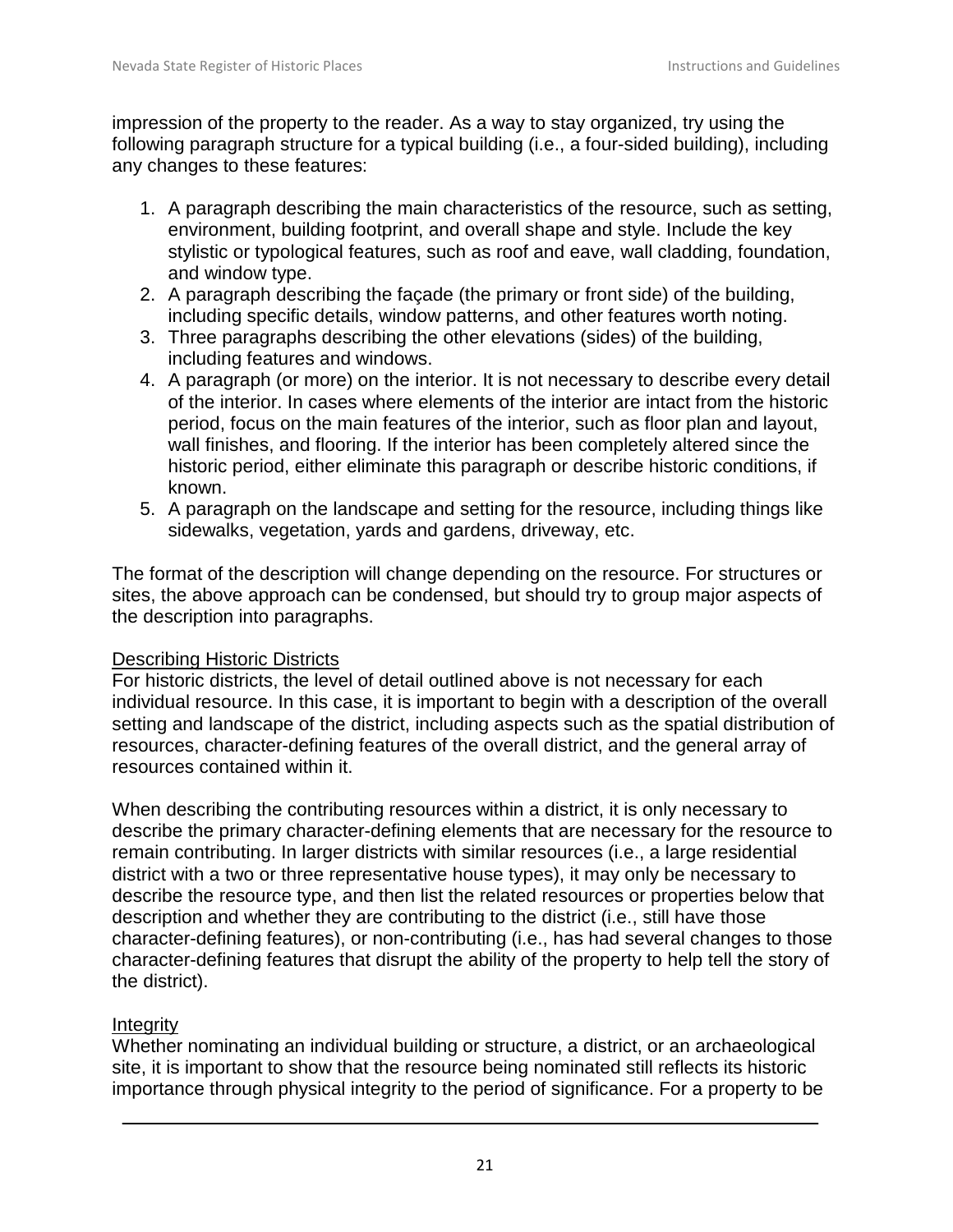eligible for the State Register, it must both have historic, cultural, and/or architectural significance AND have integrity to the period of significance.

The Nevada State Register requires that historic properties have integrity of both design and association:

| Integrity of Design:      | A property must retain the primary design<br>features that defined it during its historic period<br>include architecture, landscape, and/or natural<br>systems and features. |
|---------------------------|------------------------------------------------------------------------------------------------------------------------------------------------------------------------------|
| Integrity of Association: | A property must still show clear association,<br>through its physical features, with the historical,<br>cultural, or architectural reasons it is<br>considered significant.  |

To show integrity, it will be necessary to discuss any alterations made to the property since the end of its period of significance (see above for definitions and procedures on the period of significance). Integrity should consider alterations made *after the period of significance*. Alterations made during the period of significance are themselves significant and so will not affect a property's historic integrity.

When evaluating integrity, consider additions or changes in design, craftsmanship, or materials that might alter the ability of the property to tell its story. Below is a description of common alterations and how they might affect Integrity of Design and Association.

#### **Non-historic Alterations and their Effect on Eligibility**

The NVSRHP attempts to provide a flexible interpretation of integrity to allow Nevada citizens to participate in the broadest manner possible. However, at least a minimum level of integrity to the historic period is necessary for a property to be able to convey its significance. Under the guidelines established for the NVSRHP, properties can still be eligible even if they have been subject to alterations such as window replacements, alterations to the side or rear of the building, or if there have been minor alterations to the façade (front) of the building, such as an accessibility ramp. *It should be noted that more stringent integrity requirements apply if a resource is being nominated to the National Register of Historic Places*.

Properties will NOT be eligible for the State Register if the building is no longer present or a building has received major alterations to the primary elevation that alter it completely from its historic period.

# **9. MAJOR BIBLIOGRAPHICAL REFERENCES**

This section shows what resources were consulted while compiling historical information about the nominated property. Include every source referenced, even if no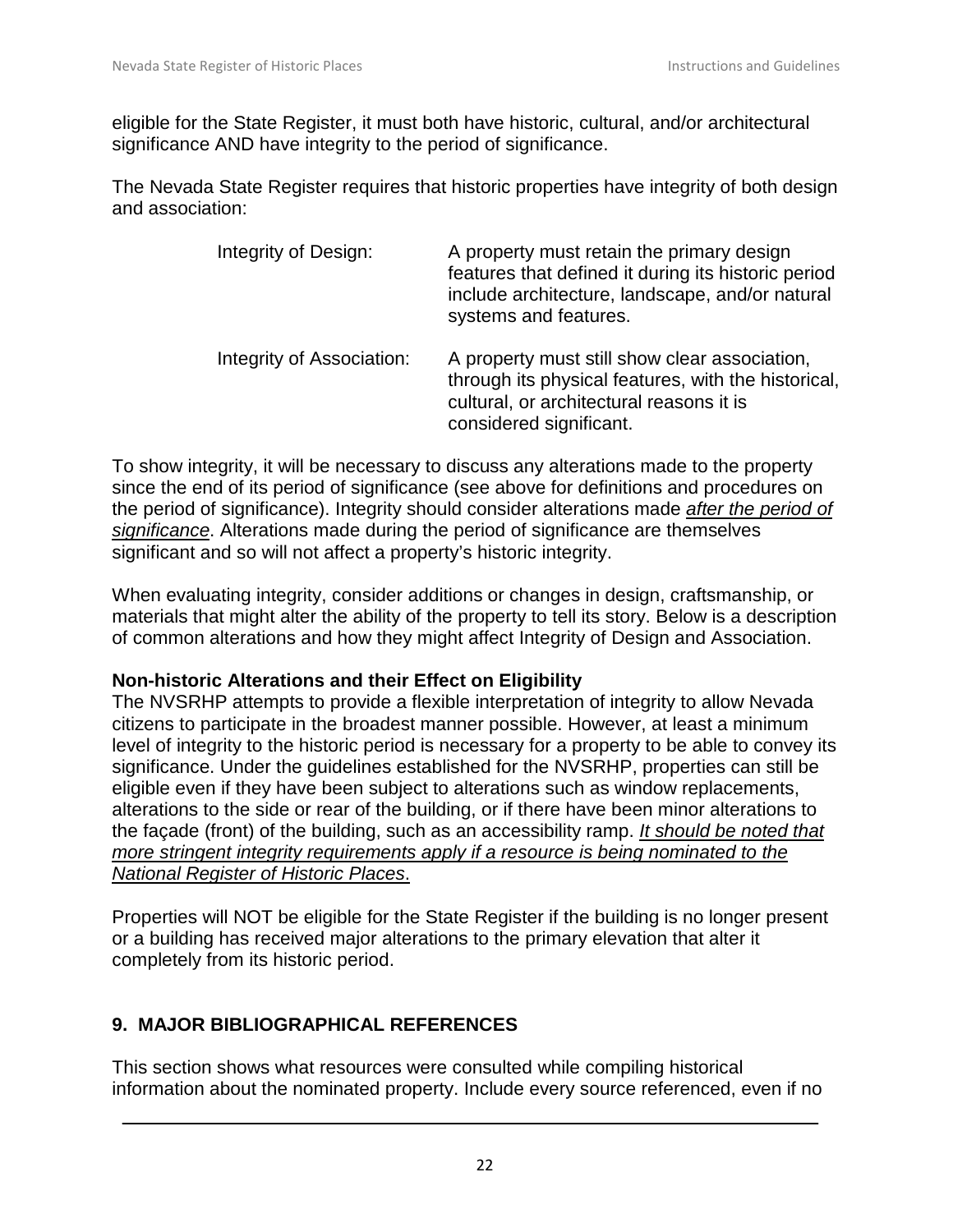information was garnered from it. The Bibliography serves as a track record of where the researcher searched for information. The State Register Coordinator will review this to determine if additional sources need to be considered before sending a nomination to the Board of Museums and History.

Be sure to follow a standard citation format such as Chicago Manual of Style/Turabian's, MLA, or APA. The SHPO prefers Chicago/Turabian's. However, there is not a required style so long as a consistent style is used throughout the nomination for footnotes, endnotes, and/or the bibliography.

# **10. GEOGRAPHICAL DATA**

**Acreage of property –** Enter the acreage of the property as accurately as possible. If nominating an entire parcel, this information should be calculated by the local county assessor's office. Some mapping tools may be able to calculate acreage as well, such as GoogleEarth Pro or ArcMap (a paid license software).

**Verbal Boundary Description –** Provide a detailed description of the boundary course for the nominated area. If using an existing boundary such as a parcel line or subdivision plat line, it is acceptable to use that description, often available from the land title or from the planning office for the local government jurisdiction in which the property lies. If no existing description exists, or if using natural boundaries, use approximate distance and cardinal directions to approximate the nominated boundary.

**Boundary Justification –** Explain how the nominated boundary was developed and why. In selecting the boundary, and justifying it here, refer to both the significance of the property, and its natural setting. Boundaries can be selected through a number of methods depending on the type of resource and its significance. The best methods for determining boundaries for any historic properties are the following:

- 1. Legally recorded boundary lines, such as a parcel boundary.
- 2. Natural topographic features, such as ridges, valleys, rivers, and forests.
- 3. Manmade features, such as stone wall; edges of landscape features; the curb lines of highways, streets, and roads; areas of new construction.
- 4. For large properties, topographic features, contour lines, and section lines marked on USGS maps.

**Geo-Referenced Location –** The geo-referenced location for a property is a vital part of storing information about historic resources in a central database. Local, state, and federal agencies may use location information in their planning efforts, and location is generally one of the few unique features of a resource that will never change, unlike identifying tools such as addresses or parcel numbers which can change, albeit infrequently.

The SHPO requires the use of the Universal Transverse Mercator (or UTM) grid to determine locations, and the use of North American Datum 1983 (NAD83) as the geo-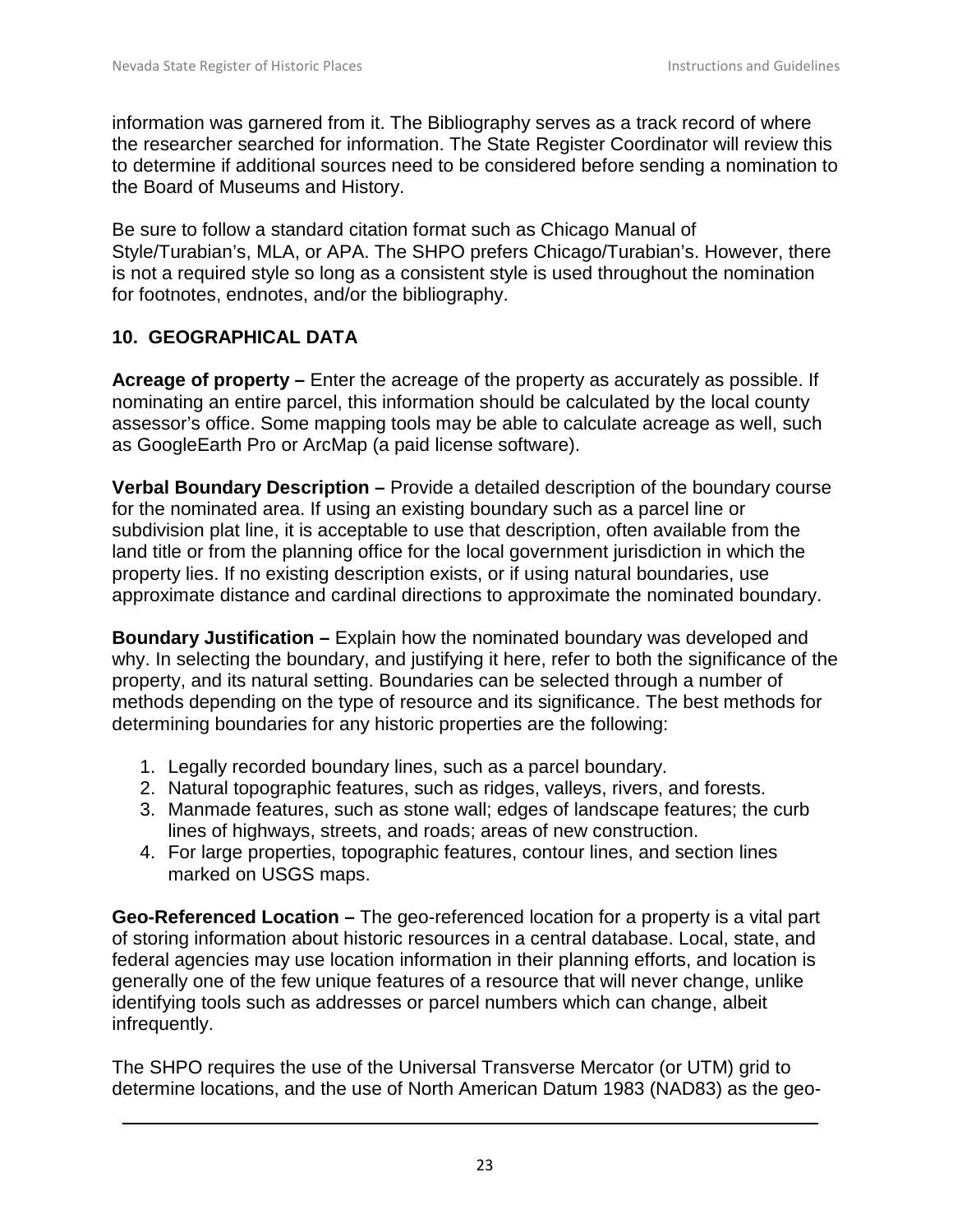referencing datum for the property. If using a GPS to capture a field coordinate, please ensure that the GPS is set to capture coordinates in the UTM grid (sometimes referred to as a "projection" with some GPS units) and to calculate position using NAD83. If using a mapping software such as GoogleEarth to calculate coordinates, ensure that coordinates are captured in the right datum and projection. For example, GoogleEarth will only calculate UTM coordinates in the World Geographic System 1984 (WGS1984), so locations calculated here will need converted to NAD83. There are many free converter tools available on the web, including this one: [http://twcc.fr/#](http://twcc.fr/)

**Source and method of UTMs –** Explain the process used to calculate the geographic location of the nominated property. Be as detailed as necessary to allow the SHPO's database managers to be able to include the new property in the state database effectively.

# **11. FORM PREPARED BY**

Fill out all the fields for the person(s) who completed the draft of the nomination. This is mostly helpful for the State Register Coordinator to know where to direct any questions regarding the nomination should any arise in review. Please be aware that a nomination form is not copyrighted, so the final form becomes a public record once completed.

# **12. ADDITIONAL REQUIREMENTS**

Nominations to the Nevada State Register of Historic Places must include photographic documentation of the site at the time of nomination. Photo documentation provides a record of existing conditions of nominated resources and a helpful guide for future treatment of the nominated site, resource, or district.

**Photographs –** Photographs are an important part of the nomination form, and provide landscape and architectural context for the nominated property. At minimum, include five photographs covering the following features:

- 1. Front (façade) of the building
- 2. Left side of the building
- 3. Right side of the building
- 4. Rear of the building
- 5. Building in landscape/neighborhood context

However, larger or more complex resources such as a ranching stead or an historic neighborhood may require a significant amount of photos to convey the property's character. The SHPO encourages nominating individuals to include additional photographs as needed, including historic photographs as available.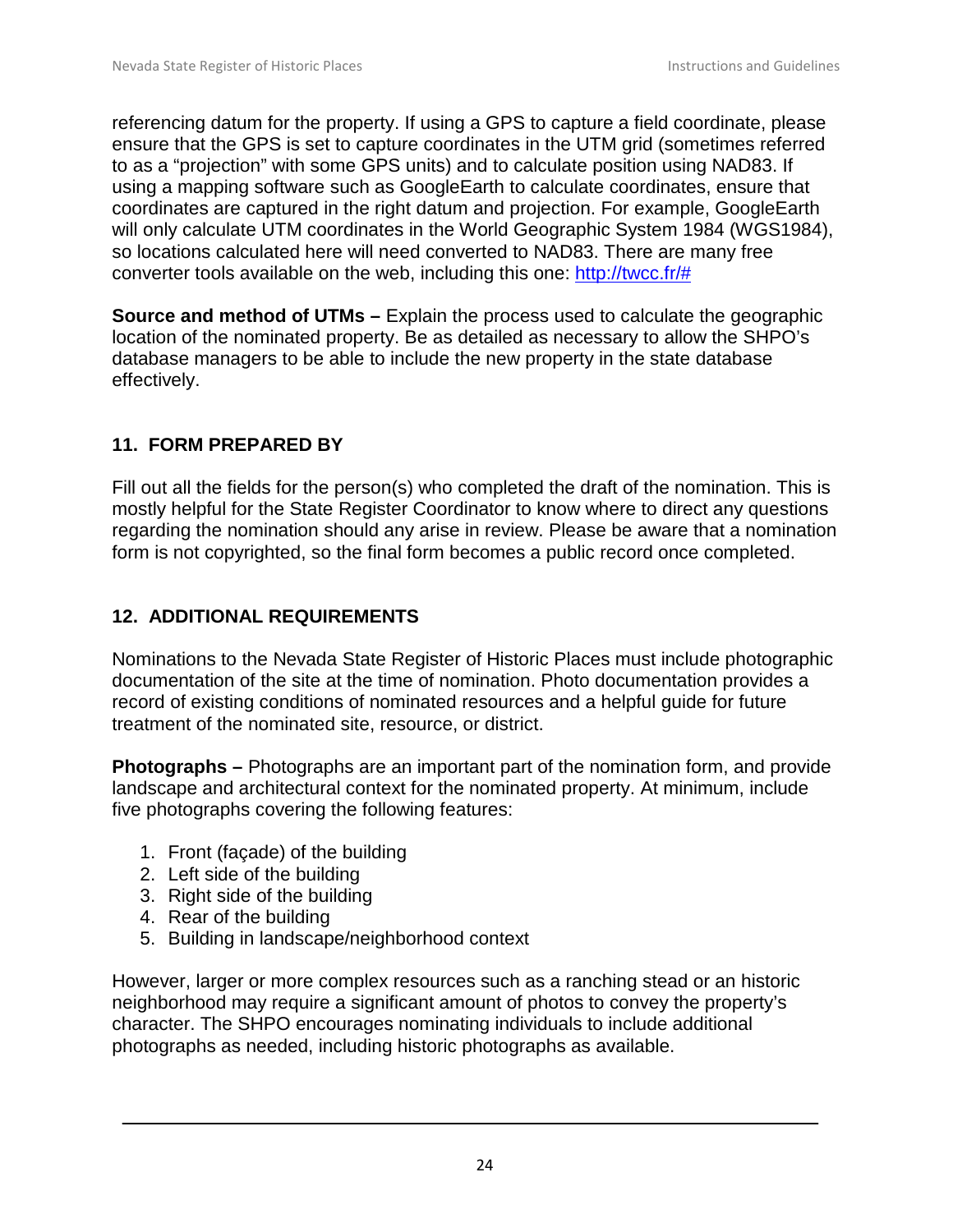State Register nominations, including photographs, become part of the public record, and so must meet archival standards before they can be included in the nomination packet. The SHPO will accept either print or digital photographs that meet the following requirements:

# For Print Photographs:

- Minimum of 3"x5"
- Black and White ink/toner
- Archival paper and toner preferred
- Label directly onto the back of print the following information (name of property, city, county, date of photograph, name of photographer). Do NOT use an adhesive label or a ball point pen when labeling.

# For Digital Photographs:

- Minimum of 1200x1600 pixels (2000x3000 pixels)
- Name file using the following format: COUNTY\_PROPERTY NAME\_PHOTO #
- Photos should be in either a TIFF or JPEG format (TIFF is preferred). There are free converters available online.
- Submit on a CD or DVD.
	- o Preferred: CD-R Archival Gold or DVD-R Archival Gold disk
	- o Acceptable: CD-R, DVD-R, or any disk obtained from a commercial photo processor.
	- o NOT acceptable: CD-RW or DVD-RW (if packaging says "rewriteable," do not use)
	- Label the Disk
		- o Use non-adhesive options, including laser printing directly onto the disk, or by using a CD/DVD safe marker. Do NOT use Ammonia/solvent-based markers.

**Floor Plan and/or Site Map –** For individual buildings, provide a line drawing of the floor plan of the building. If there is more than one building, structure, or for sites, provide a scaled site map to show the relationship between nominated resources. Floor plans or site maps can be hand-drawn or produced digitally.

If using hand-drawn maps or floor plans, be sure to keep the drawing to scale. Using graph paper may be helpful. Distances and measurements may be approximate. The goal of a site map or floor plan is to show the layout and spatial relationships that define the historic property. For floor plans, this could include hallways, room arrangements, or entries. For site maps, this could include driveways, accessory buildings or structures, landscape features, trees, roads, etc.

Digital software may also provide an option for producing both site maps and floor plans. Floor plans can be reproduced in software such as Adobe Illustrator, AutoCAD,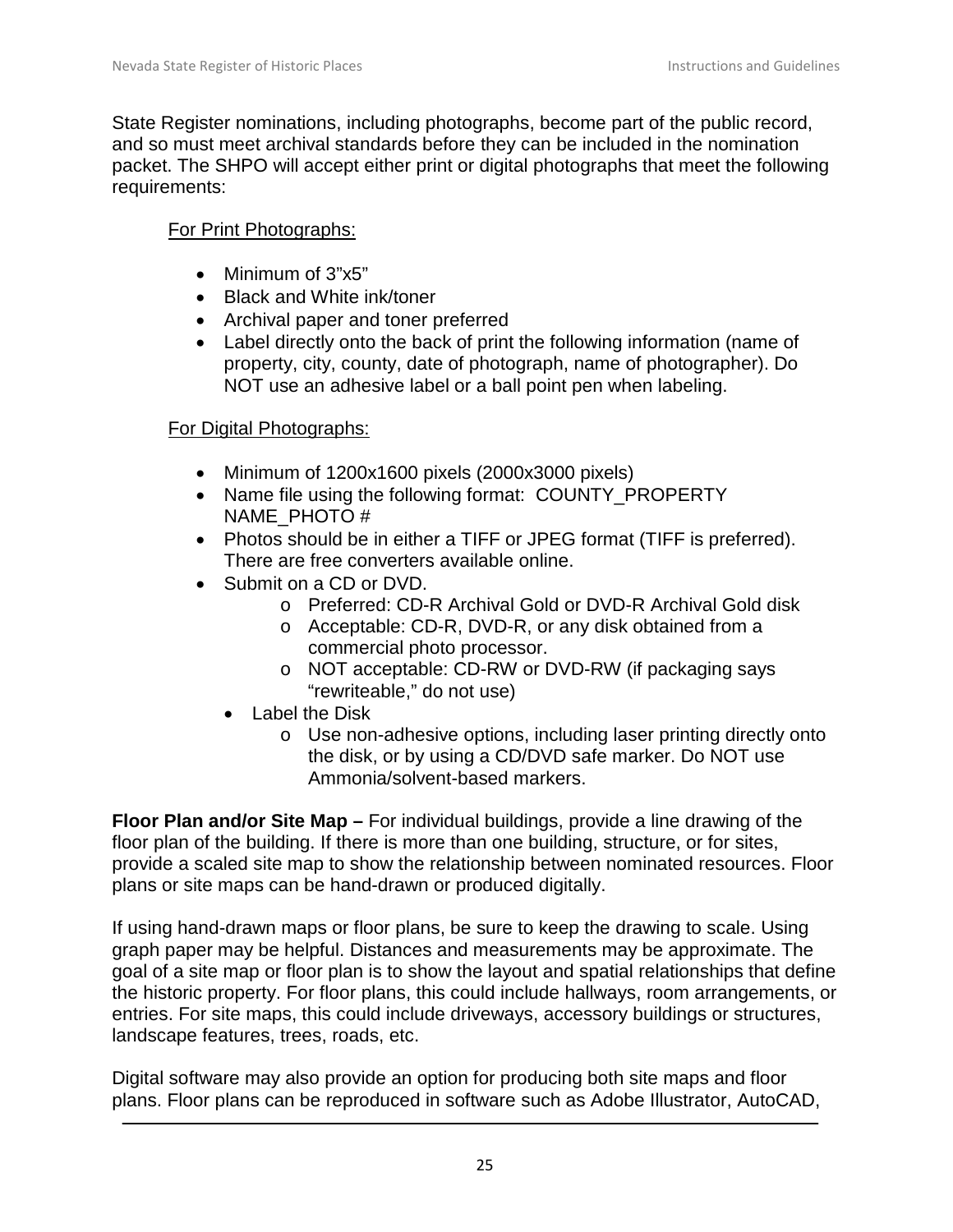or Sketch Up. Be sure that any measurements taken in the field are translated into the software platform used.

For producing site maps in a digital software, such as ArcMap or GoogleEarth, be sure to clearly mark the boundary of the nominated area, and label the contributing, or historic buildings, sites, structures, or objects being nominated. A map produced in digital software should include, at minimum, a title, a scale bar, the date produced, the author, and a north arrow.

**USGS Quadrangle Map –** Include an 8.5"x11" photocopy of the portion of the 7.5 minute quadrangle map from the United States Geological Survey that includes the nominated area, and mark in pencil the nominated area's boundary or location. If it is possible to access a digital version of the map and can represent any change in scale accurately, a digital map is acceptable. However, it is extremely important that scale either be retained from the original paper map, or be clearly recognizable in the digital map.

**Photo Log –** Complete the photo log for all photographs taken that are included with the nomination. Be sure to fill out all the fields requested, especially the date of each photograph, and a description of the direction of each photo and what resources are shown in the photo.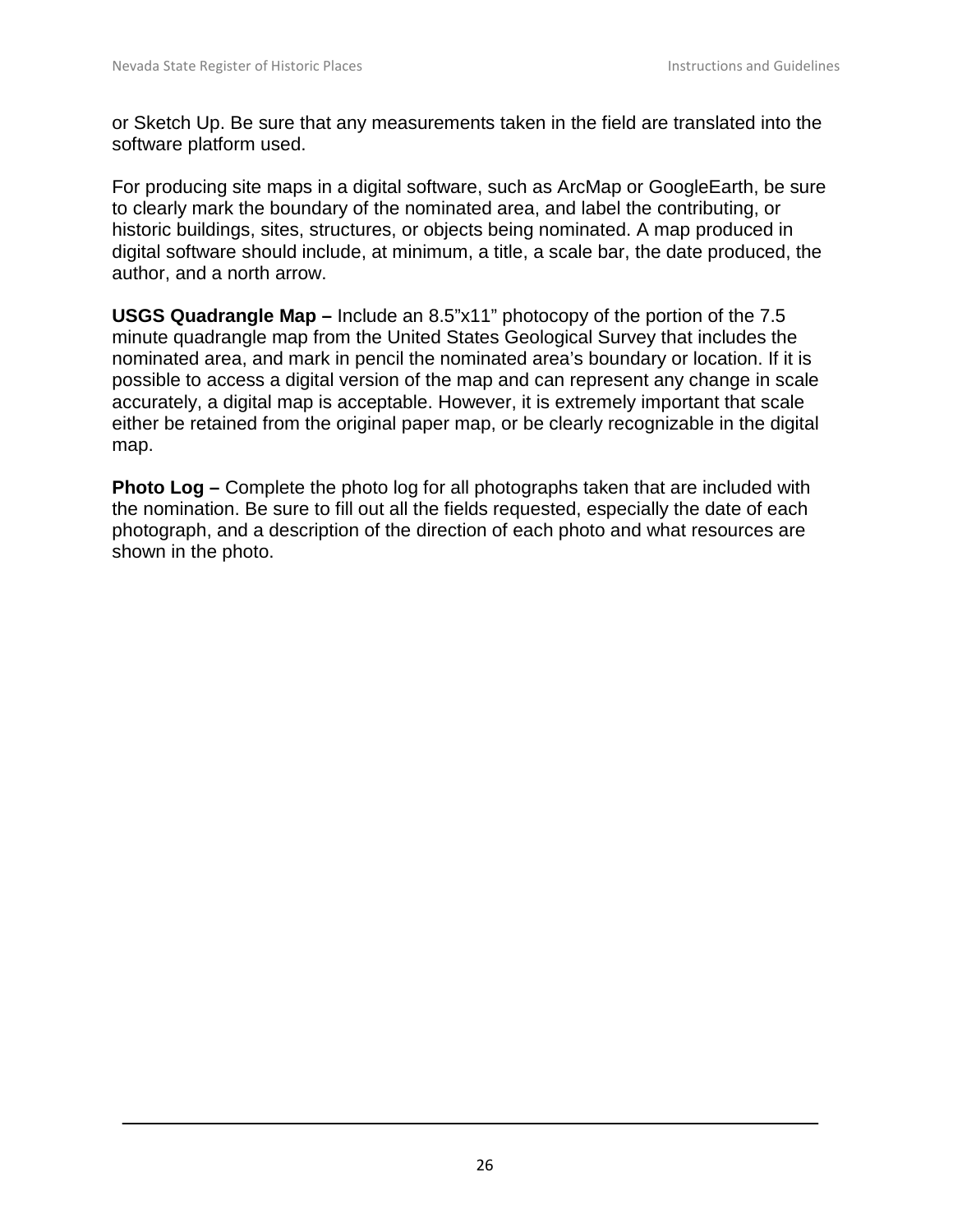#### <span id="page-26-0"></span>**APPENDIX B – Bibliography on Nevada State History**

Below is a partial list of references that might be helpful when researching Nevada's history and architecture. This is not an exhaustive list, but can serve as a starting point for researchers new to Nevada's history, or a helpful reference guide for those familiar with the state's past, but looking for new perspectives. The SHPO maintains a library of reports and historic contexts that can also be consulted when completing historical research on historic sites in Nevada. Universities also offer a tremendous amount of literature that may be of worth, including Ph.D. dissertations and Master's theses. It is strongly advised that researchers contact the university archives below for some of the more relevant research on Nevada's history.

#### **Archives**

Nevada Historical Society 1650 N. Virginia Street Reno, NV 89503 (775) 688-1190

Nevada State Library and Archives 100 N. Stewart Street Carson City, NV 89701 (775) 684-3313

University of Nevada – Las Vegas, Special Collections Lied Library – UNLV 4505 S. Maryland Pkwy Las Vegas, NV 89154-7010 (702) 895-2234 [special.collections@unlv.edu](mailto:special.collections@unlv.edu)

University of Nevada – Reno, Special Collections & University Archives 1664 N. Virginia Street Reno, NV 89557 (775) 682-5625 [specoll@unr.edu](mailto:specoll@unr.edu)

#### **Western History**

#### **Journals**

*Pacific Historical Quarterly* – Published by the University of California Press and covers regional history, including topics specific to the western part of the state and the Sierra Nevada mountains.

*Western Historical Quarterly* – Published by Utah State University, and publishes articles on a number of western history topics that pertain to Nevada.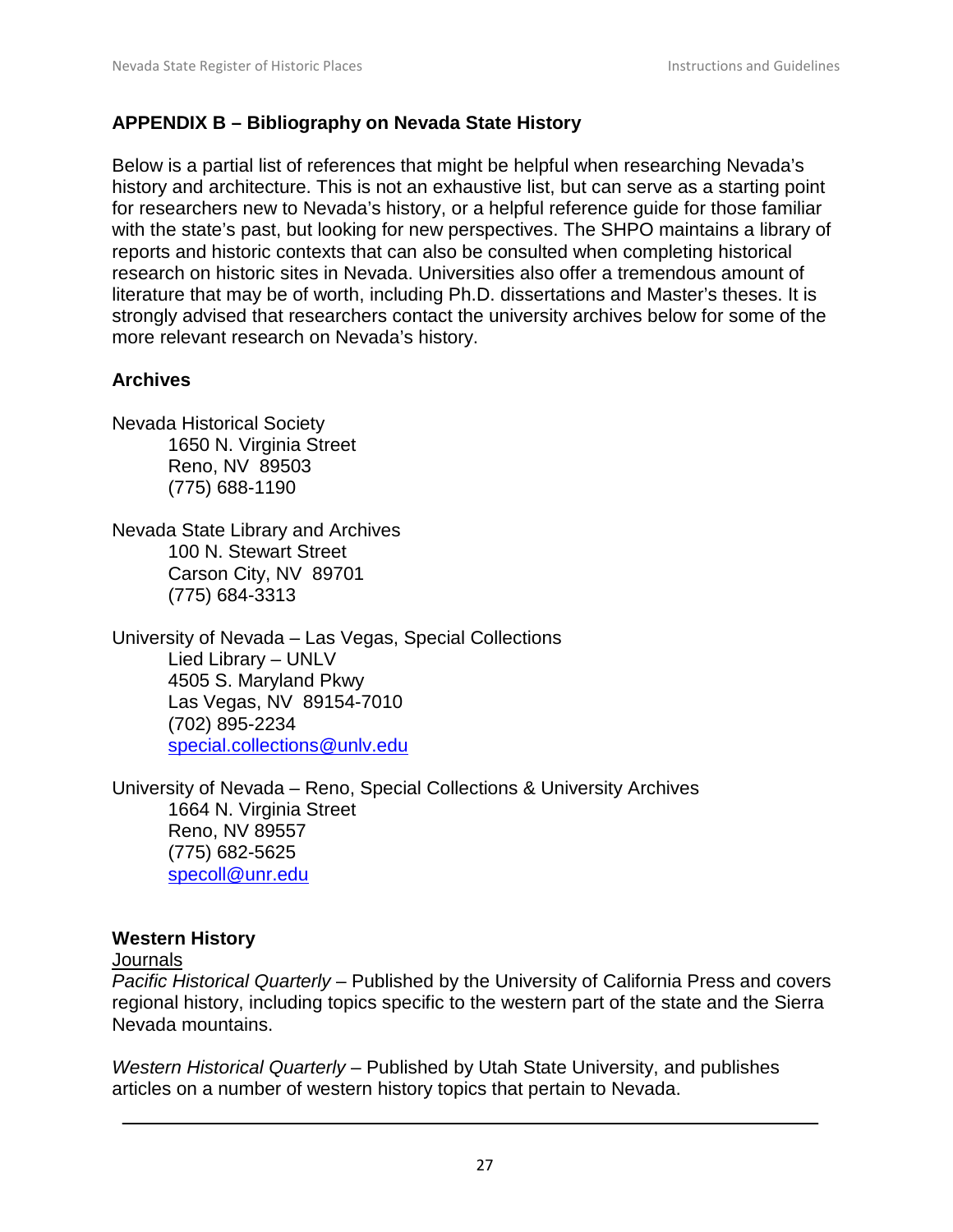#### Books

- Cronon, William, George Miles, and Jay Gitlin, eds. *Under an Open Sky: Rethinking America's Western Past*. New York: W.W. Norton, 1992.
- Farmer, Jared. *On Zion's Mount: Mormons, Indians, and the American Landscape*. Cambridge, Mass.: Harvard University Press, 2008.
- Hayashi, Robert T. *Haunted by Waters: A Journey through Race and Place in the American West*. Iowa City: University of Iowa Press, 2007.
- Hurt, R. Douglas, ed. *The Rural West Since World War II.* Lawrence: University Press of Kansas, 1998.
- Limerick, Patricia Nelson. *The Legacy of Conquest: The Unbroken Past of the American West*. New York: W.W. Norton, 1987.
- Miller, Char, ed. *Cities and Nature in the American West*. Reno & Las Vegas: University of Nevada Press, 2010.
- White, Richard. "*It's Your Misfortune and None of My Own": A New History of the American West*. Norman: University of Oklahoma Press, 1991.
- Worster, Donald. *An Unsettled Country: Changing Landscapes of the American West*. Albuquerque: University of New Mexico Press, 1994.
- ---. *Rivers of Empire: Water, Aridity, and the Growth of the American West.* New York: Pantheon, 1985.
- ---. *Under Western Skies: Nature and History in the American West*. New York: Oxford University Press, 1992.

# **Nevada History - General**

#### **Journals**

*Nevada Historical Society Quarterly* – The Nevada Historical Society has published the Nevada Historical Quarterly (NHQ) since 1957. The NHQ includes articles on a variety of topics. There is a text search engine available on the web that is linked with the articles that have been digitized by the Nevada State Library and Archive. Researchers are highly encouraged to search this journal as part of their efforts, which can be searched online here:<http://www.nsladigitalcollections.org/quarterly>

#### Books

Bowers, Michael Wayne. *The Sagebrush State: Nevada's History, Government, and Politics*. Reno: University of Nevada Press, 2002.

- Carlson, Helen S. *Nevada Places Names: A Geographical Dictionary*. Reno & Las Vegas: University of Nevada Press, 1974.
- Elliott, Russell R. *History of Nevada*, 2nd ed. Lincoln: University of Nebraska Press, 1987.
- Green. Michael S. *Nevada: A History of the Silver State*. Reno & Las Vegas: University of Nevada Press, 2015.
- Hulse, James W. *The Nevada Adventure: A History* 3<sup>rd</sup> ed. Reno: University of Nevada Press, 1972.
- ---. *The Silver State: Nevada's Heritage Reinterpreted*, 3<sup>rd</sup> ed. Reno & Las Vegas: University of Nevada Press, 2004.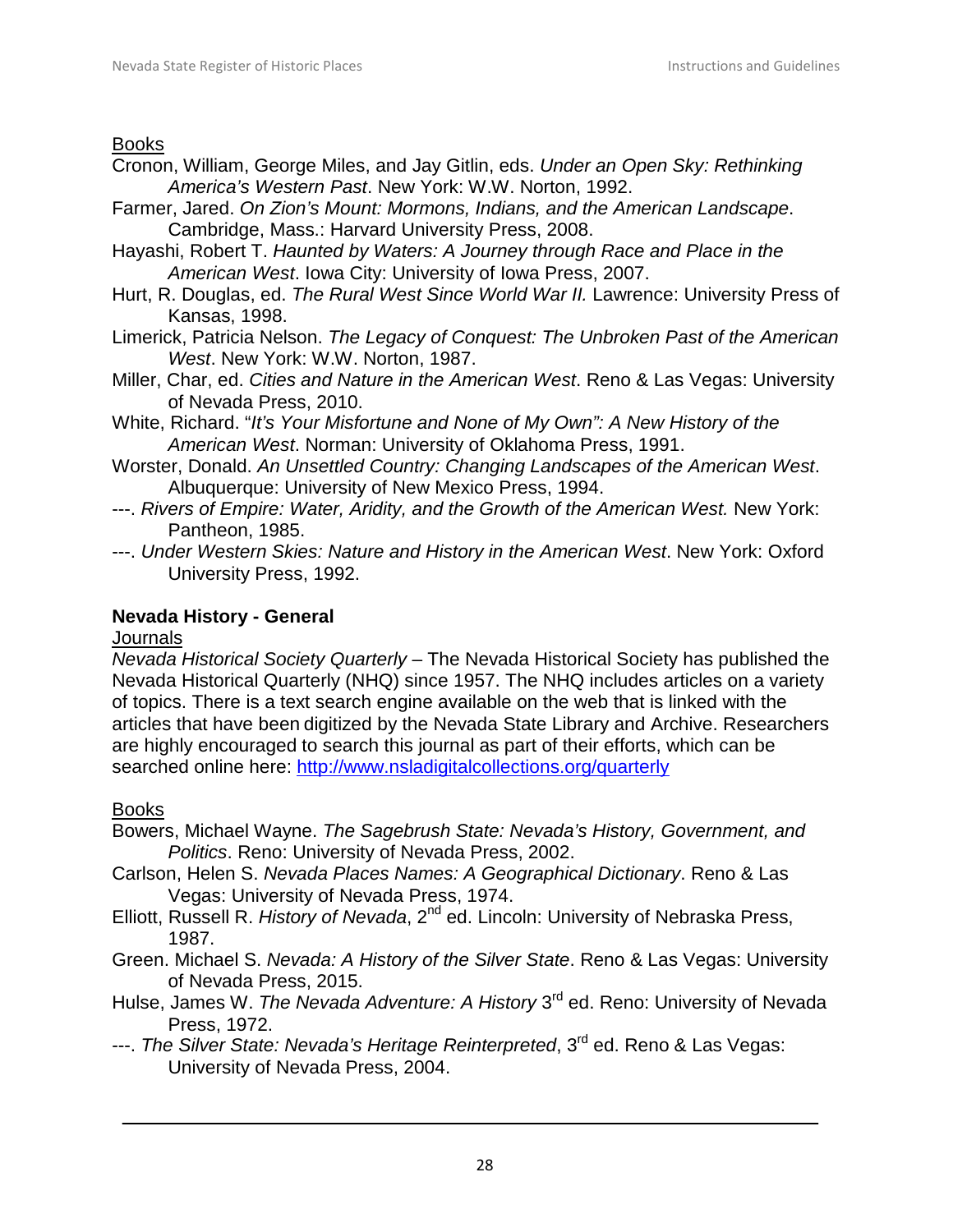Johnson, David Alan. *Founding the Far West: California, Oregon, and Nevada, 1840- 1890*. Berkeley: University of California Press, 1992.

Laxalt, Robert. *Nevada: A Bicentennial History*. New York: W.W. Norton, 1977.

- Rothman, Hal K. *The Making of Modern Nevada*. Reno & Las Vegas: University of Nevada Press, 2010.
- Zanjani, Sally. *Devils Will Reign: How Nevada Began.* Reno: University of Nevada Press, 2006.

#### **Nevada History – American Indians**

- Blackhawk, Ned. *Violence Over the Land: Indians and Empires.* Cambridge: President and Fellows of Harvard College, 2006.
- Crum, Steven J. *The Road on Which We Came: A History of the Western Shoshone*. Salt Lake City: University of Utah Press, 1994.
- Iverson, Peter. *When Indians Became Cowboys: Native Peoples and Cattle Ranching in the American West.* Norman: University of Oklahoma Press, 1994.
- Knack, Martha C. *Boundaries Between: The Southern Paiutes, 1775-1995*. Lincoln: University of Nebraska Press, 2001.
- Sturtevant, William C. *Handbook of North American Indians: Great Basin*. Washington D.C.: Smithsonian Institution, 1986.
- Vale, Thomas. *Fire, Native Peoples, and the Natural Landscape.* Washington, D.C.: Island Press, 2002.

## **Nevada History – Conservation**

- Kolvet, Renee Corona, and Victoria Ford. *The Civilian Conservation Corps in Nevada: From Boys to Men*. Reno & Las Vegas: University of Nevada Press, 2006.
- Wilds, Leah J. *Water Politics in Nevada: A Century of Struggle*. Reno & Las Vegas: University of Nevada Press, 2010.
- Rowley, William D. *The Bureau of Reclamation: Origins and Growth to 1945*, Vol. 1. Bureau of Reclamation, U.S. Department of the Interior, 2006.
- ---. *Reclaiming the Arid West: The Career of Francis G. Newlands*. Bloomington: Indiana University Press, 1996.

# **Nevada History – Defense and Industry**

- Hevly, Bruce, and John M. Findlay, eds. *The Atomic West*. Seattle: University of Washington Press, 1998.
- Loomis, David. *Combat Zoning: Military Land-Use Planning in Nevada*. Reno & Las Vegas: University of Nevada Press,1993.
- Titus, A. Costandina. *Bombs in the Backyard: Atomic Testing and American Politics*. Reno & Las Vegas: University of Nevada Press, 2001.

# **Nevada History – Education**

- Hulse, James W. *Oases of Culture: A History of Public and Academic Libraries in Nevada*. Reno & Las Vegas: University of Nevada Press, 2003.
- Moehring, Eugene P. *The University of Nevada, Las Vegas: A History*. Reno & Las Vegas: University of Nevada Press, 2007.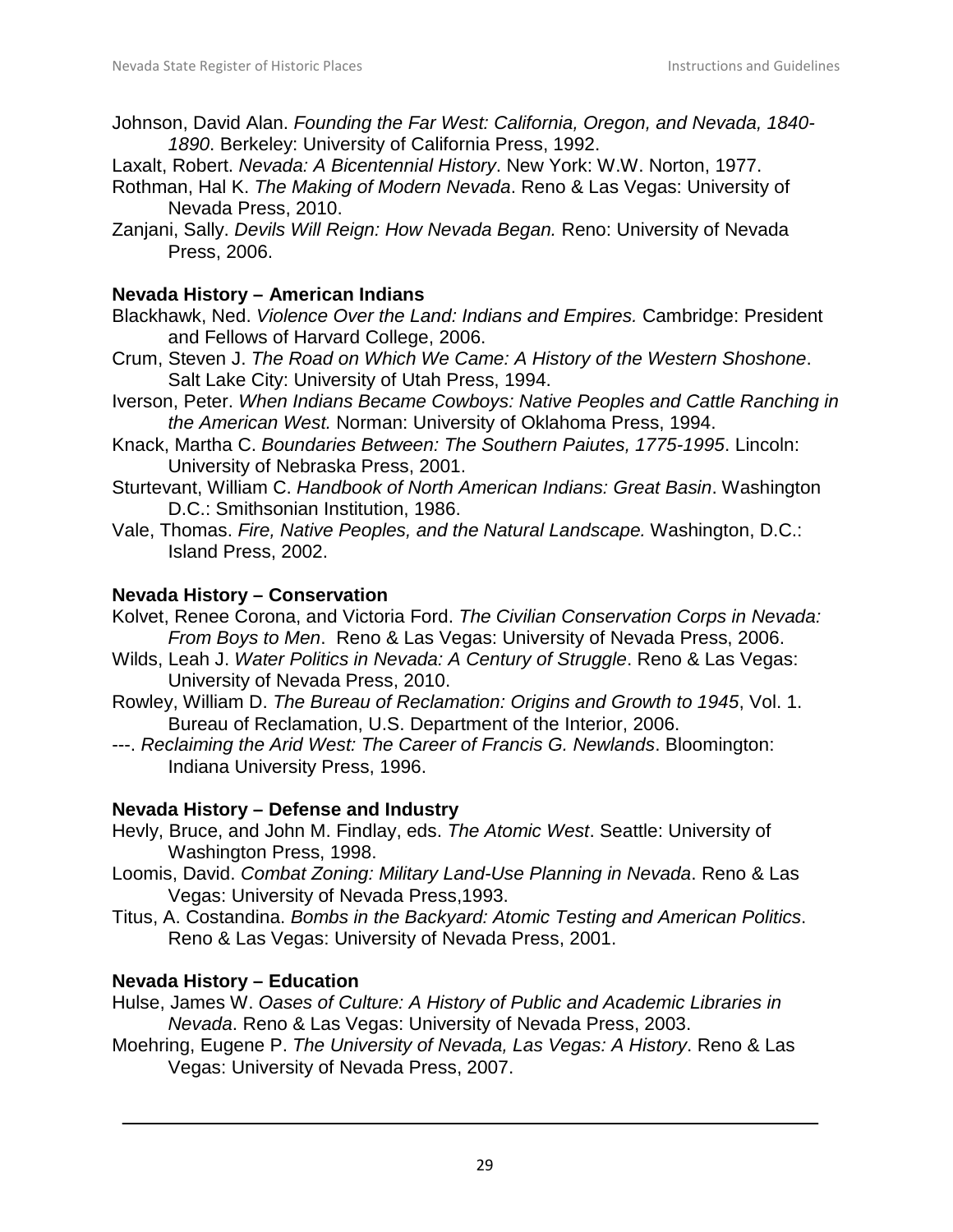#### **Nevada History – Ethnic and Cultural History**

- Echeverria, Jeronima. *Home Away from Home: A History of Basque Boardinghouses*. Reno & Las Vegas: University of Nevada Press, 1999.
- Fong, Colleen, et. al. *Chinese America: A History and Perspectives*. San Francisco: Chinese Historical Society of America, 2003.
- Mallea-Olaetxe, J. *Speaking Through the Aspens; Basque Tree Carvings in California and Nevada*. Reno & Las Vegas: University of Nevada Press, 2000.
- Marschall, John P. *Jews in Nevada*. Reno & Las Vegas: University of Nevada Press, 2008.
- Miranda, Malvin Lane. *A History of Hispanics in Southern Nevada*. Reno: University of Nevada Press, 1997.
- Orleck, Annelise. *Storming Caesar's Palace: How Black Mothers Fought Their Own War on Poverty*. Boston: Beacon Press, 2005.
- Rusco, Elmer. *Good Time Coming?: Black Nevadans in the Nineteenth Century*. Westport, Conn.: Greenwood Press, 1975.
- Simich, Jerry L., and Thomas C. Wright, eds. *The Peoples of Las Vegas: One City, Many Faces*. Reno & Las Vegas: University of Nevada Press, 2005.
- ---. *More Peoples of Las Vegas: One City, Many Faces*. Reno & Las Vegas: University of Nevada Press, 2010.
- Taylor, Quintard. *In Search of the Racial Frontier: African Americans in the American West, 1528-1990*. New York: W.W. Norton & Co., Inc., 1998.

#### **Nevada History - Mining**

- Elliott, Russell R. *Nevada's Twentieth Century Mining Boom: Tonopah, Goldfield, Ely.*  Reno & Las Vegas: University of Nevada Press, 1988.
- Francaviglia, Richard V. *Hard Places: Reading the Landscape of America's Historic Mining Districts*. Iowa City: University of Iowa Press, 1991.
- James, Ronald M. *The Roar and the Silence: A History of Virginia City and the Comstock Lode*. Reno & Las Vegas: University of Nevada Press, 1998.
- Mellinger, Philip J. *Race and Labor in Western Copper: The Fight for Equality, 1896- 1918*. Tucson: University of Arizona Press, 1995.
- Zanjani, Sally. *A Mine of Her Own: Women Prospectors in the American West, 1850- 1950*. Lincoln: University of Nebraska Press, 1997.

#### **Nevada History – Ranching and Agriculture**

- Iverson, Peter. *When Indians Became Cowboys: Native Peoples and Cattle Ranching in the American West.* Norman: University of Oklahoma Press, 1994.
- Pisani, Donald J. *From the Family Farm to Agribusiness: The Irrigation Crusade in California and the West, 1850-1931*. Berkeley: University of California Press, 1984.
- Rowley, William D. *The Bureau of Reclamation: Origins and Growth to 1945*, Vol. 1. Bureau of Reclamation, U.S. Department of the Interior, 2006.
- ---. *Reclaiming the Arid West: The Career of Francis G. Newlands*. Bloomington: Indiana University Press, 1996.
- Starrs, Paul F. *Let the Cowboy Ride: Cattle Ranching in the American West*. Baltimore: Johns Hopkins University Press, 1998.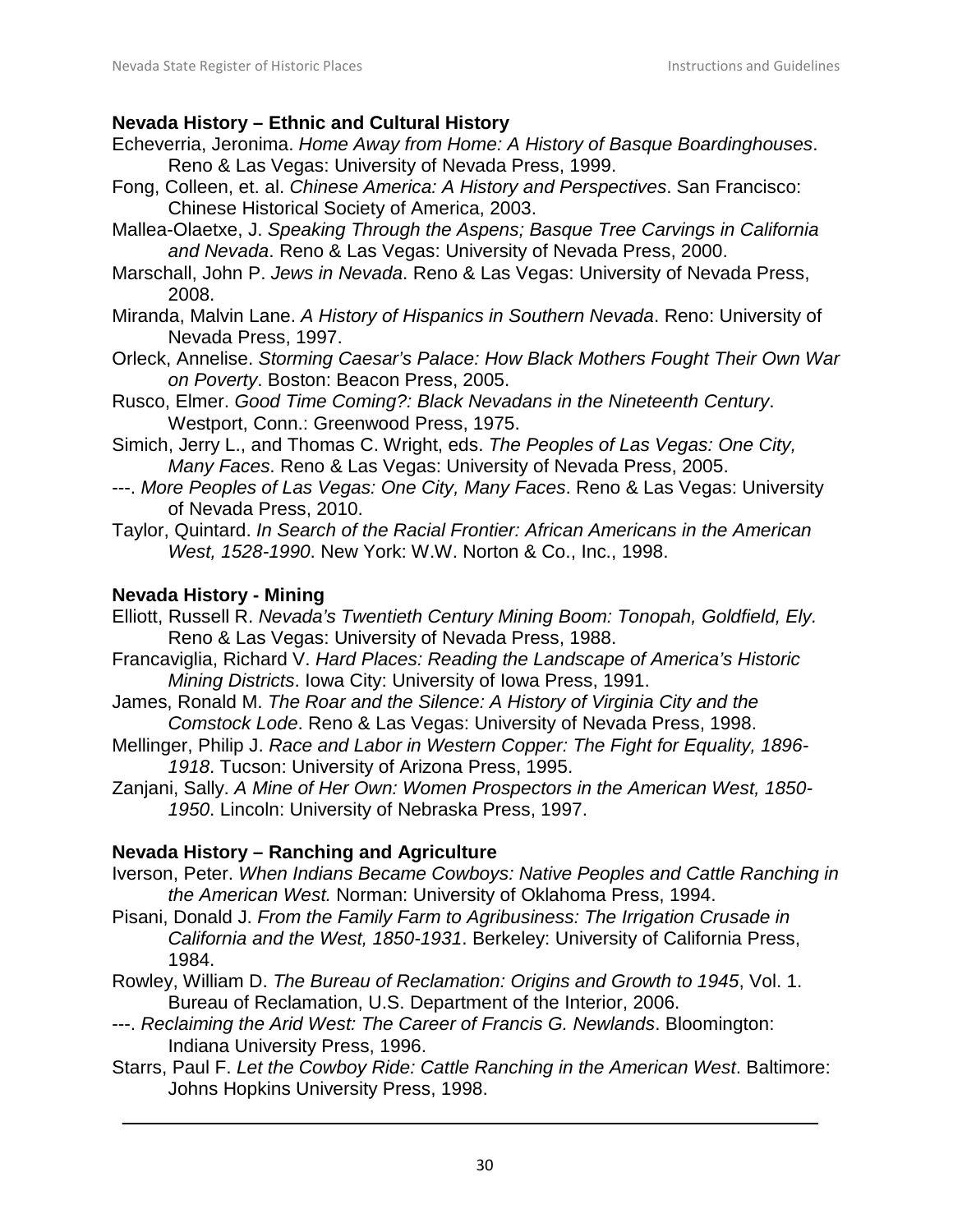- Townley, John M. *Alfalfa Country: Nevada Land, Water & Politics in the 19th Century*. University of Nevada, Reno: Max C. Fleischmann College of Agriculture, 1980.
- Wilds, Leah J. *Water Politics in Nevada: A Century of Struggle*. Reno & Las Vegas: University of Nevada Press, 2010.

#### **Nevada History – Tourism, Divorce, and Gambling**

- Barber, Alicia. *Reno's Big Gamble: Image and Reputation in the Biggest Little City*. Lawrence: University Press of Kansas, 2008.
- Burbank, Jeff. *License to Steal: Nevada's Gaming Control System in the Megaresort Age.* University of Nevada Press, 2005.
- Dixon, Kelly J. *Boomtown Saloons: Archaeology and History in Virginia City*. Reno & Las Vegas: University of Nevada Press, 2006.
- Kling, Dwayne. *The Rise of the Biggest Little City: An Encyclopedic History of Reno Gaming, 1931-1981*. Reno & Las Vegas: University of Nevada Press, 2000.
- McCracken, Robert D. *Las Vegas: The Great American Playground*. Reno & Las Vegas: University of Nevada Press, 1996.
- Rothman, Hal. *Devil's Bargains: Tourism in the Twentieth-Century American West*. Lawrence: University Press of Kansas, 1998.
- Runte, Alfred. *Trains of Discovery: Western Railroads and the National Parks*. Flagstaff, AZ: Northland Press, 1990.

## **Nevada History – Women's History**

- Zanjani, Sally. *A Mine of Her Own: Women Prospectors in the American West, 1850- 1950*. Lincoln: University of Nebraska Press, 1997.
- Watson, Anita Ernst. *Into Their Own: Nevada Women Emerging into Public Life*. Reno & Las Vegas: University of Nevada Press, 2000.

# **Nevada History – Local & Regional – Southern Nevada**

(Clark, Lincoln, Nye, and Esmeralda Counties)

- Land, Barbara and Myrick. *A Short History of Las Vegas,* 2nd ed. Reno & Las Vegas: University of Nevada Press, 2004.
- McCracken, Robert D. *A History of Amargosa Valley, Nevada*. Tonopah: Nye County Press, 1990.
- ---. *Las Vegas: The Great American Playground*. Reno & Las Vegas: University of Nevada Press, 1996.
- Miranda, Malvin Lane. *A History of Hispanics in Southern Nevada*. Reno: University of Nevada Press, 1997.
- Moehring, Eugene P., and Michael S. Green. *Las Vegas: A Centennial History*. Reno & Las Vegas: University of Nevada Press, 2005.
- Rothman, Hal K., and Mike Davis. *The Grit Beneath the Glitter: Tales from the Real Las Vegas*. Berkeley & Los Angeles: University of California Press, 2002.
- Simich, Jerry L., and Thomas C. Wright, eds. *The Peoples of Las Vegas: One City, Many Faces*. Reno & Las Vegas: University of Nevada Press, 2005.
- ---. *More Peoples of Las Vegas: One City, Many Faces*. Reno & Las Vegas: University of Nevada Press, 2010.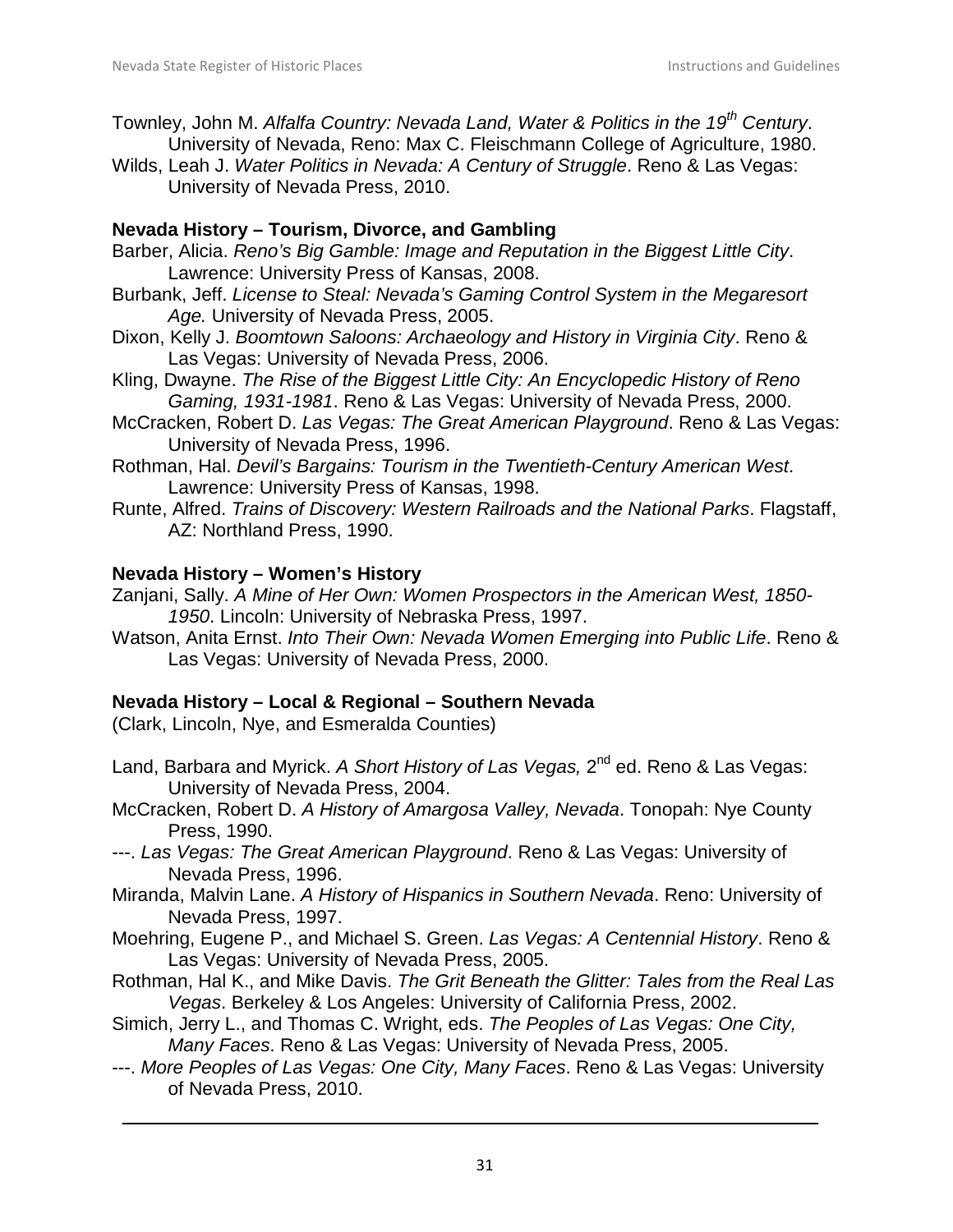#### **Nevada History – Local & Regional – Northern Nevada**

(Mineral, Lyon, Douglas, Carson, Storey, Churchill, Washoe, Pershing, Humboldt, Lander, Eureka, Elko, and White Pine Counties)

- Barber, Alicia. *Reno's Big Gamble: Image and Reputation in the Biggest Little City*. Lawrence: University Press of Kansas, 2008.
- Bennett, Dana. *All Roads Lead to Battle Mountain: A Small Town in the Heart of Nevada, 1869-1969*. 2014.
- Hall, Shawn. *Old Heart of Nevada: Ghost Towns and Mining Camps of Elko County*. Reno & Las Vegas: University of Nevada Press, 1998.
- ---. *Romancing Nevada's Past: Ghost Towns and Historic Sites of Eureka, Lander, and White Pine Counties*. Reno & Las Vegas: University of Nevada Press, 1994.
- Kling, Dwayne. *The Rise of the Biggest Little City: An Encyclopedic History of Reno Gaming, 1931-1981*. Reno & Las Vegas: University of Nevada Press, 2000.
- Marshall, Howard Wight. *Paradise Valley, Nevada: The People and Buildings of an American Place.* Tucson: University of Arizona Press, 1995.
- Moreno, Richard. *A Short History of Carson City*. Reno & Las Vegas: University of Nevada Press, 2011.
- Wilds, Leah J. *Water Politics in Nevada: A Century of Struggle*. Reno & Las Vegas: University of Nevada Press, 2010.

# **Architecture**

#### **Nevada Architecture**

- Hess, Alan. *Viva Las Vegas: After-Hours Architecture*. San Francisco: Chronicle Books, 1993.
- James, Ronald M. *Temples of Justice: County Courthouses of Nevada*. Reno & Las Vegas: University of Nevada Press, 1994.
- James, Ronald M., and Elizabeth Safford Harvey. *Nevada's Historic Buildings: A Cultural Legacy*. Reno & Las Vegas: University of Nevada Press, 2009.
- Marshall, Howard Wight. *Paradise Valley, Nevada: The People and Buildings of an American Place.* Tucson: University of Arizona Press, 1995.
- Nicoletta, Julie. *Buildings of Nevada*. New York: Oxford University Press, 2000.
- Venturi, Robert. *Learning from Las Vegas: The Forgotten Symbolism of Architectural Form*. Cambridge, Mass.: MIT Press, 1977.
- Walton-Buchanan, Holly. *Historic Houses and Buildings of Reno, Nevada: An Architectural and Historical Guide*. Reno: Black Rock Press, 2007.

# **American Architecture**

#### **Journals**

*Journal of Architectural History* – Published by the University of California Press, this journal has an international focus and publishes articles on architectural history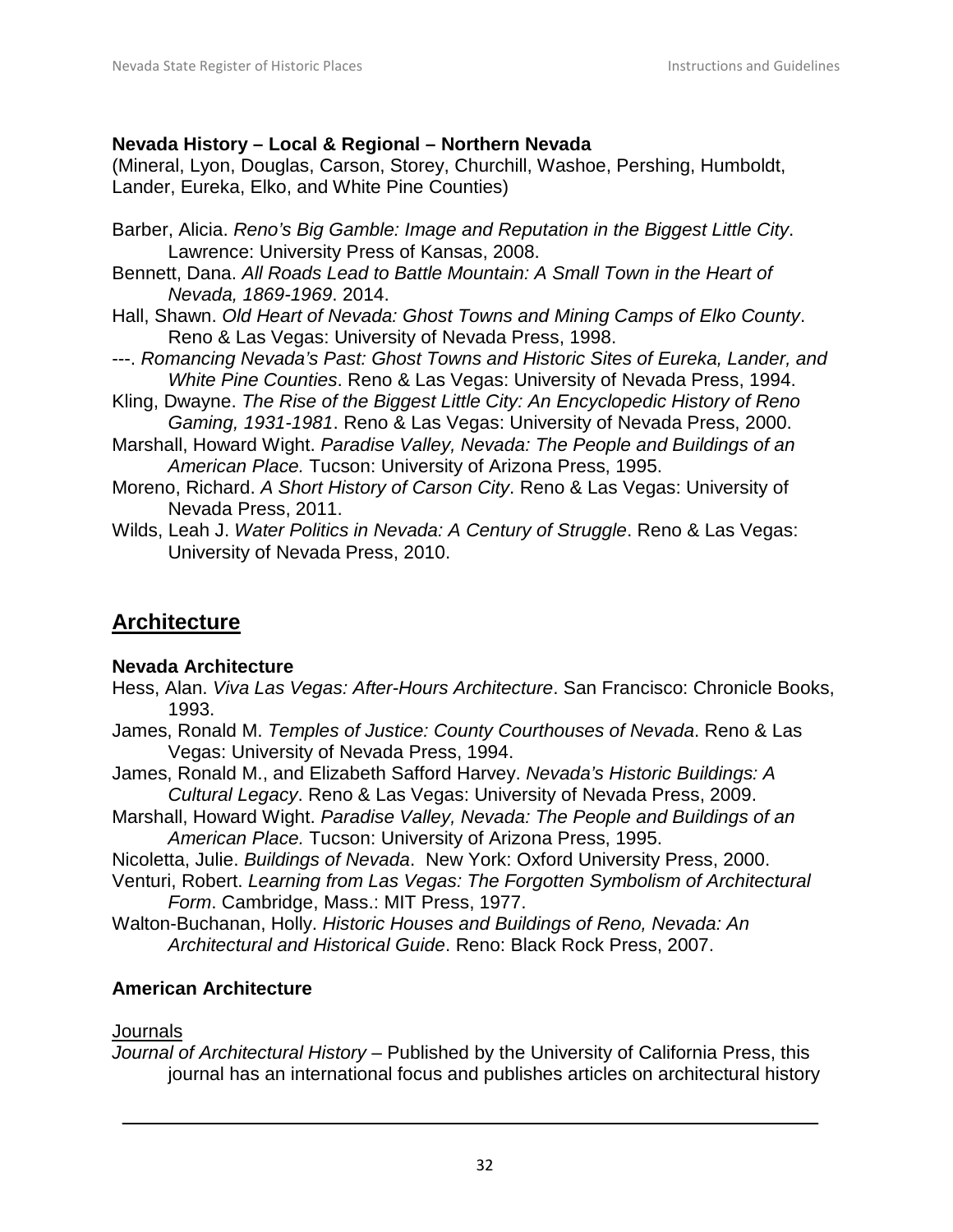ranging from ancient Europe and the Middle East to mid-century Modern American architecture.

*Vernacular Architecture Forum* – This is a non-profit group in the United States and Canada that publishes several journals that are helpful in studying "ordinary" architecture such as working and middle class residential areas, industrial architecture, etc. Journals are *Perspectives in Vernacular Architecture* and *Buildings and Landscapes*.

## Books

- Blumenson, John J. G. *Identifying American Architecture: A Pictorial Guide to Styles and Terms, 1600-1945.* Nashville: American Association for State and Local History, 1977.
- Carter, Thomas, and Elizabeth Collins Cromley. *Invitation to Vernacular Architecture: A Guide to the Study of Ordinary Buildings and Landscapes*. Knoxville: University of Tennessee Press, 2005.
- Carter, Thomas, and Peter Goss. *Utah's Historic Architecture, 1847-1940: A Guide*. Salt Lake City: Utah State Historical Society, 1988.
- Carter, Thomas, and Bernard L. Herman, eds. *Perspectives in Vernacular Architecture,*  Vol. III. Columbia: University of Missouri Press, 1989.
- Harris, Cyril M., ed. *American Architecture: An Illustrated Encyclopedia*. New York: W.W. Norton and Company, 1998.
- ---. *Dictionary of Architecture and Construction*, 4<sup>th</sup> ed. New York: McGraw-Hill, 2005.
- ---. *Illustrated Dictionary of Historic Architecture.* New York: Dover Publications, Inc., 1977.
- Longstreth, Richard, ed. *Cultural Landscapes: Balancing Nature and Heritage in Preservation Practice*. Minneapolis: University of Minnesota Press, 2008.
- Noble, Allen G., ed. *To Build in a New Land: Ethnic Landscapes in North America.* Baltimore: Johns Hopkins University, 1992.
- Roth, Leland M. *A Concise History of American Architecture.* New York: Harper and Row, 1979.
- Upton, Dell, ed. *America's Architectural Roots: Ethnic Groups That Built America.* National Trust for Historic Preservation, Washington, D.C., 1987.
- Upton, Dell, and John Michael Vlach, eds. *Common Places: Readings in American Vernacular Architecture.* Athens: University of Georgia Press, 1986.
- Wells, Camille, ed. *Perspectives in Vernacular Architecture.* Annapolis: Vernacular Architecture Forum, 1982.
- ---. *Perspectives in Vernacular Architecture, II.* Columbia: University of Missouri Press, 1986.
- Whiffen, Marcus. *American Architecture Since 1780: A Guide to the Styles.* Cambridge: M.I.T. Press, 1989.

# **Road and Highway Architecture**

Darnell, Victor C. *Directory of American Bridge-Building Companies, 1840-1900.* Washington, D.C.: Society for Industrial Archaeology, 1984.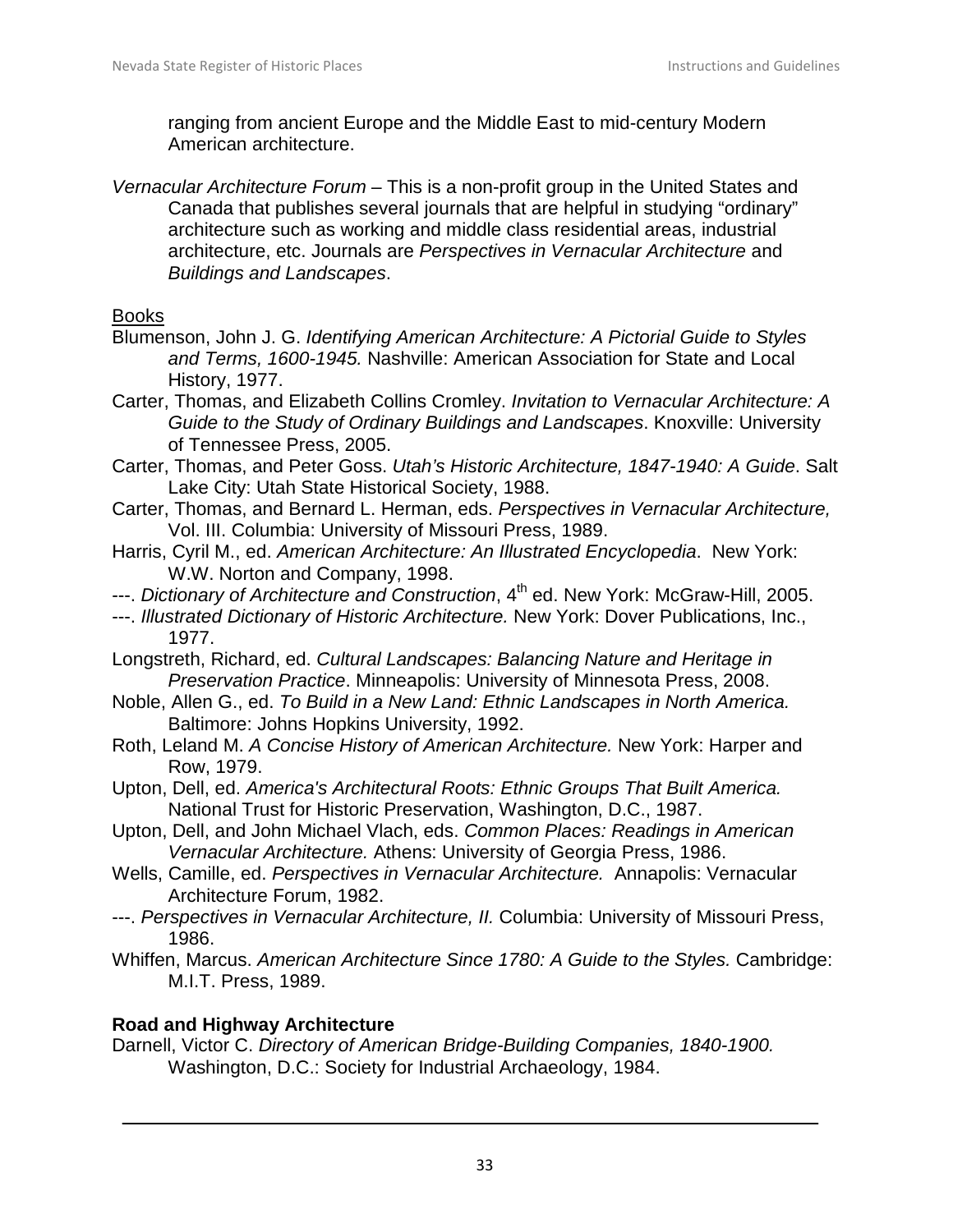- Gudis, Catherine. *Buyways: Billboards, Automobiles, and the American Landscape*. New York: Routledge, 2004.
- Heimann, Jim, and Rip Georges. *California Crazy: Roadside Vernacular Architecture.* San Francisco: Chronicle Books, 1980.
- Jackson, Donald C. *Great American Bridges and Dams.* Washington, D.C.: National Trust for Historic Preservation, 1988.
- Liebs, Chester H. *Main Street To Miracle Mile: American Roadside Architecture.* Boston: Little, Brown and Company, 1985.
- Vieyra, Daniel I. *"Fill 'er Up." An Architectural History of American Gas Stations.* New York: Collier Books, 1979.

#### **Commercial and Downtown Architecture**

- Longstreth, Richard. *The Buildings of Main Street: A Guide to American Commercial Architecture.* Washington, D.C.: National Trust for Historic Preservation, 1987.
- Naylor, David. *American Picture Palaces: The Architecture of Fantasy.* New York: Van Nostrand Reinhold Company, 1981.
- ---. *Great American Movie Theaters.* Washington, D.C.: National Trust for Historic Preservation, 1987.
- Zurier, Rebecca. *The American Firehouse: An Architectural and Social History.* New York: Abbeville Press, 1982.

#### **Residential Architecture (Homes and Apartments)**

- Carley, Rachel. T*he Visual Dictionary of American Domestic Architecture.* New York: Henry Holt and Company, 1994.
- Clark, Clifford Edward, Jr. *The American Family Home, 1800-1960.* Chapel Hill: University of North Carolina Press, 1986.
- Gowans, Alan. *The Comfortable House: North American Suburban Architecture, 1890- 1930.* Cambridge: M.I.T. Press, 1986.
- Lancaster, Clay. *The American Bungalow, 1880-1930.* New York: Abbeville Press, 1985.
- Light, Sally. *House Histories: A Guide to Tracing the Genealogy of Your Home*. Spencertown: Golden Hill Press, 1995.
- McAlester, Virginia and Lee. A Field Guide to American Architecture, 2<sup>nd</sup> ed. New York: Alfred A. Knopf, 2013.
- Noble, Allen G. *Wood, Brick and Stone, the North American Settlement Landscape: Houses*. Amherst: University of Massachusetts Press, 1984.
- Ore, Janet D. *The Seattle Bungalow: People and Houses, 1900-1940*. Seattle: University of Washington Press, 2006.
- Phillips, Steven J. *Old-House Dictionary: An Illustrated Guide to American Domestic Architecture (1600- 1940)*. Lakewood: American Source Books, 1989.
- Schweitzer, Robert, and Michael W. R. Davis. *America's Favorite Homes: Mail-Order Catalogues As a Guide to Popular Early 20th-Century Houses.* Detroit: Wayne State University Press, 1990.
- Walker, Lester. *American Shelter: An Illustrated Encyclopedia of the American Home*. Woodstock: The Overlook Press, 1997.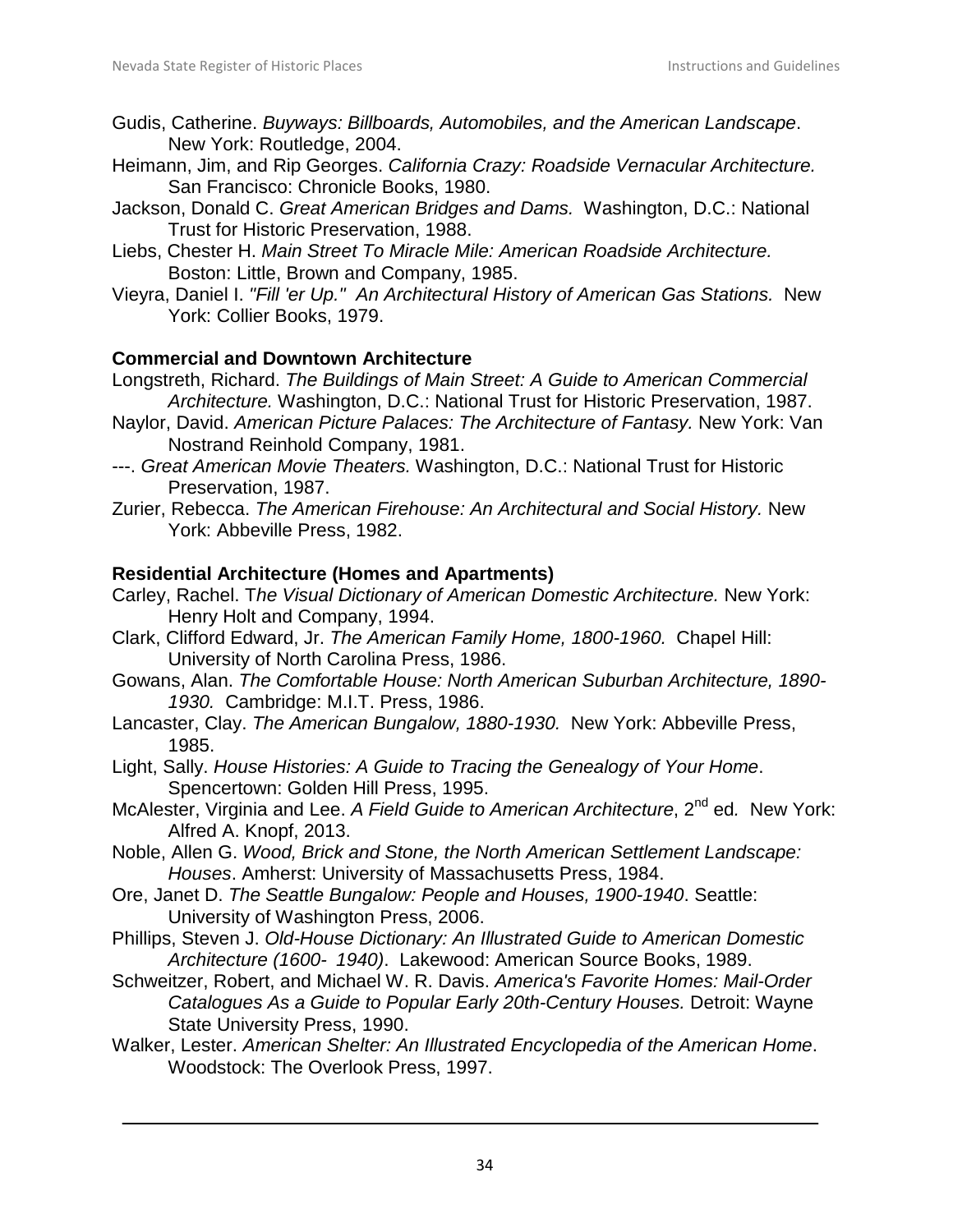#### **Rural and Farm Architecture and Landscapes**

- Arthur, Eric, and Dudley Whitney. *The Barn: A Vanishing Landmark in North America.* Greenwich, New York Graphic Society Ltd., 1972.
- Dolan, Susan A. *Fruitful Legacy: A Historic Context of Orchards in the United States, with Technical Information for Registering Orchards in the National Register of Historic Places*. National Park Service, Olmsted Center for Landscape Preservation, 2009.
- Ensminger, Robert F. *The Pennsylvania Barn: Its Origins, Evolution, and Distribution in North America.* Baltimore: Johns Hopkins University Press, 1992.
- Fitchen, John. *The New World Dutch Barn: A Study of Its Characteristics, Its Structural System, and Its Probable Erectional Procedures.* Syracuse: Syracuse University Press, 1968.
- Jordan, Terry G. *American Log Buildings: An Old World Heritage.* Chapel Hill: University of North Carolina Press, 1985.
- Noble, Allen G. *Wood, Brick and Stone, The North American Settlement Landscape: Barns and Farm Structures.* Amherst: University of Massachusetts Press, 1986.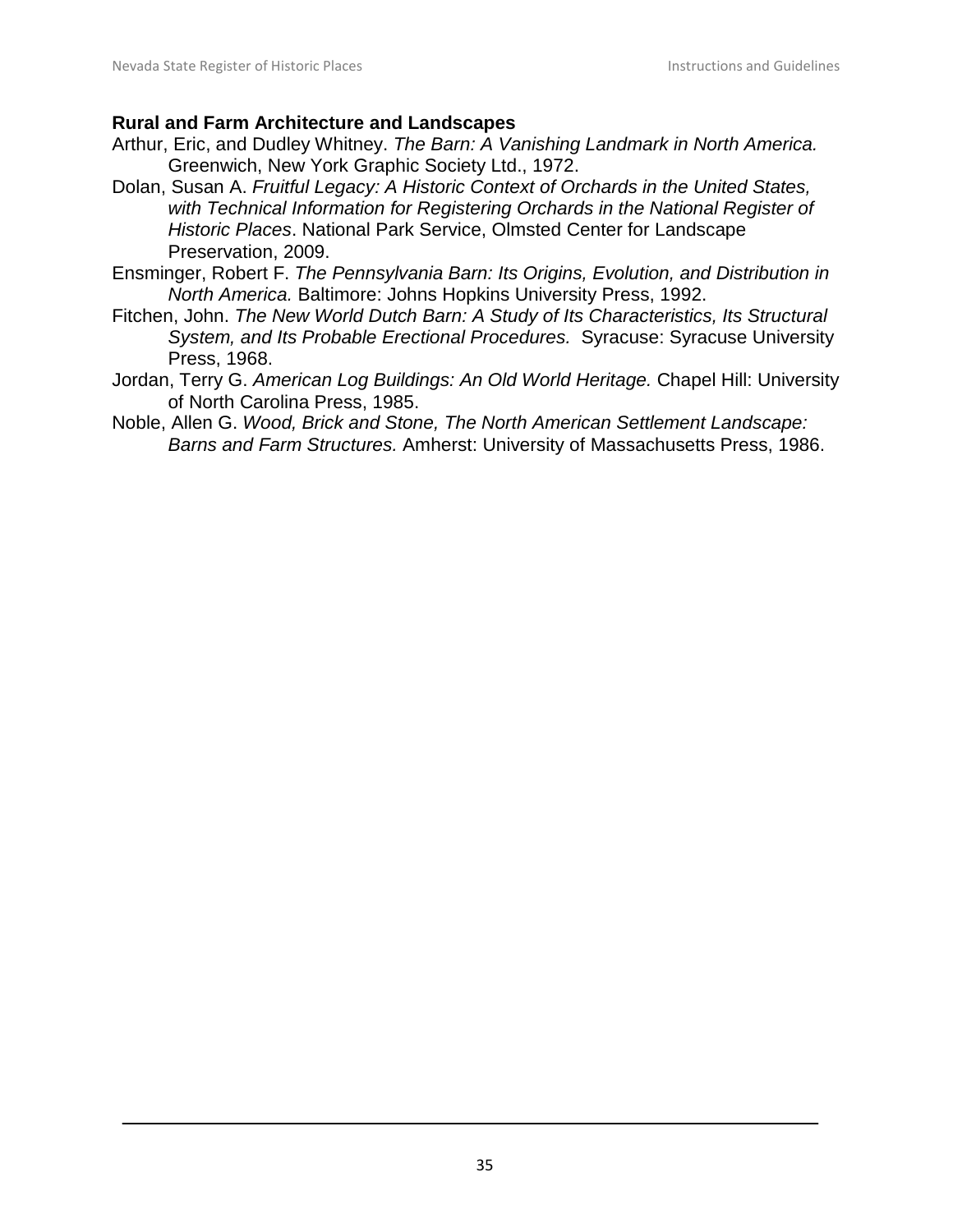## <span id="page-35-0"></span>**APPENDIX C – Research Themes & Areas of Significance**

The following list includes the **areas of significance** that are appropriate for a statement of significance in the Nevada State Register of Historic Places nomination form or for completion of Architectural Resource Assessment (ARA) forms. These are the same as listed in *National Register Bulletin 16a: How to Complete the National Register Registration Form*.

| <b>Category</b>                              | <b>Subcategory</b>         | <b>Definition</b>                                                                                                           |
|----------------------------------------------|----------------------------|-----------------------------------------------------------------------------------------------------------------------------|
| Agriculture                                  |                            | The process and technology of<br>cultivating soil, producing crops, and<br>raising livestock and plants.                    |
| Architecture                                 |                            | The practical art of designing and<br>constructing buildings and structures<br>to serve human needs.                        |
| Archaeology                                  |                            | The study of prehistoric and historic<br>cultures through excavation and the<br>analysis of physical remains.               |
|                                              | Prehistoric                | Archaeological study of aboriginal<br>cultures before the advent of written<br>records.                                     |
|                                              | Historic / Native American | Archaeological study of aboriginal<br>cultures after the advent of written<br>records.                                      |
|                                              | Historic / Non-Native      | Archaeological study of non-aboriginal<br>cultures after the advent of written<br>records.                                  |
| Art                                          |                            | The creation of painting, printmaking,<br>photography, sculpture, and<br>decorative arts.                                   |
| Commerce                                     |                            | The business of trading goods,<br>services, and commodities.                                                                |
| Communications                               |                            | The technology and process of<br>transmitting information.                                                                  |
| <b>Community Planning</b><br>and Development |                            | The design or development of the<br>physical structure of communities.                                                      |
| Conservation                                 |                            | The preservation, maintenance, and<br>management of natural or manmade<br>resources.                                        |
| Economics                                    |                            | The study of the production,<br>distribution, and consumption of<br>wealth; the management of monetary<br>and other assets. |
| Education                                    |                            | The process of conveying or acquiring<br>knowledge or skills through systematic<br>instruction, training, or study.         |
| Engineering                                  |                            | The practical application of scientific<br>principles to design, construct, and                                             |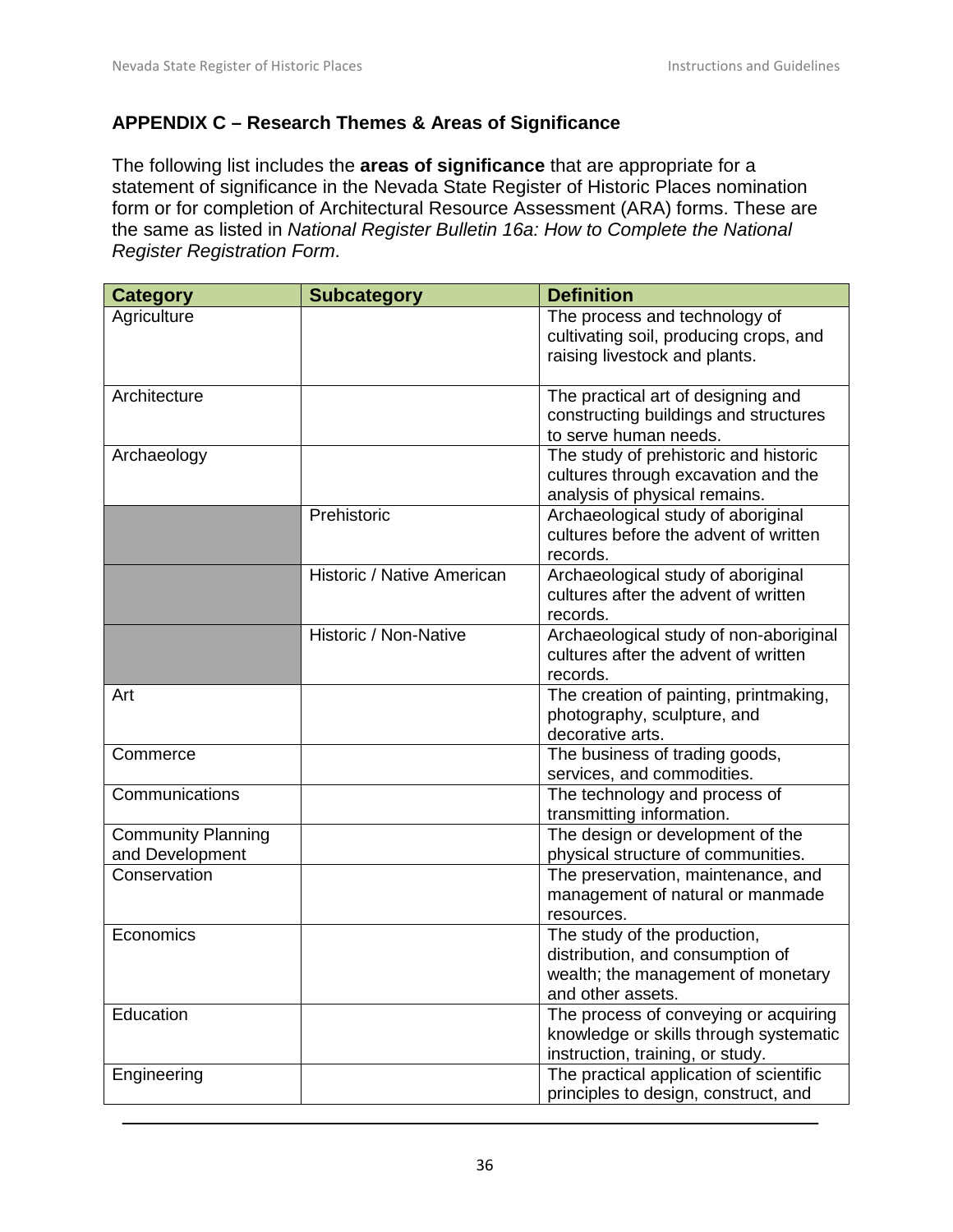| <b>Category</b>               | <b>Subcategory</b>        | <b>Definition</b>                                                            |
|-------------------------------|---------------------------|------------------------------------------------------------------------------|
|                               |                           | operate equipment, machinery, and                                            |
|                               |                           | structures to serve human needs.                                             |
| Entertainment/                |                           | The development and practice of                                              |
| Recreation                    |                           | leisure activities for refreshment,                                          |
|                               |                           | diversion, amusement, or sport.                                              |
| <b>Ethnic Heritage</b>        | African American          | The history of persons of African                                            |
|                               |                           | American descent.                                                            |
|                               | <b>Basques</b>            | The history of persons descended                                             |
|                               |                           | from the Basque region of modern                                             |
|                               |                           | France and Spain.                                                            |
|                               | <b>British</b>            | The history of persons descended                                             |
|                               |                           | from the present-day United Kingdom.                                         |
|                               | Chinese                   | The history of persons descended                                             |
|                               |                           | from China.                                                                  |
|                               | German                    | The history of persons descended                                             |
|                               |                           | from Germany.                                                                |
|                               | Greek                     | The history of persons descended<br>from Greece.                             |
|                               | Irish                     | The history of persons descended                                             |
|                               |                           | from Ireland.                                                                |
|                               | Italian                   | The history of persons descended                                             |
|                               |                           | from Italy.                                                                  |
|                               | Japanese                  | The history of persons descended                                             |
|                               |                           | from Japan.                                                                  |
|                               | Jewish                    | The history of Jewish peoples in                                             |
|                               |                           | Nevada.                                                                      |
|                               | Korean                    | The history of persons descended                                             |
|                               |                           | from Korea.                                                                  |
|                               | Mormons                   | The history of Mormon communities in                                         |
|                               |                           | Nevada.                                                                      |
|                               | <b>Native Americans</b>   | The history of persons native to the                                         |
|                               |                           | North American continent prior to                                            |
|                               |                           | European colonization.                                                       |
|                               | Portuguese                | The history of persons descended                                             |
|                               |                           | from Portugal.                                                               |
|                               | Scandinavians             | The history of persons descended                                             |
|                               |                           | from Scandinavian countries such as                                          |
|                               |                           | Norway, Sweden, Finland, and                                                 |
|                               |                           | Denmark.                                                                     |
|                               | Spanish / Mexican / Latin | The history of persons descended                                             |
|                               | American                  | from Spain, Mexico, or other Latin                                           |
|                               |                           | American countries.                                                          |
|                               | Other                     | The history of persons of another                                            |
|                               |                           | ethnic group not listed above. Identify<br>the ethnic group in question when |
|                               |                           | using this category.                                                         |
| <b>Exploration/Settlement</b> |                           | The investigation of unknown or little                                       |
|                               |                           | known regions; the establishment and                                         |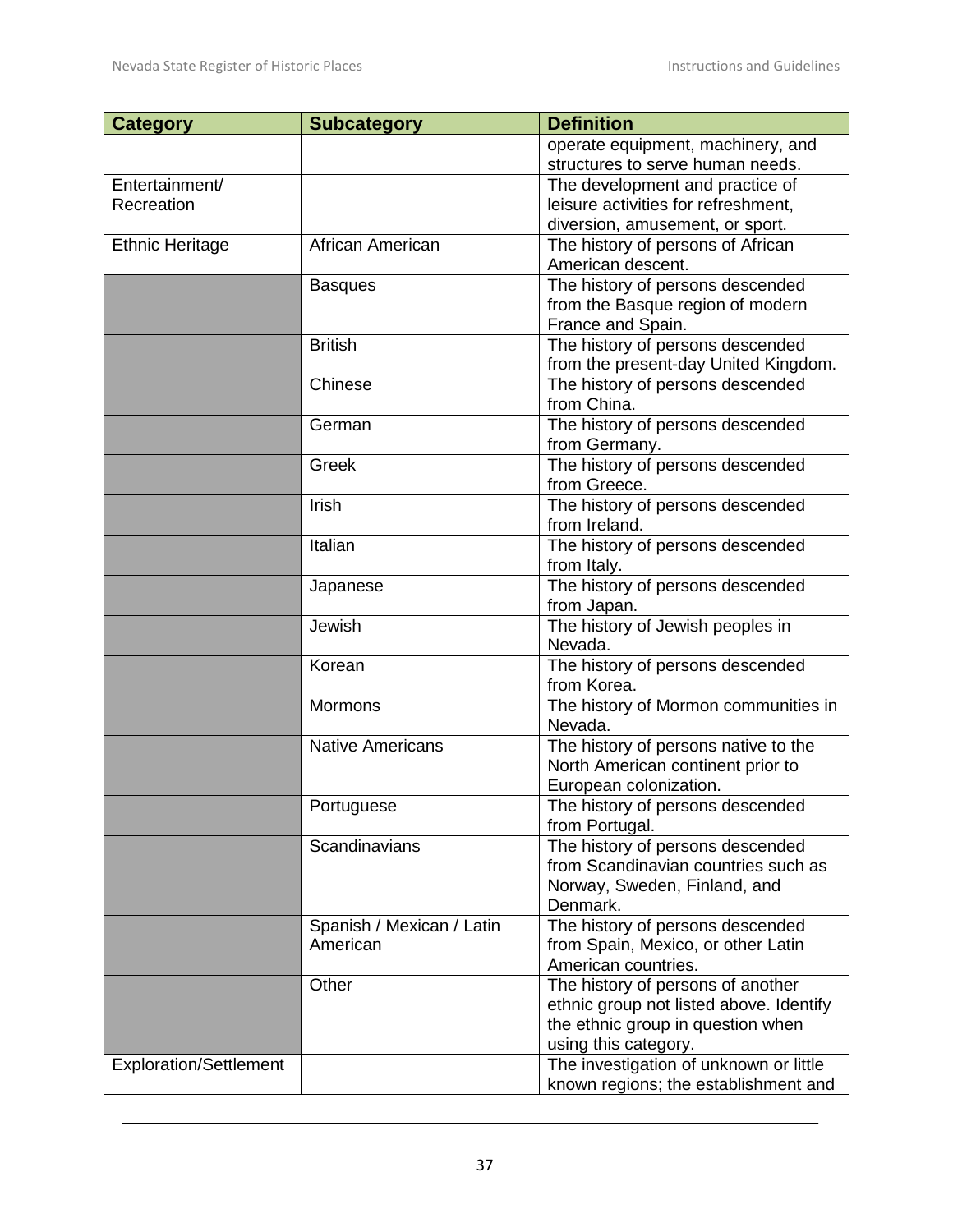| <b>Category</b>         | <b>Subcategory</b> | <b>Definition</b>                           |
|-------------------------|--------------------|---------------------------------------------|
|                         |                    | earliest development of new                 |
|                         |                    | settlements or communities.                 |
| Health/Medicine         |                    | The care of the sick, disabled, and         |
|                         |                    | handicapped; the promotion of health        |
|                         |                    | and hygiene.                                |
| Industry                |                    | The technology and process of               |
|                         |                    | managing materials, labor, and              |
|                         |                    | equipment to produce goods and              |
|                         |                    | services.                                   |
| Invention               |                    | The art of originating by experiment or     |
|                         |                    | ingenuity an object, system, or             |
|                         |                    | concept of practical value.                 |
| Landscape Architecture  |                    | The practical art of designing or           |
|                         |                    | arranging the land for human use and        |
|                         |                    | enjoyment.                                  |
| Law                     |                    | The interpretation and enforcement of       |
|                         |                    | society's legal code.                       |
| Literature              |                    | The creation of prose and poetry.           |
| <b>Maritime History</b> |                    | The history of the exploration, fishing,    |
|                         |                    | navigation, and use of inland, coastal,     |
|                         |                    | and deep sea waters.                        |
| Military                |                    | The system of defending the territory       |
|                         |                    |                                             |
|                         |                    | and sovereignty of the people.              |
| Performing Arts         |                    | The creation of drama, dance, and<br>music. |
|                         |                    |                                             |
| Philosophy              |                    | The theoretical study of thought,           |
|                         |                    | knowledge, and the nature of the            |
| Politics / Government   |                    | universe.                                   |
|                         |                    | The enactment and administration of         |
|                         |                    | laws by which a nation, State, or other     |
|                         |                    | political jurisdiction is governed;         |
|                         |                    | activities related to political process.    |
| Religion                |                    | The organized system of beliefs,            |
|                         |                    | practices, and traditions regarding         |
|                         |                    | mankind's relationship to perceived         |
|                         |                    | supernatural forces.                        |
| Science                 |                    | The systematic study of natural law         |
|                         |                    | and phenomena.                              |
| Social History          |                    | The history of efforts to promote the       |
|                         |                    | welfare of society; the history of          |
|                         |                    | society and the lifeways of its social      |
|                         |                    | groups.                                     |
|                         | Labor              | The history of labor movements or           |
|                         |                    | unions to promote the welfare of trade      |
|                         |                    | and professional workers.                   |
|                         | Women's History    | The history of efforts to promote the       |
|                         |                    | welfare, education, and/or suffrage of      |
|                         |                    | women in Nevada.                            |
| Transportation          |                    | The process and technology of               |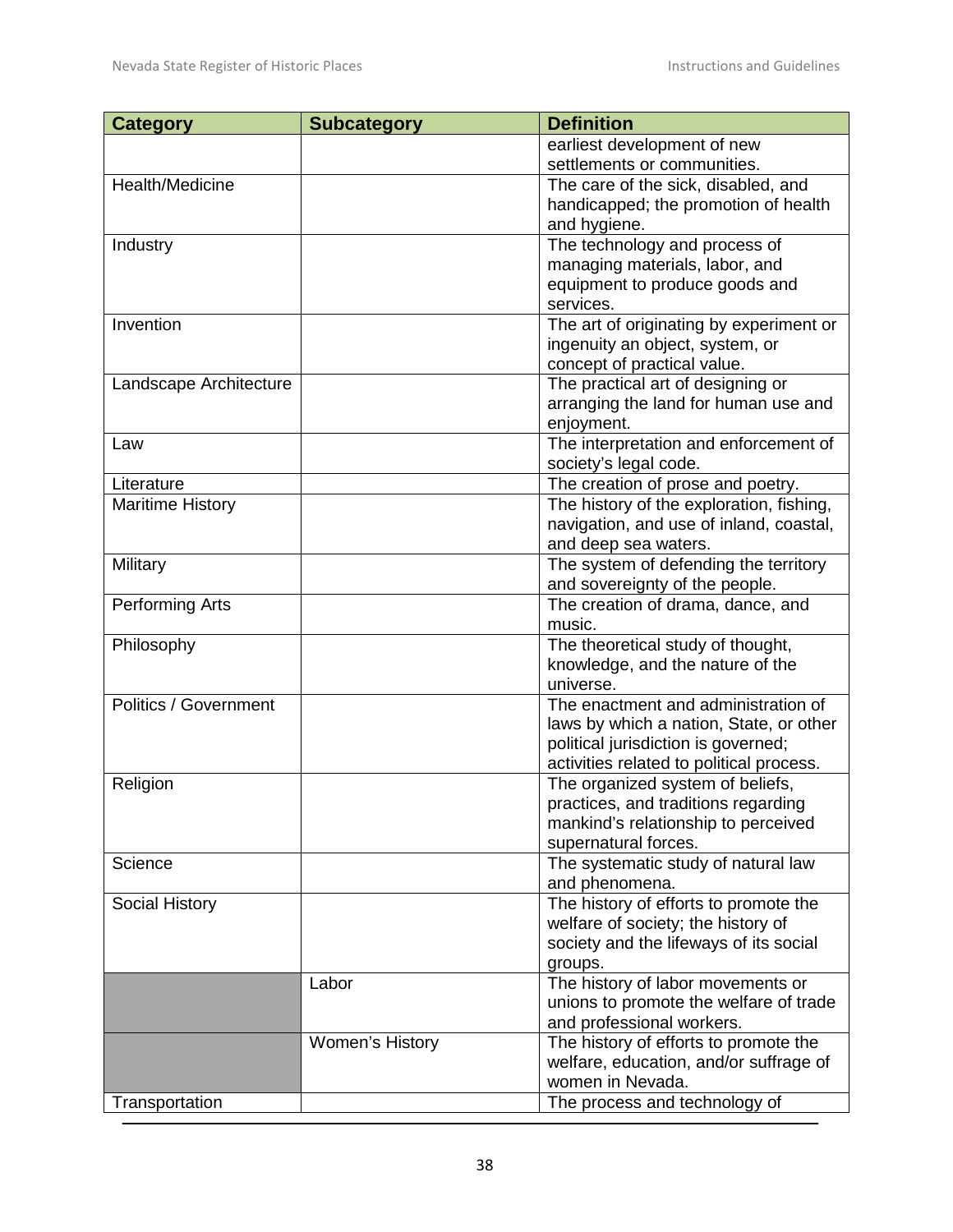| <b>Category</b> | <b>Subcategory</b> | <b>Definition</b>                                |
|-----------------|--------------------|--------------------------------------------------|
|                 |                    | conveying passengers or materials.               |
| Other           |                    | Any area not covered by the above<br>categories. |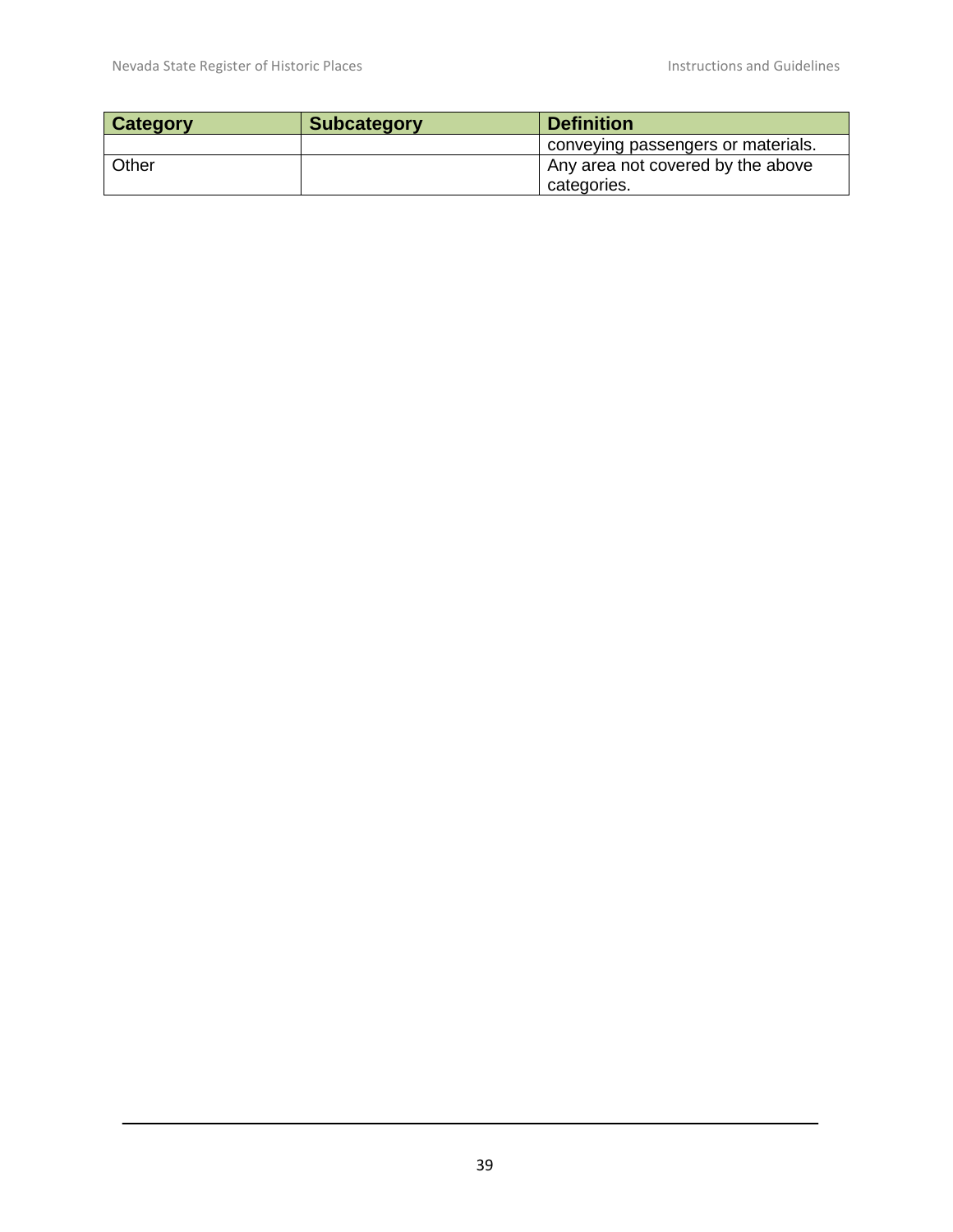

# **Nevada Architectural Lexicon**

The following is working draft lexicon for use in filling out certain documents for the Nevada State Historic Preservation Office, including architectural survey reports, ARA Resource Forms, Historic District RA Forms, and nominations to the Nevada State Register of Historic Places. For any questions relating to the use of this lexicon, please contact staff at the Nevada SHPO.

## Style vs. Type and Other Concerns

Architectural resources such as buildings are classified by style and/or type to make it easier for researchers to speak to the character of a particular property or historic district. Although classification is an important part of researching an historic place, attempts to classify an historic architectural resource should not detract from the process of evaluating that property. Every resource will have a type, such as singleblock commercial, even if it is not the best descriptor of the resource, but not every resource will have a style, such as Queen Anne. Some will have both such as a Craftsman (style) Bungalow (type). If unsure of how to classify, consult with the Nevada SHPO staff and consider consulting these online tools:

- Utah SHPO Architecture Guide: [https://heritage.utah.gov/history/utahs-historic](https://heritage.utah.gov/history/utahs-historic-architecture)[architecture](https://heritage.utah.gov/history/utahs-historic-architecture)
- Colorado OAHP Architecture Web Guide: [http://www.historycolorado.org/oahp/colorados-historic-architecture-engineering](http://www.historycolorado.org/oahp/colorados-historic-architecture-engineering-web-guide)[web-guide](http://www.historycolorado.org/oahp/colorados-historic-architecture-engineering-web-guide)

#### *Architectural Style: The "Fashion" of Buildings*

Many buildings can be classified by their style as well. Much like clothing, architectural style refers to the "skin" of the building, and generally refers to the form and ornamentation visible on the exterior of a building or structure. Not all buildings will have a style, or may not have enough stylistic features to justify labeling them as such. This will especially be the case when documenting middle and working class resources. For example, a hipped-roof box that has lathe-turned porch posts should not be classified as Queen Anne or Folk Victorian just because a single Victorian stylistic feature is present. To determine style, consult available style guides and compare the characterdefining features of the resource being documented with the character-defining features of the potential style. For example, if a house has steep, gabled roofs, multiple intersecting gables, and decorative verge-boards, it is most likely a Gothic Revival.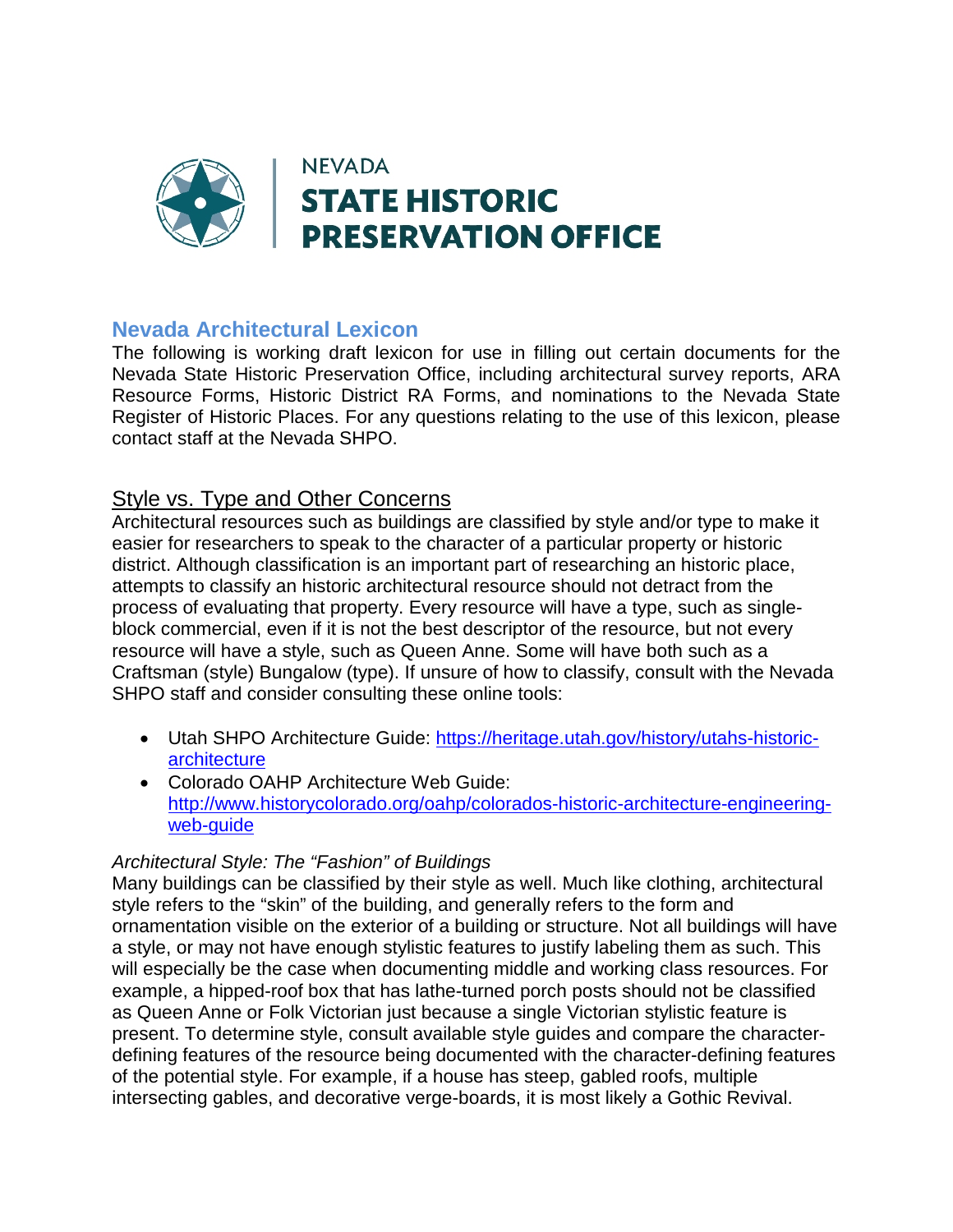#### *Architectural Type: The Form and Structure*

Type is the basic classification of all buildings and structures for the purposes of historic documentation. Type is generally defined by the main-level floor plan of a resource, but also takes into account the resource's overall form, and function. For example, a singleblock commercial building is a common type of building found on most community main streets, and indicates the form of the building (a single block, usually single floor with a basic façade and entry) as well as the historic use (commercial). A hipped-roof box indicates a residence that is relatively unadorned with stylistic features, but has a hipped roof and a rectangular floorplan. Type is a basic classification tool for documenting historic architecture, and should frequently be the first term used to describe an overall building.

#### *A Note on Vernacular Architecture*

Vernacular architecture is a field of study that examines how building technologies, trades, and methods interact with culture and environment. Researchers who are recording architectural resources in Nevada should endeavor to address how the buildings and structures being recorded might reflect building trends that are unique to a specific community, the state of Nevada, the Great Basin, or the American West. For several decades, the term "vernacular" was inappropriately used to describe resources that had no identifiable style to use for classification. The Nevada SHPO does not support this practice, and the term "vernacular" should not be used in lieu of identifying an architectural style or type for a resource. Conversely, the SHPO actively encourages researchers to use combinations of style, type, materials, geography, and cultural associations to discuss the potential architectural significance of resources in the area of vernacular architecture.

*\*\*The lists for "Style" and "Type" provided below are based on the draft lexicon for the National Register of Historic Places, provided to all State Historic Preservation Offices in 2016. These two lists will be updated by the Nevada SHPO as new information comes to light regarding local, regional, and national architectural history.* 

#### **Architectural Style**

| Art Deco                                |
|-----------------------------------------|
| Art Nouveau                             |
| <b>Beaux Arts</b>                       |
| <b>Brutalism</b>                        |
| <b>Carpenter Gothic</b>                 |
| Chateauesque                            |
| <b>Classical Revival; Neo Classical</b> |
| Colonial Revival; Georgian Revival      |
| Contemporary                            |
| Commercial Style; Chicago Style         |
| Corporate Postmodernism                 |
| Craftsman; Western Stick                |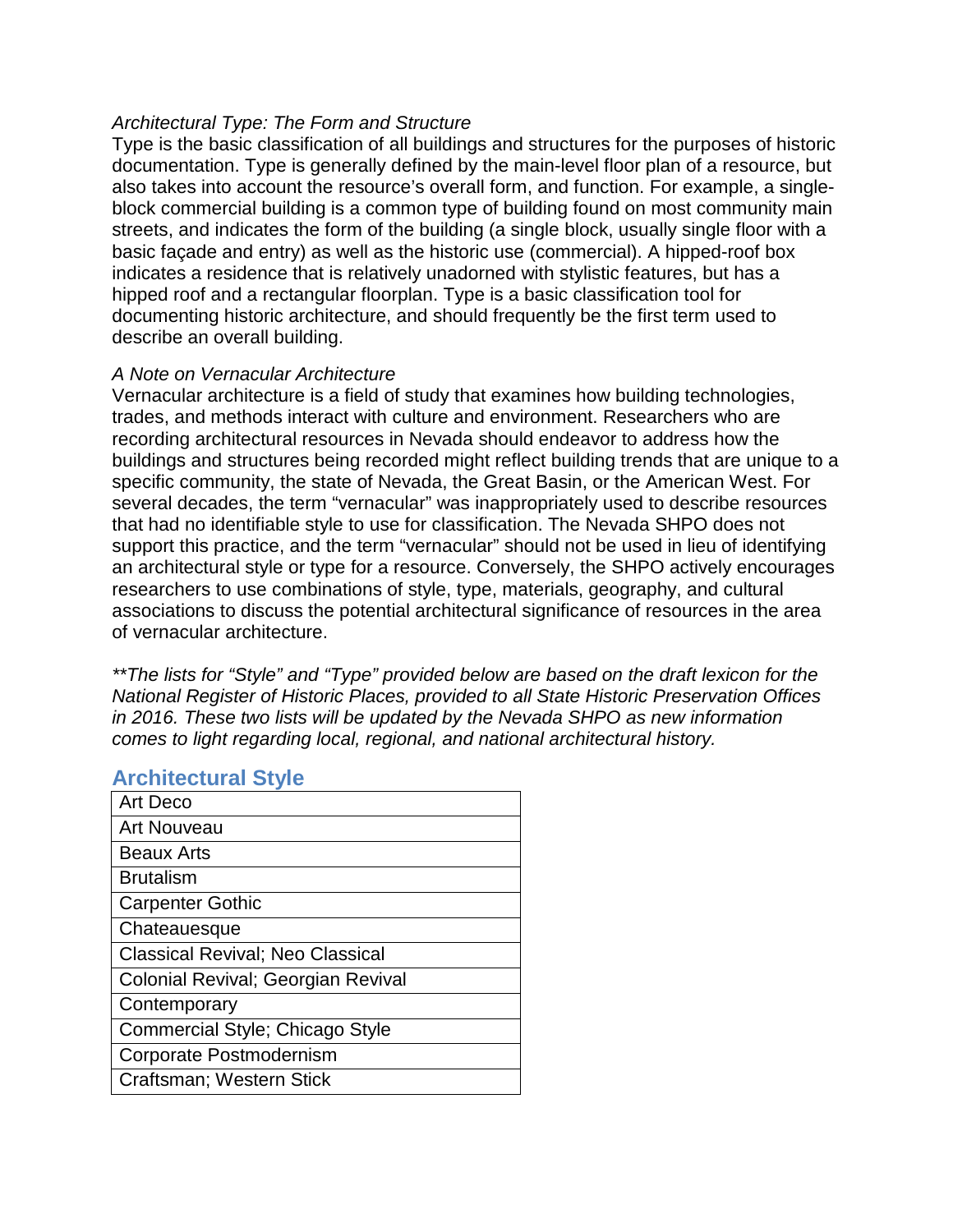| Deconstructivism                                                                                                                         |
|------------------------------------------------------------------------------------------------------------------------------------------|
| <b>Dutch Colonial Revival</b>                                                                                                            |
| Dutch Colonial, Flemish Colonial                                                                                                         |
| Early Classical, Federal, Jeffersonian<br>Classicism; Roman Republican; Roman<br>Revival; Roman Villa; Monumental Classicism;<br>Regency |
| Eclectic Period Revival                                                                                                                  |
| English Colonial, Georgian                                                                                                               |
| Federal; Adamesque                                                                                                                       |
| <b>Folk Victorian</b>                                                                                                                    |
| <b>French Colonial</b>                                                                                                                   |
| <b>French Renaissance Revival</b>                                                                                                        |
| Georgian Cottage                                                                                                                         |
| Googie; Populuxe                                                                                                                         |
| <b>Gothic Revival</b>                                                                                                                    |
| <b>Greek Revival</b>                                                                                                                     |
| <b>High Victorian Eclectic</b>                                                                                                           |
| High Victorian Gothic; Second Gothic Revival                                                                                             |
| International; Corporate Modernism; Miesian                                                                                              |
| Italian Renaissance Revival                                                                                                              |
| Italianate, Italian Villa                                                                                                                |
| Jacobean Revival; Elizabethan Revival                                                                                                    |
| Late Gothic Revival; Collegiate Gothic                                                                                                   |
| Late Victorian Commercial; Commercial<br>Italianate                                                                                      |
| Mission/Spanish Colonial Revival                                                                                                         |
| Moderne; Art Moderne; Streamlined Moderne                                                                                                |
| Monterey                                                                                                                                 |
| Neo-Modernism; Second Modernism                                                                                                          |
| Neo-Traditional; Neo-Tudor; Neo-                                                                                                         |
| Mediterranean                                                                                                                            |
| New Formalism; Neo-Formalism                                                                                                             |
| Organic/Expressionism                                                                                                                    |
| Oriental Revival, Moorish Revival, Egyptian<br><b>Revival</b>                                                                            |
|                                                                                                                                          |
| Post-medieval English, English Gothic;<br>Elizabethan; Jacobean or Jacobethan                                                            |
| Prairie                                                                                                                                  |
| <b>Pueblo Revival</b>                                                                                                                    |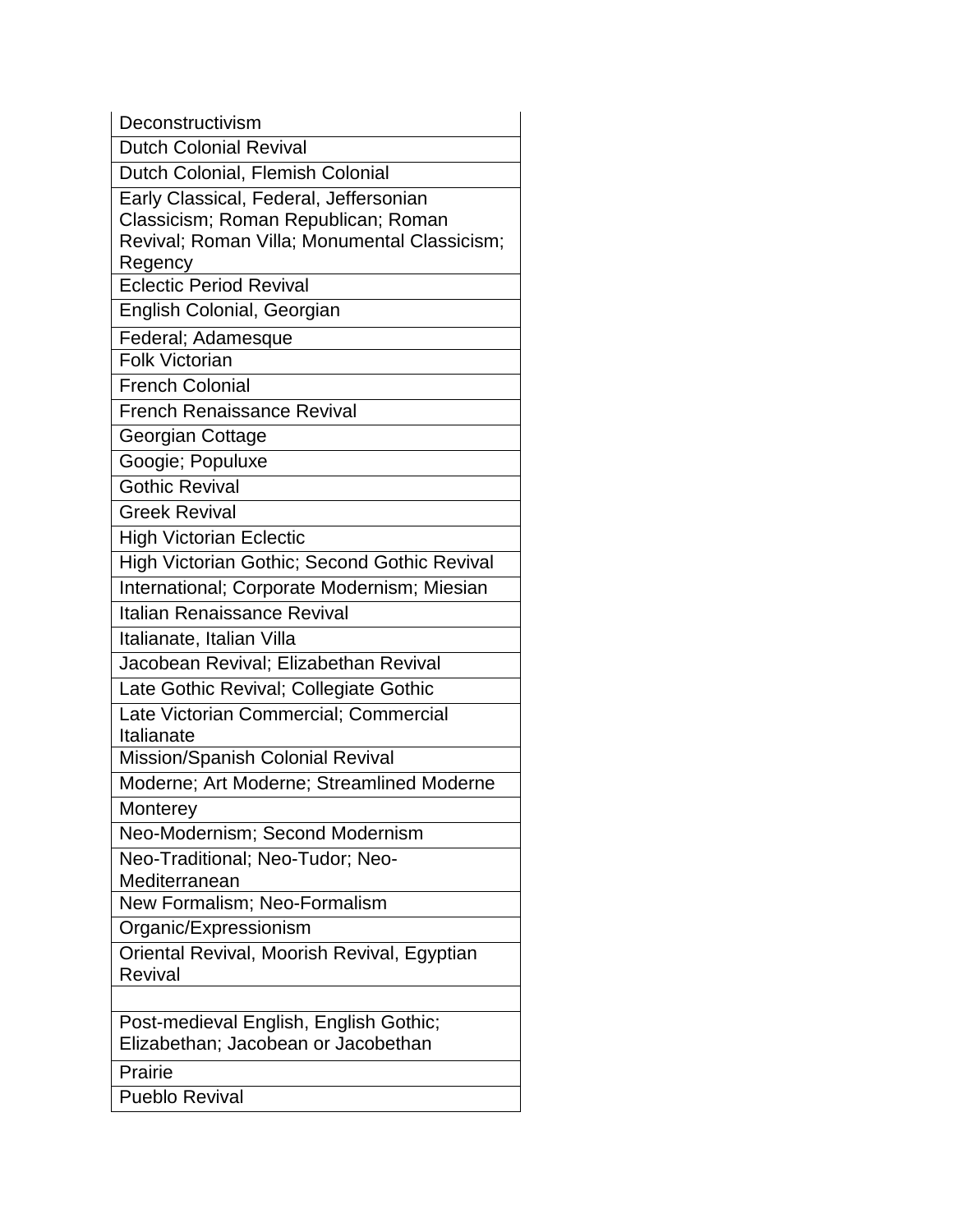| Queen Anne                                    |
|-----------------------------------------------|
| Renaissance Revival; Mediterranean Revival    |
| Richardsonian Romanesque                      |
| Romanesque Revival                            |
| <b>Rustic: WPA Rustic</b>                     |
| Second Empire                                 |
| <b>Shingle Style</b>                          |
| Spanish Colonial, Mexican Baroque; Adobe      |
| Stick/Eastlake                                |
| <b>Stripped Classical</b>                     |
| Sullivanesque                                 |
| <b>Swiss Chalet, Swiss</b>                    |
| <b>Tudor Revival/English Cottage</b>          |
| Wrightian                                     |
| OTHER (after consultation with the            |
| architectural history staff at the Nevada SHI |
| enter the other term.)                        |

# **Architectural Type (Form/Plan)**

| A-Frame                                            |
|----------------------------------------------------|
| <b>Akron Plan</b>                                  |
| American Small House/FHA House/Minimal Traditional |
| Automobile Showroom                                |
| Apartment                                          |
| <b>Big Box Retail</b>                              |
| <b>Bungalow</b>                                    |
| Cape Cod                                           |
| <b>Central Hall</b>                                |
| Continental/Flurküchen                             |
| <b>Diner</b>                                       |
| Dogtrot                                            |
| Double Pen                                         |
| Duplex/Double Decker                               |
| Factory/Mill                                       |
| Foursquare                                         |
| Four Over Four                                     |
| <b>Gable Front</b>                                 |
| Gable-Front-and-Wing/Gabled-Ell                    |
| <b>Gas Station</b>                                 |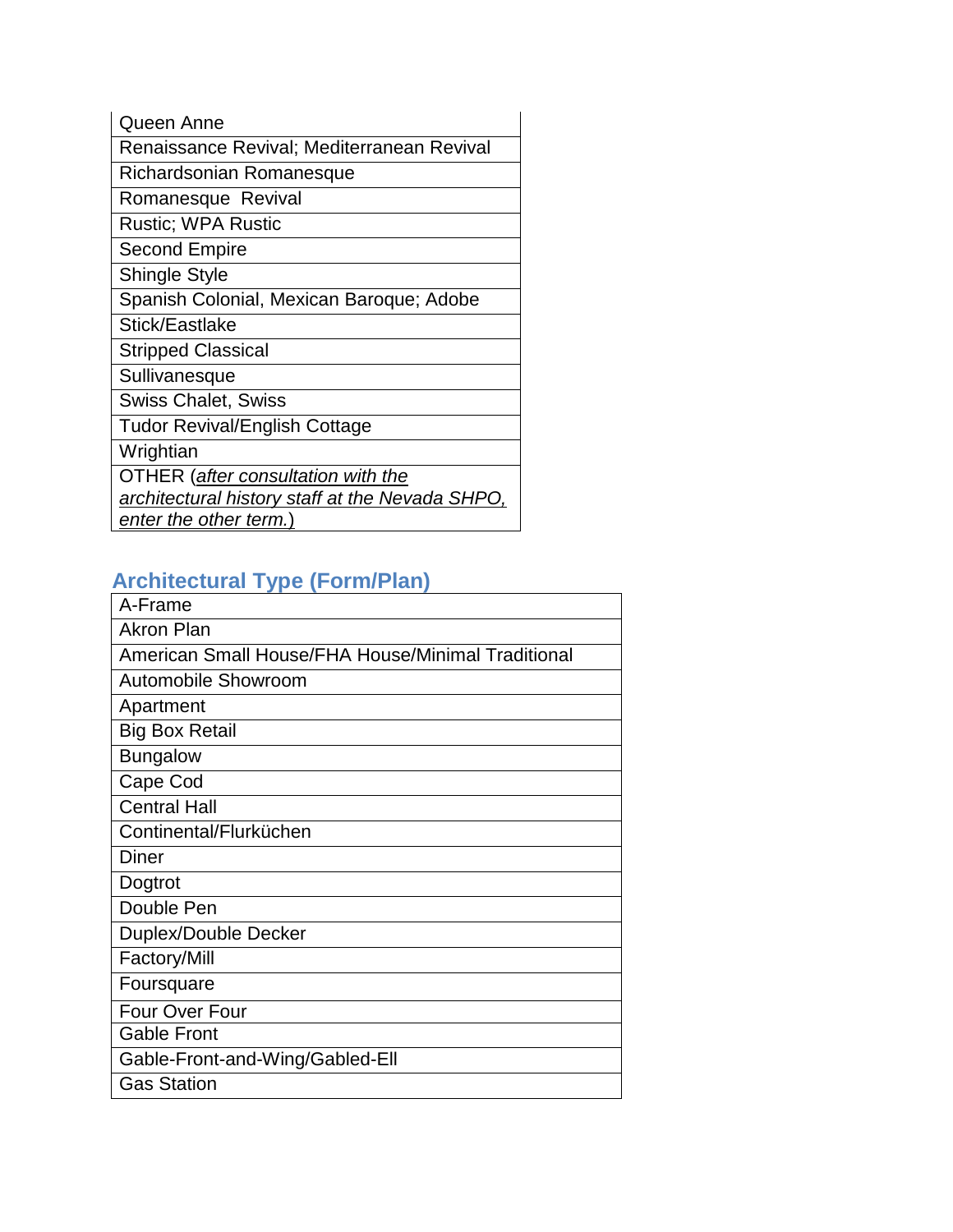| Geodesic Dome                                            |
|----------------------------------------------------------|
| Georgian                                                 |
| Hacienda                                                 |
| <b>Hall-and-Parlor</b>                                   |
| High-rise                                                |
| Hotel                                                    |
| I-House                                                  |
| Kit/Mail Order                                           |
| Lustron                                                  |
| Motel                                                    |
| New England Large                                        |
| Octagon                                                  |
| <b>One-Part Commercial Block</b>                         |
| Palladian/Five Part                                      |
| Prefabricated/Modular                                    |
| <b>Pyramid Roof</b>                                      |
| <b>Quonset Hut</b>                                       |
| <b>Raised Cottage</b>                                    |
| <b>Ranch House</b>                                       |
| Roadside/Programmatic                                    |
| <b>Row House</b>                                         |
| Saddlebag                                                |
| <b>Saltbox</b>                                           |
| Shopping Center/Strip Mall                               |
| Shotgun                                                  |
| Side Hallway                                             |
| Single Pen                                               |
| Skyscraper                                               |
| <b>Split Foyer/Split Level</b>                           |
| <b>Stack House</b>                                       |
| <b>Stadium</b>                                           |
| Suburban Office Park/Complex                             |
| T-Plan/Cruciform                                         |
| <b>Town House</b>                                        |
| Triple Decker                                            |
| <b>Two-Part Commercial Block</b>                         |
| Warehouse                                                |
| OTHER (after consultation with the architectural history |
| staff at the Nevada SHPO, enter the other term.)         |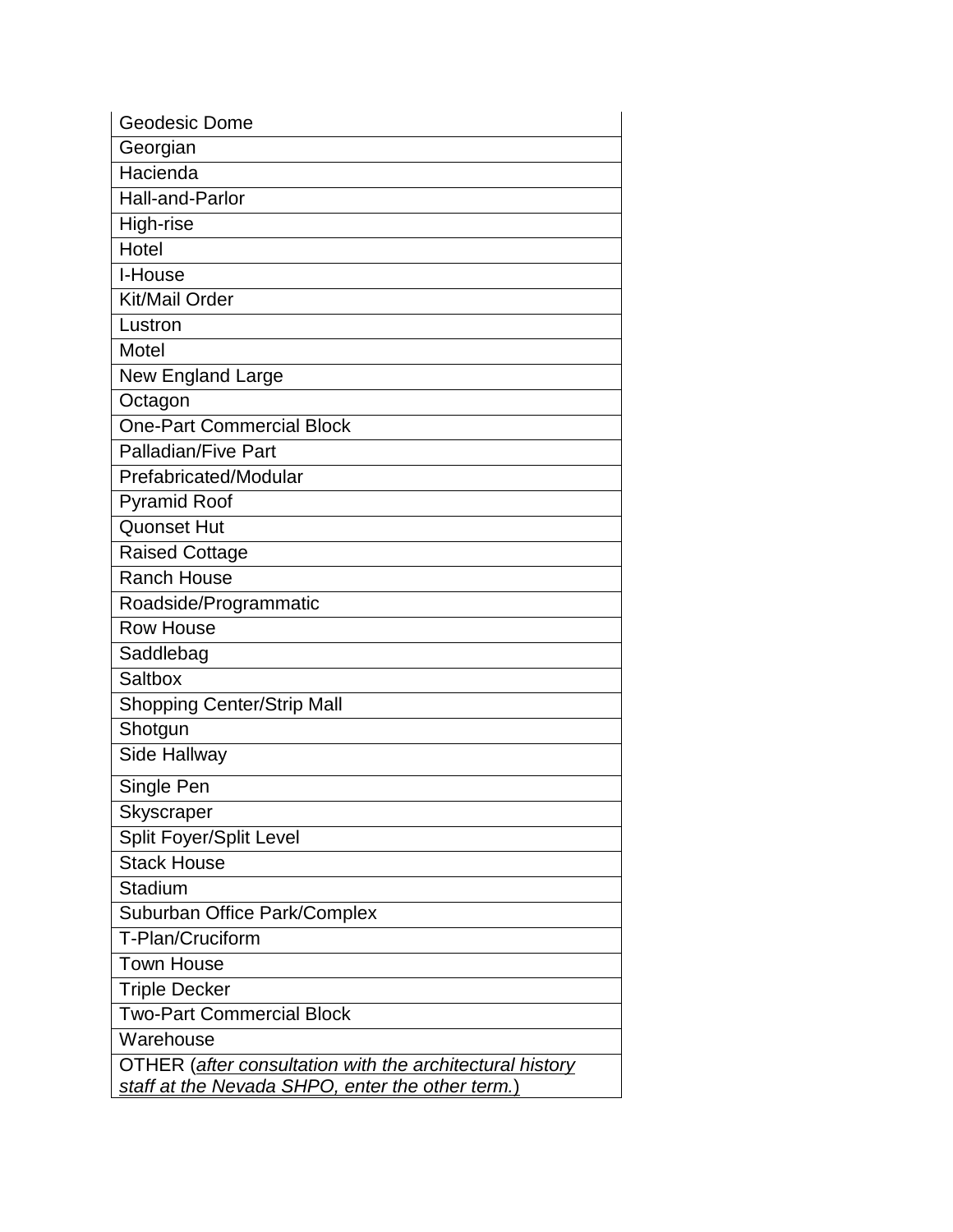# **Terms for Roof Configuration**

Roof configuration is an important indicator of building style or type, and should be recorded. As with style and type, do not use terms not in the lexicon without first consulting SHPO staff. Use these terms to fill in the "Roof Form" field on Box 1 of the ARA Form.

| <b>CATEGORY</b>                 | <b>SUBCATEGORY</b>                 | <b>Other Terminology Not In Lexicon</b><br>(Do not use) |
|---------------------------------|------------------------------------|---------------------------------------------------------|
| <b>BARREL ROOF</b>              |                                    |                                                         |
| <b>CONICAL ROOF</b>             |                                    |                                                         |
| <b>DOME ROOF</b>                |                                    | Geodesic Dome                                           |
| <b>FLAT ROOF</b>                |                                    | <b>Deck</b>                                             |
| <b>GABLED ROOF</b>              | <b>CROSS GABLED</b><br><b>ROOF</b> |                                                         |
|                                 | <b>FRONT GABLED</b><br><b>ROOF</b> |                                                         |
|                                 | <b>HIP-ON-GABLE ROOF</b>           | Jerkinhead; hipped gable roof;<br>clipped gable         |
|                                 | <b>SIDE GABLED ROOF</b>            | Saltbox                                                 |
| <b>GAMBREL ROOF</b>             |                                    | Dual pitched gables                                     |
| <b>HIPPED ROOF</b>              | <b>CROSS HIPPED</b><br><b>ROOF</b> |                                                         |
|                                 | <b>GABLE-ON-HIP ROOF</b>           | Gabled hip roof; Dutch Gable                            |
| <b>MANSARD ROOF</b>             |                                    |                                                         |
| <b>MONITOR ROOF</b>             |                                    |                                                         |
| <b>OCTAGONAL</b><br><b>ROOF</b> |                                    |                                                         |
| <b>POLYGONAL</b><br><b>ROOF</b> |                                    |                                                         |
| <b>PYRAMIDAL ROOF</b>           |                                    |                                                         |
| <b>SHED ROOF</b>                |                                    | Half-gabled                                             |
| <b>TRUNCATED HIP</b>            |                                    |                                                         |
| OTHER ROOF                      |                                    |                                                         |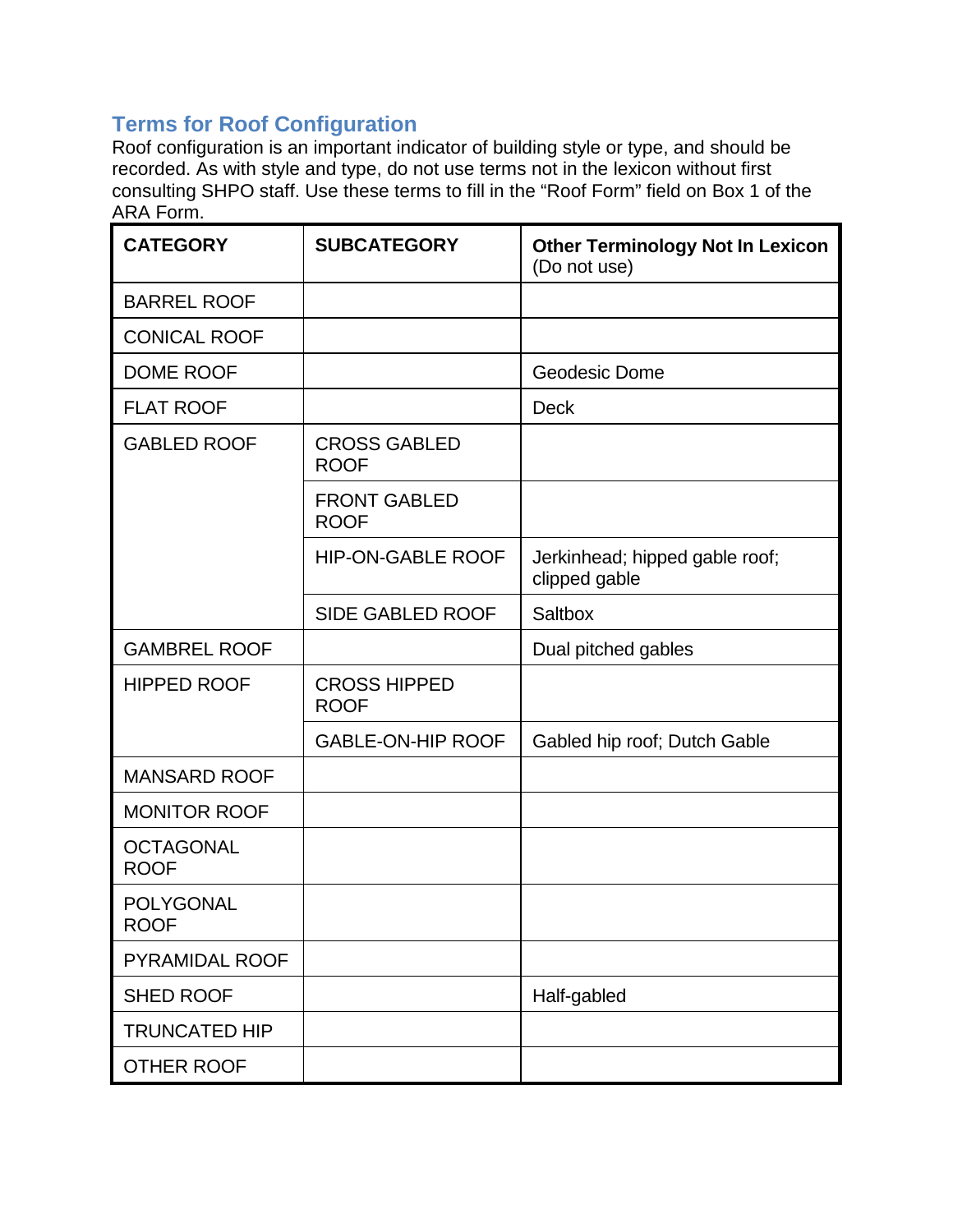# **Terms for Roof Materials**

| <b>CATEGORY</b> | <b>SUBCATEGORY</b>                                    | <b>Other Terminology Not In Lexicon</b><br>(Do not use) |
|-----------------|-------------------------------------------------------|---------------------------------------------------------|
| <b>EARTH</b>    |                                                       | Sod                                                     |
| <b>WOOD</b>     | <b>WEATHERBOARD</b><br><b>ROOF</b>                    |                                                         |
|                 | <b>SHINGLE ROOF</b>                                   |                                                         |
|                 | <b>LOG ROOF</b>                                       |                                                         |
|                 | PLYWOOD ROOF/<br><b>PARTICLE BOARD</b><br><b>ROOF</b> |                                                         |
|                 | <b>SHAKE ROOF</b>                                     |                                                         |
| <b>BRICK</b>    |                                                       |                                                         |
| <b>STONE</b>    | <b>GRANITE ROOF</b>                                   |                                                         |
|                 | <b>SANDSTONE ROOF</b>                                 |                                                         |
|                 | <b>LIMESTONE ROOF</b>                                 |                                                         |
|                 | <b>MARBLE ROOF</b>                                    |                                                         |
|                 | <b>SLATE ROOF</b>                                     |                                                         |
|                 | <b>RHYOLITE ROOF</b>                                  |                                                         |
|                 | <b>COBBLE ROOF</b>                                    |                                                         |
| <b>METAL</b>    |                                                       | Zinc                                                    |
|                 | <b>IRON ROOF</b>                                      |                                                         |
|                 | <b>COPPER ROOF</b>                                    |                                                         |
|                 | <b>BRONZE ROOF</b>                                    |                                                         |
|                 | <b>TIN ROOF</b>                                       |                                                         |
|                 | <b>ALUMINUM ROOF</b>                                  |                                                         |
|                 | <b>STEEL ROOF</b>                                     |                                                         |
|                 | <b>LEAD ROOF</b>                                      |                                                         |
|                 | <b>NICKEL ROOF</b>                                    |                                                         |
|                 | CAST IRON ROOF                                        |                                                         |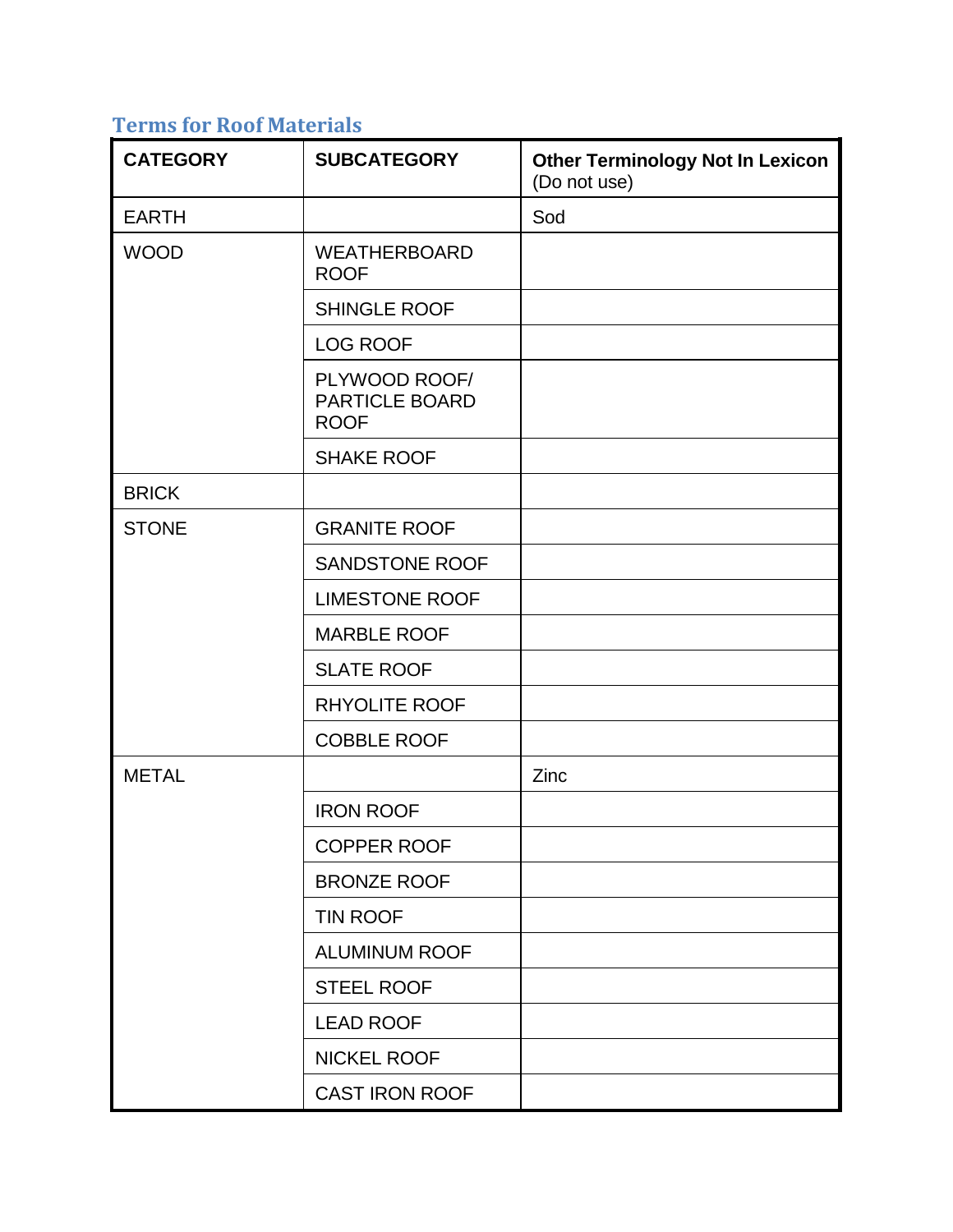| <b>CATEGORY</b>       | <b>SUBCATEGORY</b>                   | <b>Other Terminology Not In Lexicon</b><br>(Do not use) |
|-----------------------|--------------------------------------|---------------------------------------------------------|
| <b>STUCCO</b>         |                                      |                                                         |
| <b>TERRA COTTA</b>    |                                      |                                                         |
| <b>ASPHALT</b>        |                                      | Tar paper; asphalt roll roof                            |
|                       | <b>COMPOSITION ROOF</b>              | 3-Tab                                                   |
| <b>ASBESTOS</b>       |                                      |                                                         |
| <b>CONCRETE</b>       | <b>CONCRETE BLOCK</b><br><b>ROOF</b> |                                                         |
| <b>ADOBE</b>          |                                      |                                                         |
| <b>CERAMIC TILE</b>   |                                      |                                                         |
| <b>GLASS</b>          |                                      |                                                         |
| <b>CLOTH/CANVAS</b>   |                                      |                                                         |
| <b>SYNTHETIC</b>      | <b>FIBERGLASS ROOF</b>               |                                                         |
|                       | <b>VINYL ROOF</b>                    |                                                         |
|                       | <b>RUBBER ROOF</b>                   |                                                         |
|                       | <b>PLASTIC ROOF</b>                  |                                                         |
| <b>OTHER MATERIAL</b> |                                      |                                                         |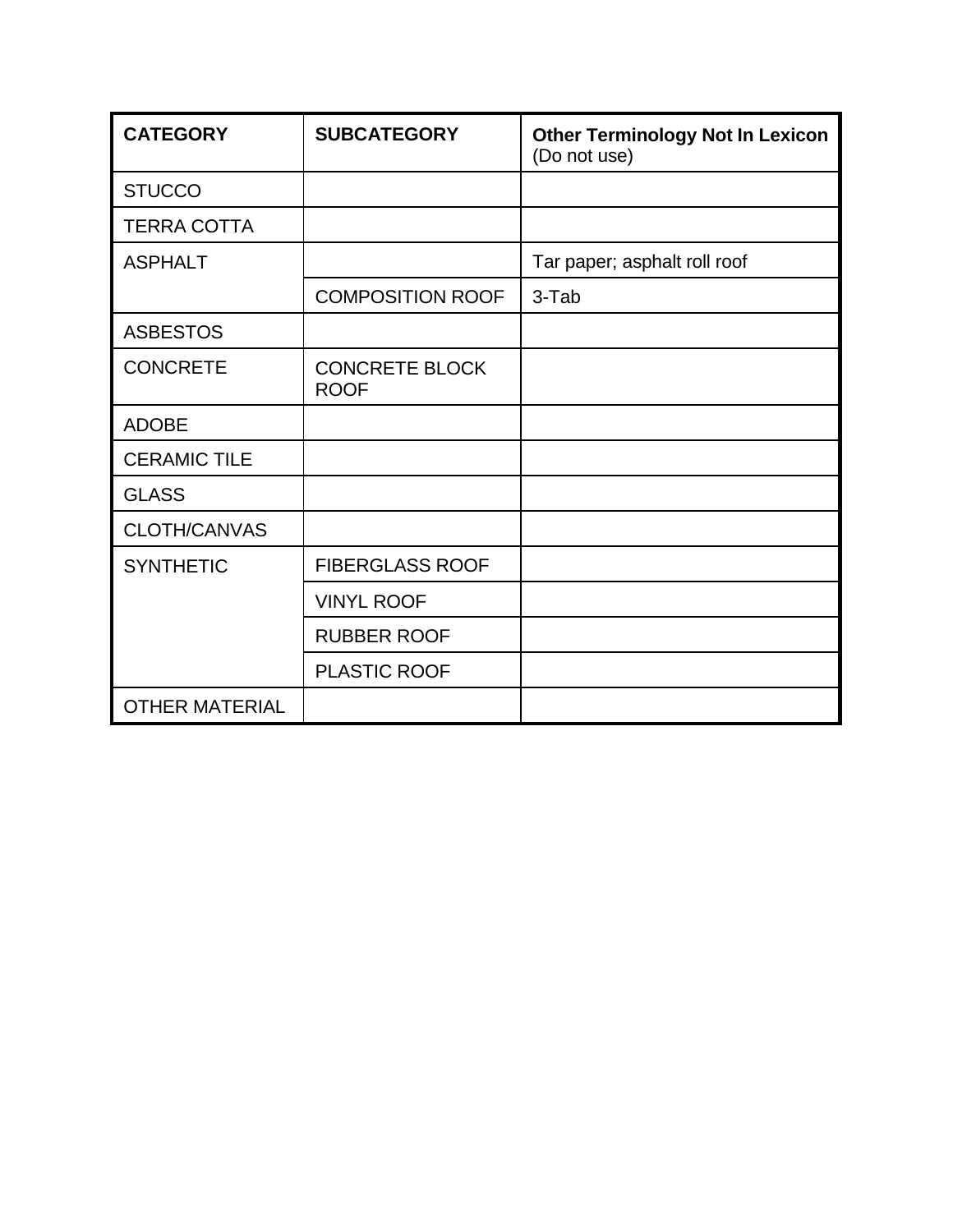# **Terms for Wall/Foundation Materials**

| <b>CATEGORY</b> | <b>SUBCATEGORY</b>                 | <b>Other Terminology Not In Lexicon</b><br>(Do not use) |
|-----------------|------------------------------------|---------------------------------------------------------|
| <b>EARTH</b>    |                                    | Sod; rammed earth; dugout                               |
| <b>WOOD</b>     | <b>WEATHERBOARD</b>                |                                                         |
|                 | <b>VERTICAL</b><br><b>SIDING</b>   | Board & batten                                          |
|                 | <b>HORIZONTAL</b><br><b>SIDING</b> | Shiplap; clapboard; lapped                              |
|                 | <b>SHINGLE</b>                     | Patterned wood shingles; plain<br>wood shingles         |
|                 | <b>LOG</b>                         |                                                         |
|                 | PLYWOOD/<br><b>PARTICLE BOARD</b>  | Fiberboard; Masonite                                    |
|                 | <b>SHAKE</b>                       | Split shakes                                            |
|                 | <b>SIMULATED LOG</b>               |                                                         |
|                 | <b>STACKED LUMBER</b>              |                                                         |
| <b>BRICK</b>    |                                    |                                                         |
| <b>STONE</b>    | <b>GRANITE</b>                     |                                                         |
|                 | <b>SANDSTONE</b>                   |                                                         |
|                 | <b>LIMESTONE</b>                   |                                                         |
|                 | <b>MARBLE</b>                      |                                                         |
|                 | <b>SLATE</b>                       |                                                         |
|                 | <b>RHYOLITE</b>                    |                                                         |
|                 | <b>COBBLE</b>                      |                                                         |
| <b>METAL</b>    | <b>IRON</b>                        |                                                         |
|                 | <b>COPPER</b>                      |                                                         |
|                 | <b>BRONZE</b>                      |                                                         |
|                 | <b>TIN</b>                         |                                                         |
|                 | <b>ALUMINUM</b>                    | Aluminum siding                                         |